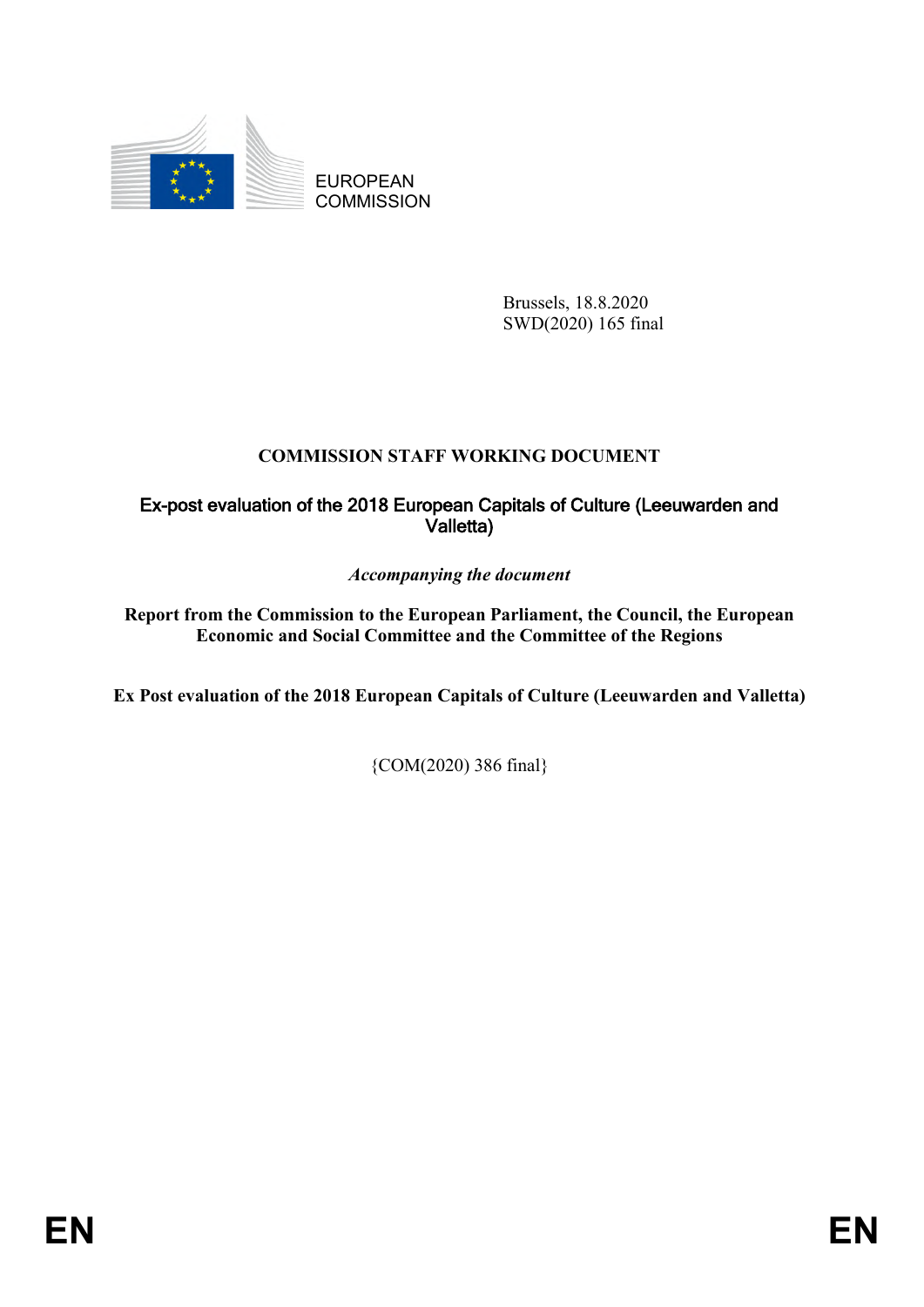# **Table of Contents**

| $\mathbf{1}$ . |  |
|----------------|--|
| 2.             |  |
| 3.             |  |
| 4.             |  |
| 5.             |  |
| 6.             |  |
|                |  |
| 1.             |  |
| 2.             |  |
| 3.             |  |
| 4.             |  |
|                |  |
|                |  |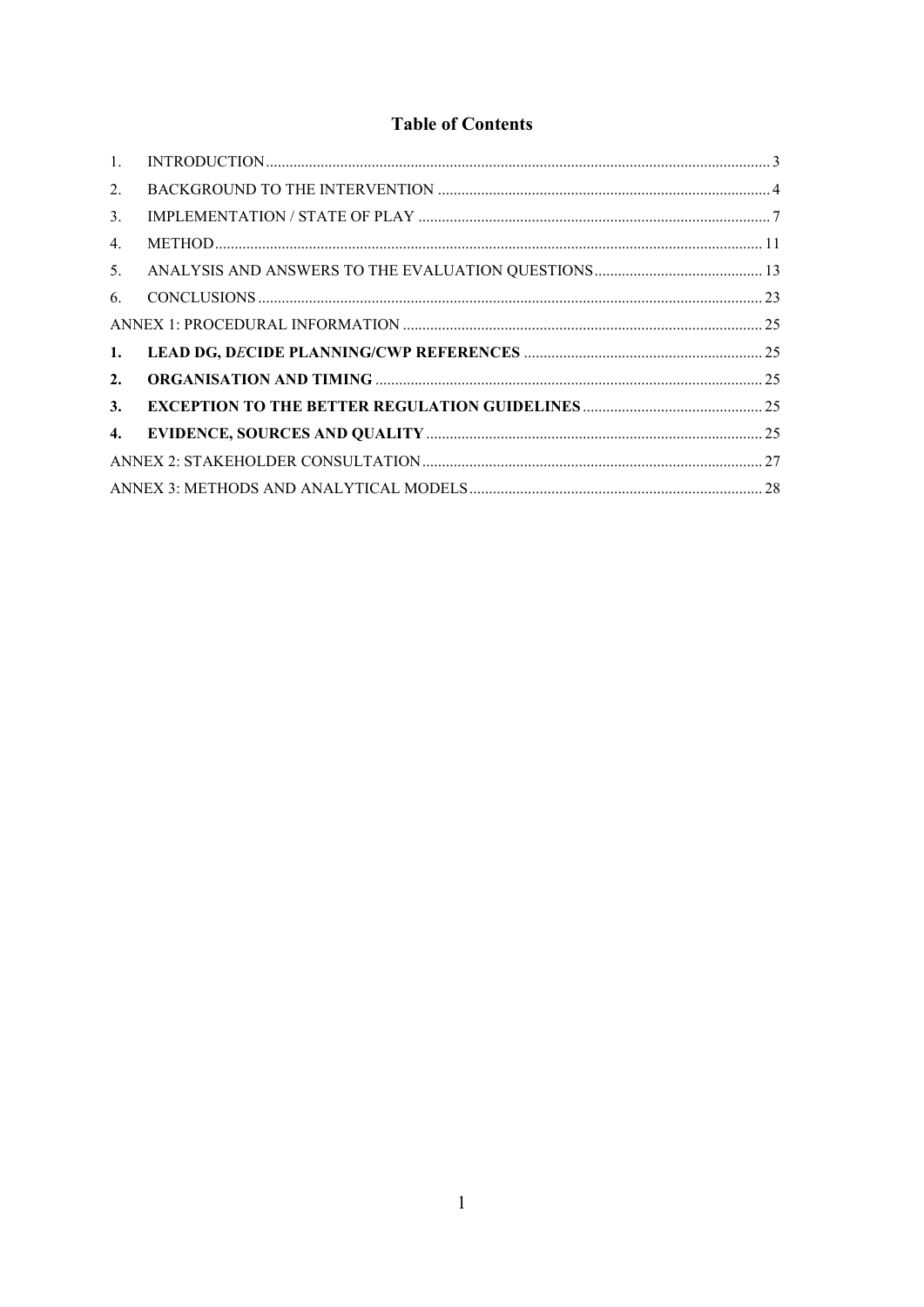### **COMMISSION STAFF WORKING DOCUMENT**

### **Accompanying the document**

### **Report from the Commission to the European Parliament, the Council, the European Economic and Social Committee and the Committee of the Regions**

### **Ex Post evaluation of the 2018 European Capitals of Culture (Leeuwarden and Valletta)**

### **1. INTRODUCTION**

This document describes the methodology and findings of the ex-post evaluation of the European Capital of Culture (ECOC) Action for 2018.

Article 12 of Decision No  $1622/2006/EC<sup>1</sup>$  (here after, the "Decision") requires that the Commission ensures the external and independent evaluation of the results of the ECOC from the previous year. The aim of the evaluation is to better understand how the two European Capitals of Culture of the previous year contributed to the objectives of the Action, whether they achieved their objectives and whether the implementation proceeded in line with their original application. It is also to contribute to reinforcing the existing evidence-base on the ability of the Action to produce cultural, social and economic impact. Finally, the objective is to draw lessons, conclusions and recommendations that may be useful for Union institutions, future ECOC or cities wishing to bid for the ECOC title in the future.

The Commission started these yearly evaluations with the 2007 title-holders and the evaluation of the ECOC 2018 is the latest to date in a series of 12 similar yearly exercises. This staff-working document is the fourth covering the ECOC Action in as many years, while the Action in itself has not changed in the period considered, with only the pair of cities hosting the Action being different each year.

This staff-working document summarizes the findings of the external evaluation of the implementation of the ECOC 2018, including the selection and monitoring procedures as well as the operational delivery by the two hosting cities, namely Valletta in Malta and Leeuwarden in the Netherlands<sup>2</sup>. The evaluation examined how the two cities developed their respective applications and cultural programmes, how they delivered the planned initiatives throughout the year and any cultural, general and longer-term impact generated by the Action.

The evaluation constitutes a valuable opportunity to reconsider critically the past year with the intention of collecting further insight and lessons based on the experiences of the host cities.

 $\overline{a}$ <sup>1</sup> Decision No 1622/2006/EC of the European Parliament and of the Council of 24 October 2006 establishing a Community Action for the European Capital of Culture event for the years 2007 to 2019 (OJ L 304, 3.11.2006, p. 1), available at:

<sup>-</sup> [http://eur-lex.europa.eu/LexUriServ/LexUriServ.do?uri=OJ:L:2006:304:0001:0006:EN:PDF.](http://eur-lex.europa.eu/LexUriServ/LexUriServ.do?uri=OJ:L:2006:304:0001:0006:EN:PDF)

<sup>&</sup>lt;sup>2</sup> Full document available at: [https://op.europa.eu/en/publication-detail/-/publication/6312a17a-1b6a-11ea-8c1f-](https://op.europa.eu/en/publication-detail/-/publication/6312a17a-1b6a-11ea-8c1f-01aa75ed71a1/language-en)[01aa75ed71a1/language-en.](https://op.europa.eu/en/publication-detail/-/publication/6312a17a-1b6a-11ea-8c1f-01aa75ed71a1/language-en)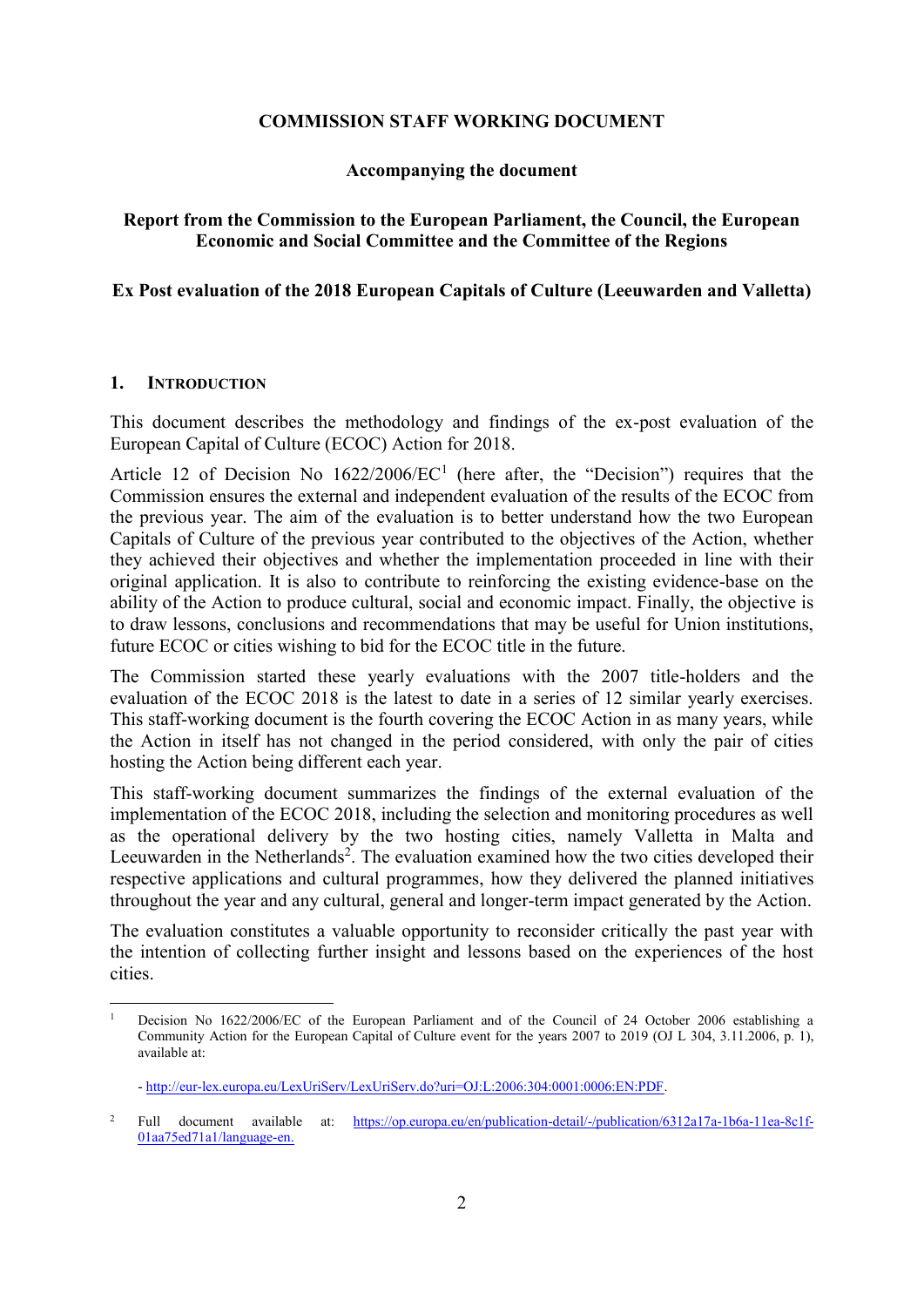It is also important to underline that the aim of the yearly evaluation is not to lead to any change in the regulation governing the ECOC Action. Indeed, those rules changed in 2014<sup>3</sup> following an ad hoc interim evaluation of the selection and monitoring procedures of European Capitals of Culture<sup>4</sup>, but the new rules only apply for cities designated as ECOC for the years from  $2020$  to  $2033<sup>5</sup>$ . It would therefore be premature to use the outcomes of the evaluation of the two ECOC 2018, governed by previous Decision No 1622/2006/EC, to draw conclusions related to Decision No 445/2014/EU, which introduced changes in particular regarding the selection procedure, monitoring arrangements or the payment of the Melina Mercouri Prize<sup>6</sup>.

### **2. BACKGROUND TO THE INTERVENTION**

### **2.1. The European Capital of Culture Action**

The initial scheme of "the European City of Culture" started at an intergovernmental level in 1985<sup>7</sup> upon an idea of the then Greek Minister of Culture, Melina Mercouri. The scheme recognized Europe as a centre for artistic development, underpinned by an exceptional cultural richness and diversity, with cities playing a vital role in the formation and spread of cultural expressions.

In 1999, Decision 1419/1999/EC of the European Parliament and the Council<sup>8</sup> gave the scheme the status of a Community Action under the name of "European Capital of Culture" and set up a more predictable, consistent and transparent system for the designation of hosting cities. Its legal foundation was Article 151 of the Treaty (now Article 167), which calls on the Union to "contribute to the flowering of the cultures of the Member States, while respecting their national and regional diversity and at the same time bringing the common cultural heritage to the fore". The Decision introduced new selection procedures and evaluation criteria while Member States were ranked in a chronological order of entitlement to host the event each year.

 $\overline{\phantom{a}}$ <sup>3</sup> Decision No 445/2014/EU of the European Parliament and of the Council of 16 April 2014 establishing a Union action for the European Capitals of Culture for the years 2020 to 2033 and repealing Decision No 1622/2006/EC (OJ L 132, 3.5. 2014, p. 1), available at:

<sup>-</sup> [http://eur-lex.europa.eu/legal-content/EN/TXT/?uri=uriserv:OJ.L\\_.2014.132.01.0001.01.ENG.](http://eur-lex.europa.eu/legal-content/EN/TXT/?uri=uriserv:OJ.L_.2014.132.01.0001.01.ENG)

<sup>4</sup> Available at: https://ec.europa.eu/programmes/creative-europe/sites/creative-europe/files/library/2011-capitals-cultureassignment-report\_en.pdf.

<sup>&</sup>lt;sup>5</sup> Article 17 of Decision No 445/2014/EU.

<sup>&</sup>lt;sup>6</sup> The new Decision, which covers the ECOC titles 2020 to 2033, retains the general structure and main elements of the previous Decision but introduced improvements to maximise the benefits of holding the title as well as taking part in the competitive process for all bidding cities and their citizens. Improvements include among others the introduction of more explicit and measureable criteria, the reinforcement of conditionality for the payment of the Melina Mercouri Prize and the obligation for the cities – instead of the Commission – to carry out the ex-post evaluation of the ECOC year.

<sup>7</sup> Resolution of the Ministers responsible for Cultural Affairs, meeting within the Council, of 13 June 1985 concerning the annual event 'European City of Culture' (85/C 153/02), on the initiative of the former Greek Culture Minister, Melina Mercouri.

<sup>&</sup>lt;sup>8</sup> Decision 1419/1999/EC of the European Parliament and of the Council of 25 May 1999 establishing a Community action for the European Capital of Culture event for the years 2005 to 2019 (OJ L 166, 1.7.1999).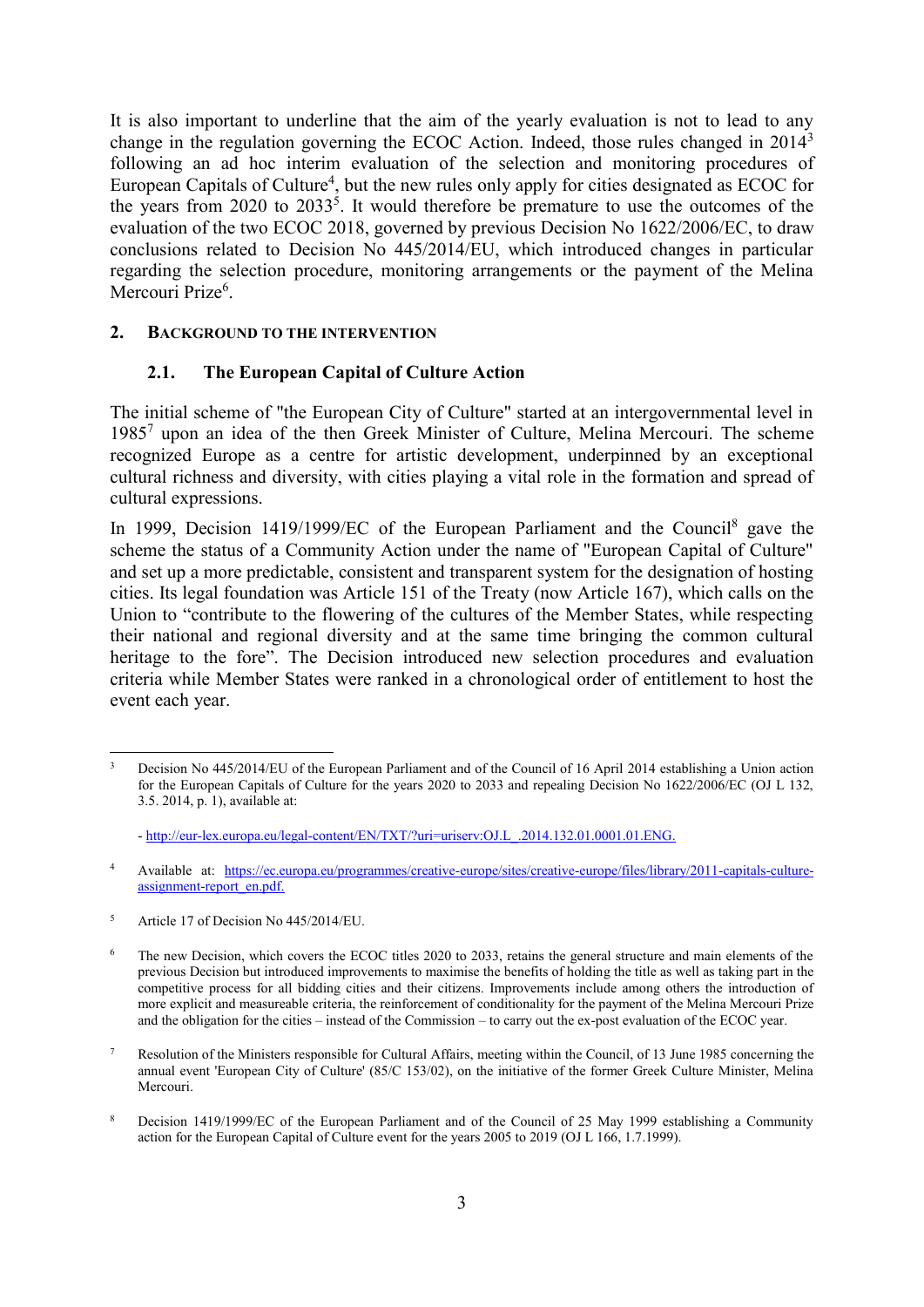In 2005, the European Parliament and the Council adopted Decision  $649/2005/EC^9$  to integrate the ten countries that joined the European Union in 2004.

In 2006, a new Decision – Decision 1622/2006/EC – entered into force. This Decision kept the principle of a chronological order of Member States but further refined the objectives of the Action and introduced new selection and monitoring arrangements. Decision 1622/2006/EC is the legal basis governing the European Capital of Culture event for the titles 2007 to 2019.

As mentioned under section 1, in April 2014, the European Parliament and the Council adopted a new Decision, but cities designated as ECOC for the years up to 2019 continue being regulated by Decision No 1622/2006/EC.

The 2014 Decision was, in turn, amended in September 2017 to open the ECOC Action to European Free Trade Association countries that are parties to the Agreement on the European Economic Area<sup>10</sup>.

### **2.2. Objectives of the ECOC Action**

The ECOC Action aims to highlight the richness and diversity of European cultures and the features they share, thereby promoting greater mutual understanding among European citizens, as well as to foster the contribution of culture to the long-term development of the cities. ECOC shall strive to foster cooperation between cultural operators, artists and cities in Europe, foster the participation in cultural activities of the citizens living in the city and surroundings while raising the interest of citizens from abroad, to be sustainable and to be an integral part of the long-term cultural and social development of the city.

The hierarchy of objectives presented in the table below is based on the objectives as stated in Decision No 1622/2006/EC, but it has been updated to reflect the content of the new legal basis for ECOC post-2019. The general and strategic objectives are taken directly from Article 2 of Decision No 445/2014/EU, with the operational objectives flowing logically from these. They are also informed by the selection criteria detailed in Article 5 of the 2014 Decision.

 $\overline{\phantom{a}}$ <sup>9</sup> Decision 649/2005/EC of the European Parliament and of the Council of 13 April 2005 amending Decision No 1419/1999/EC establishing a Community action for the European Capital of Culture event for the years 2005 to 2019 (OJ L 117, 4.5.2005).

<sup>10</sup> Decision (EU) 2017/1545 of the European Parliament and of the Council of 13 September 2017 amending Decision No 445/2014/EU establishing a Union action for the European Capitals of Culture for the years 2020 to 2033 (OJ L 237, 15.9.2017, p. 1). Text available at: http://eur-lex.europa.eu/legal-content/EN/TXT/?uri=CELEX:32017D1545.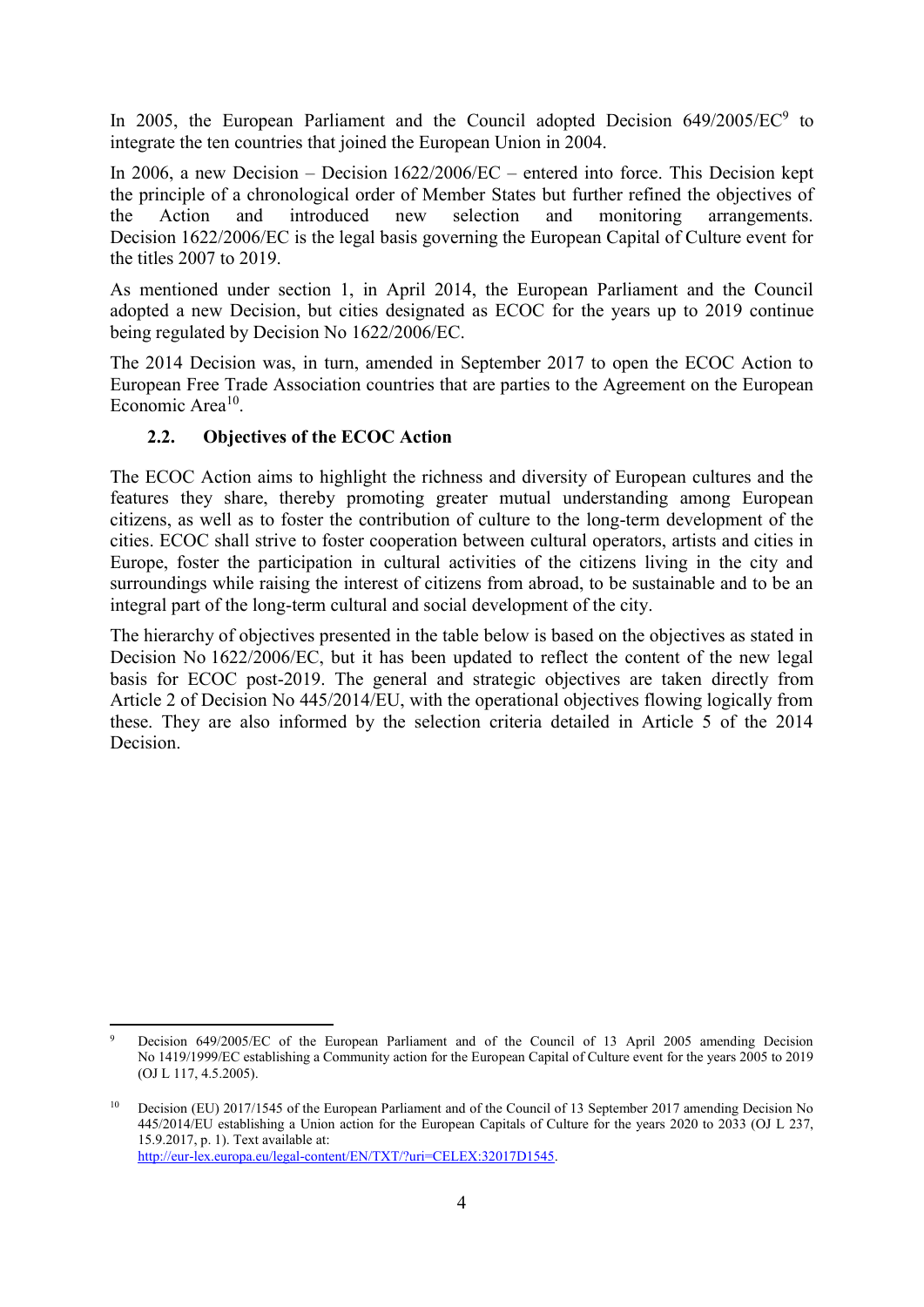# **Table on ECOC hierarchy of objectives**

| <b>General objective</b>                                                                                                                                                                                                                                                                                                                                                                           |                                                                                                                                                                                                                                                                                                                                                                                    |                                                                                                                                                                                                                                          |                                                                                     |
|----------------------------------------------------------------------------------------------------------------------------------------------------------------------------------------------------------------------------------------------------------------------------------------------------------------------------------------------------------------------------------------------------|------------------------------------------------------------------------------------------------------------------------------------------------------------------------------------------------------------------------------------------------------------------------------------------------------------------------------------------------------------------------------------|------------------------------------------------------------------------------------------------------------------------------------------------------------------------------------------------------------------------------------------|-------------------------------------------------------------------------------------|
| Safeguard and promote the diversity of cultures in Europe, highlight the common features they share, and foster the contribution of culture to the long-term development<br>of cities                                                                                                                                                                                                              |                                                                                                                                                                                                                                                                                                                                                                                    |                                                                                                                                                                                                                                          |                                                                                     |
| Specific objectives (SO)                                                                                                                                                                                                                                                                                                                                                                           |                                                                                                                                                                                                                                                                                                                                                                                    |                                                                                                                                                                                                                                          |                                                                                     |
| SO1: Enhance the range, diversity and European<br>dimension of the cultural offer in cities, including<br>through transnational co-operation                                                                                                                                                                                                                                                       | SO2: Widen access to and participation in SO3: Strengthen the capacity of the<br>culture                                                                                                                                                                                                                                                                                           | cultural and creative sector and its<br>links with other sectors                                                                                                                                                                         | SO4: Raise the international<br>profile of cities through<br>culture                |
| <b>Operational objectives</b>                                                                                                                                                                                                                                                                                                                                                                      |                                                                                                                                                                                                                                                                                                                                                                                    |                                                                                                                                                                                                                                          |                                                                                     |
| Stimulate a diverse range of cultural activities of<br>high artistic quality<br>Implement cultural activities promoting cultural<br>diversity, dialogue and mutual understanding<br>Implement cultural activities highlighting (shared)<br>European cultures and themes<br>Involve European artists, promote cooperation<br>different<br>countries<br>transnational<br>with<br>and<br>partnerships | Create new and sustainable opportunities for Improve cultural infrastructure<br>a wide range of citizens to attend or<br>participate in cultural events<br>Involve local citizens, artists and cultural<br>organizations<br>development<br>in<br>and<br>implementation<br>Provide opportunities for volunteering and<br>foster links with schools and other education<br>providers | Develop the skills, capacity<br><sub>or</sub><br>governance of the cultural sector<br>Stimulate<br>partnership<br>and<br>$CO-$<br>operation with other sectors<br>Combine traditional art forms with<br>new types of cultural expression | the interest<br>of a<br>Attract<br>broad<br>European<br>and<br>international public |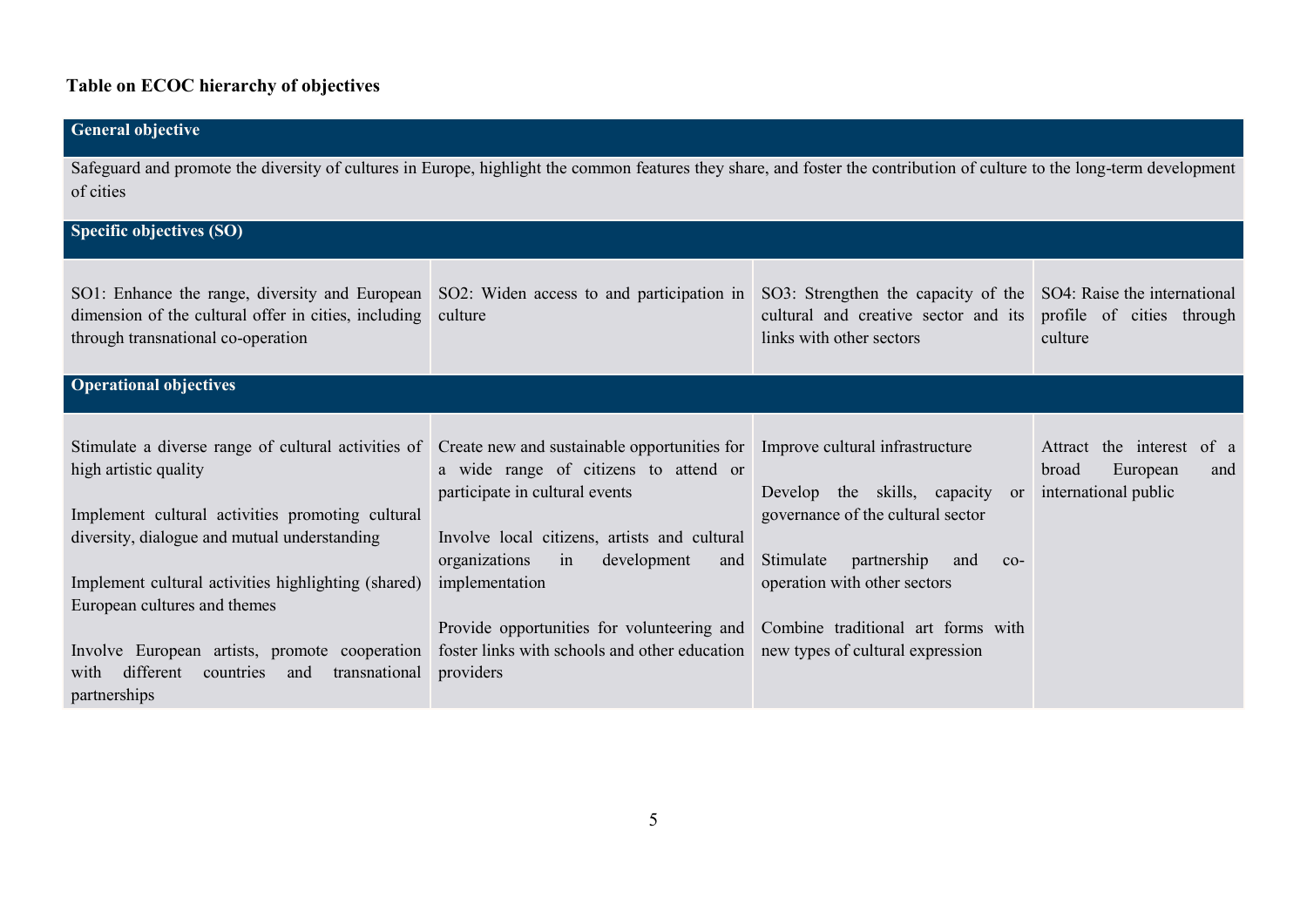### **3. IMPLEMENTATION / STATE OF PLAY**

 $\ddot{\phantom{a}}$ 

#### **3.1. The selection and monitoring of the European Capitals of Culture 2018**

In accordance with Decision No 1622/2006/EC, Malta and the Netherlands were the two Member States entitled to host the ECOC in 2018.

Under this Decision, host countries are responsible for the procedure leading to the selection of one of their cities as "European Capital of Culture". This is done through an open competition within the Member State concerned. Against this background, the relevant managing authorities of Malta and the Netherlands, respectively the Maltese Ministry of Tourism, Culture and the Environment and the Dutch Ministry of Education, Culture and Science, run parallel competitions, which both started with the publication of a call to trigger applications from interested cities.

The selection is then in two phases: a pre-selection round (candidate cities are reduced to a short-list) followed by a selection round (one city is recommended for the title). A panel of thirteen members – six of whom nominated by the Member State concerned and the other seven by European Union institutions and bodies (European Parliament, Council, Commission and Committee of the Regions) – examines the bids from candidate cities based on the objectives and criteria laid down in the Decision.

Malta decided to start its selection procedure one year ahead of the normal time schedule because it knew that major infrastructure projects – which need long planning periods – were necessary to help the country host an event of the scale and scope of a European Capital of Culture. It therefore published its call for submission of applications in December 2010, seven years before the start of the ECOC-year while the rule is to start the competition "no later than six years before the event is due to begin".

The main stakeholders at national and local levels had taken an early decision that an application would be submitted on behalf of Valletta but involving the entire territory of the Maltese islands. Valletta's application was consequently the only one submitted by the call's deadline of 17 October 2011. Following the pre-selection meeting in January 2012, the city was short-listed and in November 2012, the panel recommended that Valletta be awarded the ECOC 2018 title in Malta<sup>11</sup>.

The Netherlands published their call in December 2011, in line with the normal time line. Five cities entered the competition by the call's deadline of 31 October 2012: Eindhoven, Leeuwarden, Maastricht, The Hague and Utrecht. At the pre-selection meeting in November 2012, three of them (Eindhoven, Leeuwarden and Maastricht) were shortlisted. In September 2013, the panel recommended that the ECOC 2018 title in the Netherlands be awarded to Leeuwarden.

The Council of the European Union formally designated Valletta and Leeuwarden as ECOC 2018, respectively in May 2013<sup>12</sup> and in May 2014<sup>13</sup>.

<sup>11</sup> All panel's pre-selection, selection and monitoring reports are available at: http://ec.europa.eu/programmes/creative-europe/actions/capitals-culture\_en.htm.

<sup>&</sup>lt;sup>12</sup> Council Decision No 2013/286/EU of 17 May 2013 designating the European Capital of Culture for the year 2017 in Denmark and in Cyprus and the European Capital of Culture for the year 2018 in Malta (OJ L 162, 14.6.2013).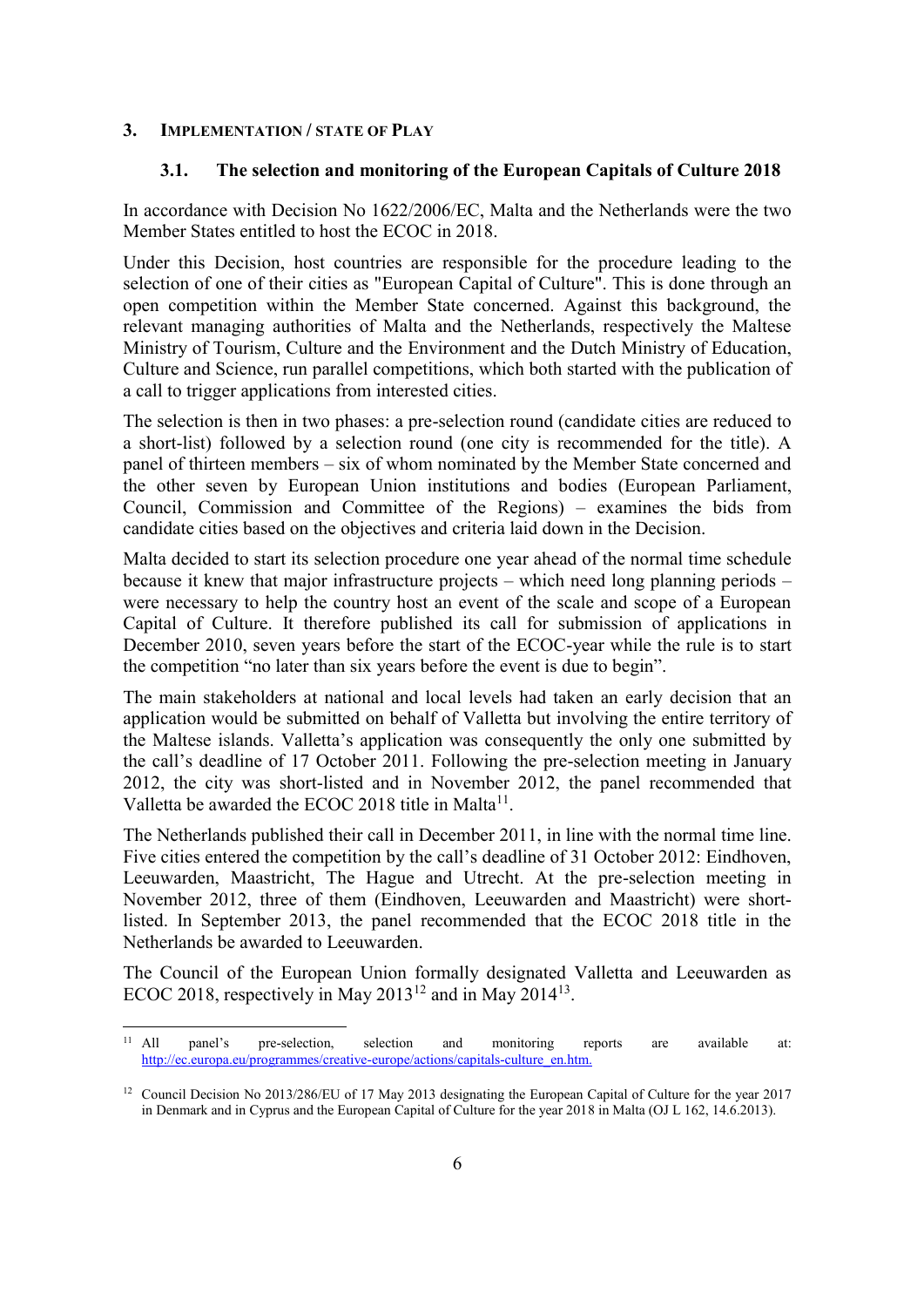In line with Decision No 1622/2006/EC, once designated as ECOC and until the titleyear, the two cities had to adhere to a monitoring procedure directly managed by the **Commission** 

All along this phase, the progress in the cities' preparations was monitored and guided by a panel composed of the seven independent experts appointed by the European Union institutions and bodies, which also checks compliance with the programme and commitments on the basis of which the two cities had been selected. As part of this process, Valletta and Leeuwarden submitted progress reports and attended two formal monitoring meetings with the panel that the Commission convened in November 2015 and April 2017. On top of that, the Commission organized informal post-designation meetings (that do not result in public reports, as they do not have a formal status) between the panel and Valletta in October 2013 and in November 2014 and between the panel and Leeuwarden in November 2014. An *in situ* visit (whereby a delegation of the panel and staff members of the Commission visit a hosting city to get a better insight of the development of the project) took place in Valletta in January 2016. No similar visit was deemed necessary in the case of Leeuwarden as preparation progressed more smoothly.

During this monitoring phase, the panel made a number of recommendations to the two cities, in particular to ensure that they adequately involve all relevant groups of citizens, develop an ambitious European dimension and reflect on a proper legacy of their ECOCyear.

As was the case for all previous ECOC, during the development period, the two cities introduced modifications into the programme described in their original applications, either in response to a changing environment or to the recommendations made by the panel.

However, the changes made by Valletta were of a much bigger scale than the usual practise, as the initial concept of the bid was dropped following a change of leadership after the country's 2013 general election. The panel took note of these changes and underlined the importance to preserve the artistic coherence of the project in line with the application's original objectives. At the last meeting, while praising Valletta for the good preparatory work in terms of monitoring, evaluation and involvement of the various communities in the Maltese islands, the panel highlighted the need to simplify the overall narrative, continue efforts to gather sponsors, bring forward legacy discussions and business plans for flagship venues and clarify targets for international visibility.

As far as Leeuwarden is concerned, at the end of the monitoring process, the panel praised the excellent work done in bringing the project forward, underlining in particular its strong European dimension, the high degree of involvement of local citizens and the focus on issues of global and European reach closely linked to current challenges. It however recommended that Leeuwarden increase the project's international visibility, including through cooperation with ad hoc national authorities, and involve all relevant stakeholders, from institutions to civil society at regional and local levels, in governance discussions in order to develop a sustainable legacy strategy.

The monitoring process culminated with the panel making a positive recommendation to the Commission on awarding the  $E1.5m$  prize in honour of Melina Mercouri to both cities after the last monitoring meeting in April 2017. Based on this positive

 $\overline{a}$ 

<sup>&</sup>lt;sup>13</sup> Council Decision No 2014/352/EU of 21 May 2014 designating the European Capital of Culture for the year 2018 in the Netherlands (OJ L 175, 14.6.2014).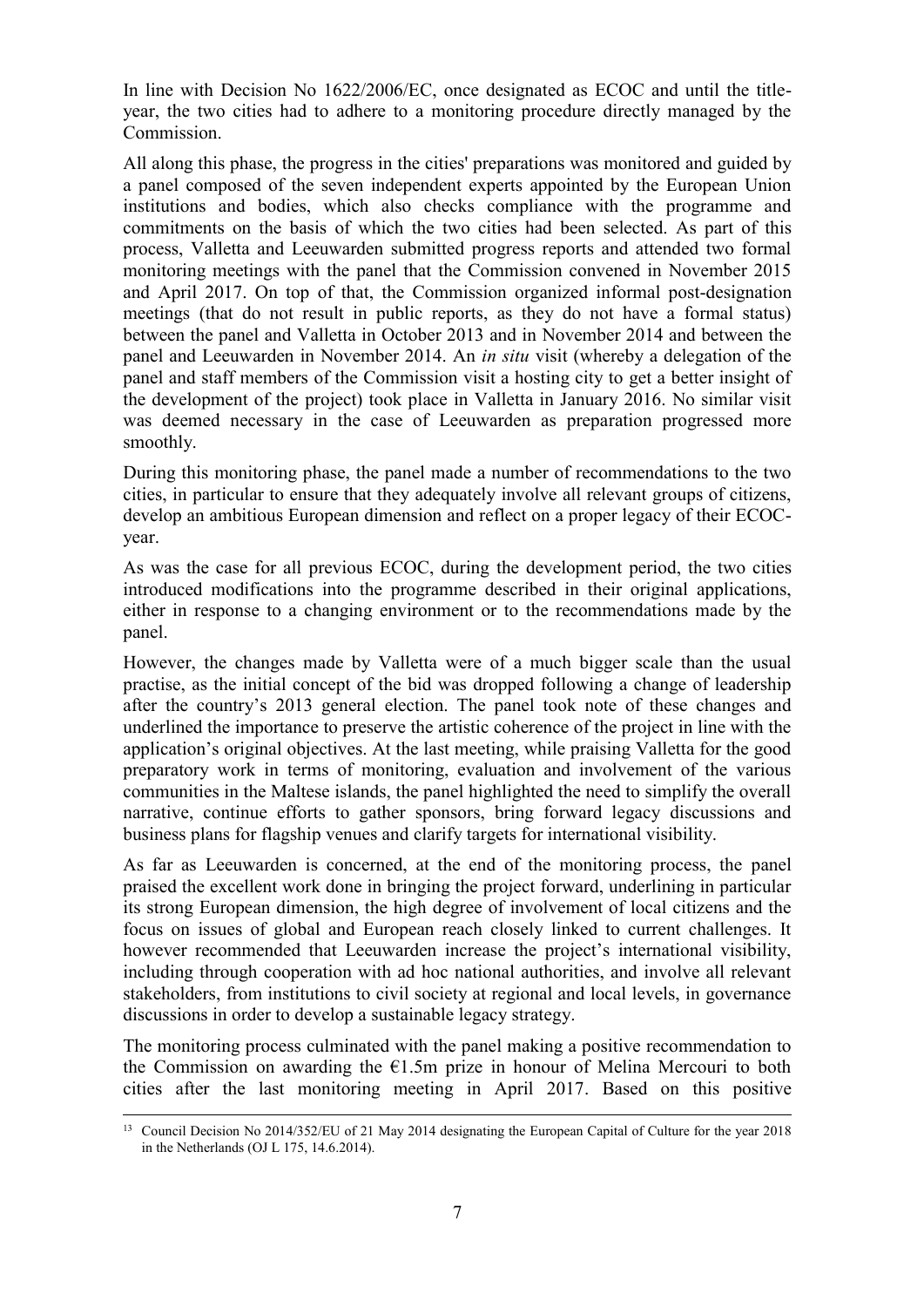recommendation, in the autumn 2017, the Commission financed the prize to the two ECOC 2018 from the budget of the EU Creative Europe programme<sup>14</sup>.

The sub-sections below describe the main features of the ECOC programmes of Valletta and Leeuwarden. The final report of the contract supporting the evaluation contains further information, including the way the programmes had a European dimension and involved citizens (as these are the main two criteria of the ECOC Action) as well as on the development of the applications and the governance and funding structures.

# **3.2. Valletta 2018**

Valletta is the capital city of Malta and part of a wider metropolitan area of nearly 400,000 people, representing 90% of the country's population. The area is heavily dependent on leisure tourism, whilst other key industries include medical tourism, electronics, textiles and film production. The country's history has given Valletta a rich cultural and architectural heritage, which enabled the city to gain UNESCO World Heritage status in 1980. Valletta also has a long tradition in the fine arts. This led to the creation of the National Museum of Fine Arts, which operated from 1974 to 2016. The museum has now been replaced by a new institution, MUŻA (an acronym for "MUŻew Nazzjonali tal-Arti" in Maltese), which had a partial opening towards the end the titleyear of Valletta 2018. Other notable aspects of Valletta's cultural life include the Maltese Carnival as well as the Valletta International Baroque Festival.

The initial overall slogan of Valletta 2018 was "Imagine 18", which had emerged from the various consultation activities that had taken place during the application phase. The intention was to trigger positive responses supporting the ECOC project, inspire Maltese society and appeal to overseas audiences and partners. The programme was articulated around four main themes (Generations, Routes, Cities and Islands) and pursued four main objectives: Making careers of culture (supporting the development of artists and creatives and growing the critical mass of audiences); Growing internationally (engaging across and beyond Europe's borders); Establishing Valletta as a creative city (targeting the city's social, economic and cultural regeneration) and Nurturing sustainable relationships with the environment (based on new sustainable connections between citizens, architecture and landscape). In this way, Valletta 2018 was well connected with a strategic development plan for Valletta and for Malta. It also had the unanimous support of all 68 local Councils in the country and cross-party political support in Parliament.

Early in the development phase, the initial concept of "Imagine 2018" was however considered as being of limited relevance or usefulness and it was eventually dropped in favour of the strapline: "Valletta 2018: An island-wide fiesta", reflecting the intention for the ECOC to better represent the whole of Malta and facilitate the participation of citizens across the national territory. Indeed, this theme – and corresponding thematic lines (Island Stories, Future Baroque and Voyages) – was chosen for its reference to Malta's local traditions and fiestas bringing whole communities together. At the time of the final monitoring meeting, Valletta 2018 reported, however, that 50 out of the 64 projects included in the initial application were still underway.

 $\overline{a}$ Regulation (EU) No 1295/2013 of the European Parliament and of the Council of 11 December 2013 establishing the Creative Europe Programme (2014 to 2020) and repealing Decisions No 1718/2006/EC, No 1855/2006/EC and No 1041/2009/EC (OJ L 347, 20.12.2013, p. 221).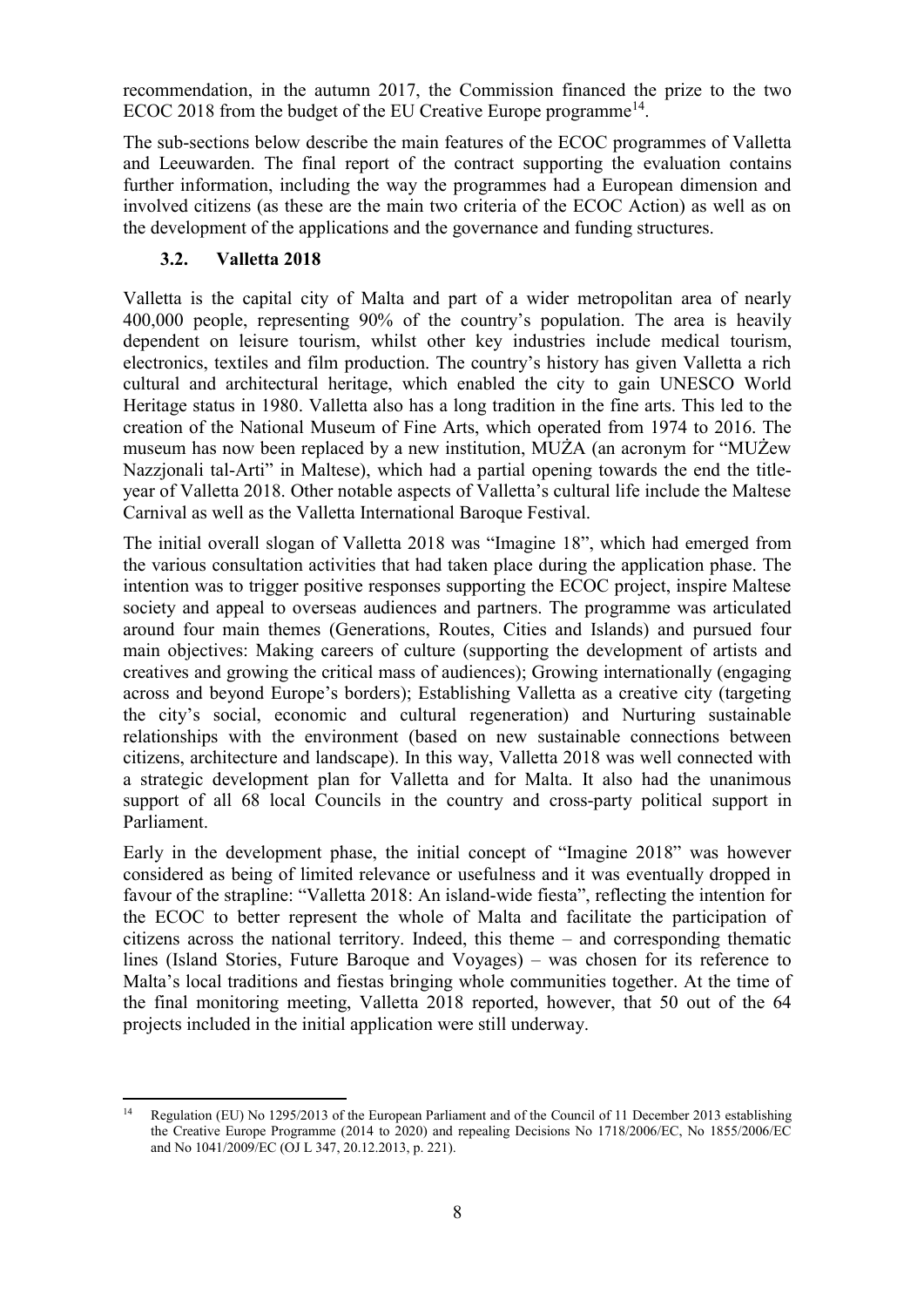The responsibility for the organization and implementation of the ECOC project was entrusted to a new body, the Valletta 2018 Foundation, which had been created to develop the application. The Foundation was led by a Board of Governors consisting of ten members, including the Mayor of the City of Valletta, the Rector of the University of Malta, the President of the Malta Chamber of Commerce, Enterprise and Industry and other stakeholders. The Foundation was also supported by a wider partnership that included all 68 Local Councils (which each signed a charter), the Association of Local Council and Arts Council Malta.

It is worth noting that during the development phase, the Foundation went through some considerable changes in personnel, including at senior staff level in 2013, and again in 2017. Moreover, the governance of the ECOC became the subject of much political debate and disagreement. In particular, it attracted a considerable degree of national and international criticism following comments posted on social media by the Chairman, which appeared to mock the murdered journalist, Daphne Caruana Galizia<sup>15</sup>.

As far as budget is concerned, the figure indicated in the application amounted to  $€49.57m$  for the years 2013-20. The eventual operational budget was nevertheless much lower at  $\epsilon$ 26.5m,  $\epsilon$ 17.31m of which dedicated to the cultural programme itself. Most of the funding  $(E24.22m)$  came from the national Government. However, a positive point is that it seems a considerable proportion of this contribution consisted of new funds, while in the application a majority of the national Government's contribution was supposed to come from reallocated funds as opposed to new funds  $(E21.23m)$  out of a total of  $E$  = 59.67m). The budget for the cultural programme was also complemented by significant Government investment in cultural infrastructure. Finally, sponsorship raised  $60k$ , which was much less than originally intended  $(\epsilon 2m)$ . The EU funding provided in the form of the Melina Mercouri Prize was added to the general budget for operating expenditure.

# **3.3. Leeuwarden 2018**

Located in the northwest of the Netherlands, Leeuwarden is a city of 100,000 inhabitants in the region of Friesland, which has a population of 646,000 and a total of eleven historic cities connected together by water. Leeuwarden is also one of the oldest cities in the north of the Netherlands with a rich history dating back to the Roman age. Friesland has two official languages (Dutch and the local Frisian) and is the only bilingual region in the Netherlands with Frisian being taught in many of the region's schools. The inhabitants of Friesland are also recognised as having a strong cultural identity and sense of local pride. The city and the region are relatively well served as far as cultural infrastructures (such as the impressive Fries Museum that opened in 2013) and activities (including big festivals) are concerned, but their cultural sector is often seen as being locally-focussed and inward-looking in terms of cultural content, target audience and ambition.

Leeuwarden associated the Friesland region in its bid, a key element of which was "Iepen (open) mienskip". Mienskip is a Frisian word and tradition, associated with core values such as mutual respect, participation, grass-roots development, equality and civic responsibility. The adjective "Iepen" adds an important second element of "openess" and expresses the need for the city and the region to welcome external input and become more open-minded and outward-looking in including those not belonging originally to

<sup>15</sup> <sup>15</sup> <https://lovinmalta.com/news/valletta-capital-of-culture-chairman-mocks-last-words-of-assassinated-journalist>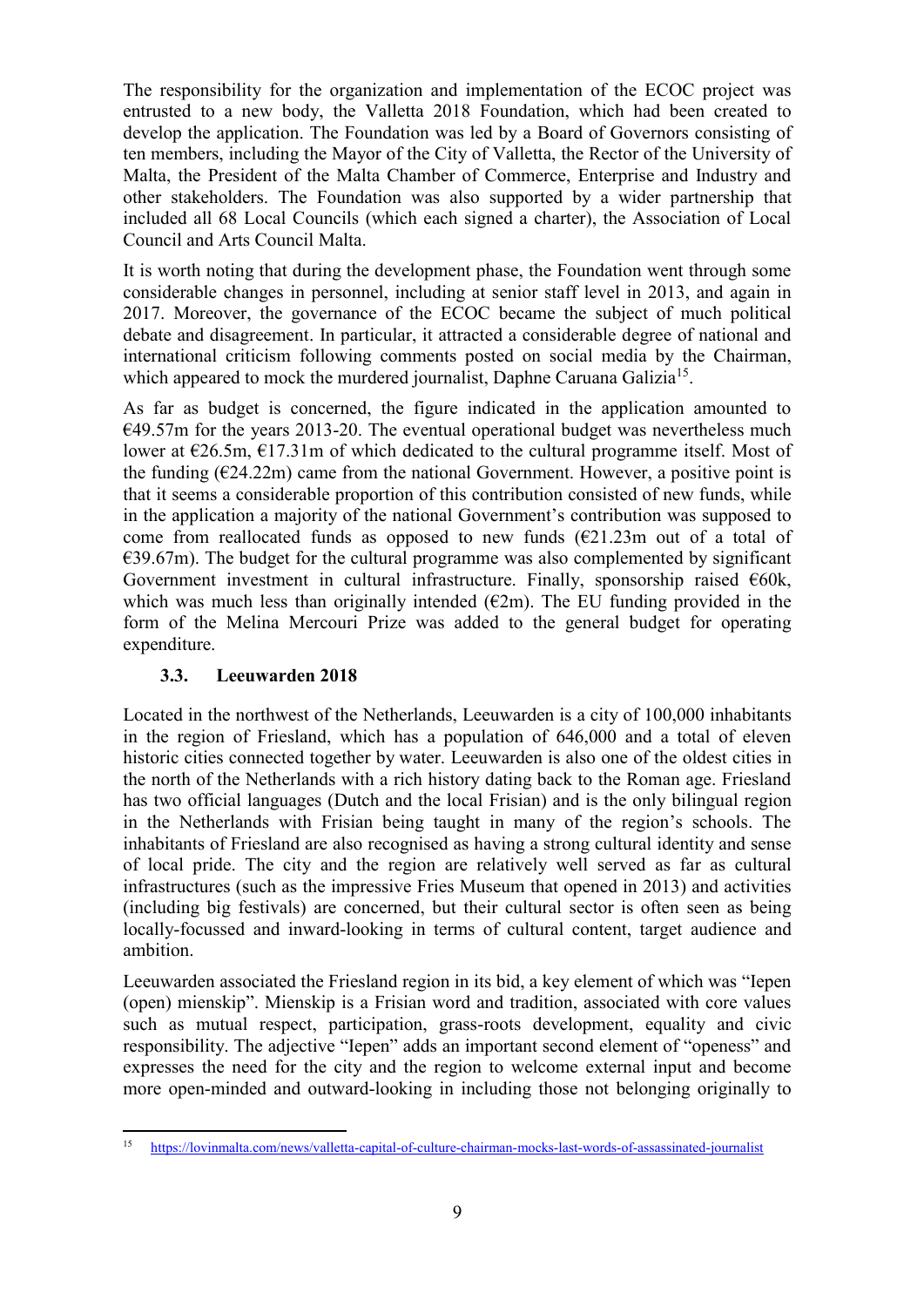the "Frisian community". The open mienskip approach was to dominate the development work of Leeuwarden-Friesland 2018, as well as the content of its cultural programme, with a key overarching principle being around using culture to help deal with society's issues.

Tackling social issues was indeed a key part of the bid-book and eventual cultural programme of the ECOC-year, particularly in the fields of social inequality (such as child poverty), ecology (such as the threat to biodiversity or water management), diversity (notably, minority manguages and the integration of migrants) as well as the relationship between the city and the countryside, which are challenges that are all common to many other cities and regions in Europe. Against this background, the cultural programme was organised around the following five thematic lines: Nature and Culture (using culture as a way to draw attention to nature); City and Countryside (exploring themes such as brain drain from countryside to cities or reflecting on how to create creative ecologies); Community and Diversity (promoting connections between people from different cultural backgrounds); Lab Lws (using culture as a vehicle for innovation) and Royal Frisians (highlighting the rich culture of the area). More specifically, three story lines were explored across these above overarching themes: Dare to Dream (bringing the city and region to the European stage), Dare to be Different (opening the Frisian community to different cultures and Europe) and Dare to Act (protecting the unique biodiversity of the Frisian region).

As with other ECOC, a dedicated delivery entity, the LF2018 Foundation, was set up as an independent body to specifically develop and deliver the programme. It consisted of around 60 staff members linked to a range of roles including marketing and communication, internationalisation, production as well as finance. The Foundation's Supervisory Board was independent of the region and city authorities and consisted of five members selected from different perspectives such as knowledge areas (artistic, legal, governance). The representatives of the region and city were connected through a regular formal meeting with the CEO and managing director of the LF2018.

The original budget foreseen at the bid-book stage for the delivery of the ECOC was estimated at  $\epsilon$ 74m, with the municipality of Leeuwarden, the other municipalities in the region and the province of Friesland contributing respectively €5.95m, €11m and €20m. The Dutch Ministry of Education, Culture and Science and the Dutch Ministry of Interior Affairs pledged to contribute  $\epsilon$ 7.5m. Expected income from private sponsors was estimated at a comparatively high level, at  $E16m$  or 22% of the total budget. By the end of 2018, the actual budget had increased to  $\epsilon$ 104.6m (of which  $\epsilon$ 84.4m for the cultural programme), meaning spend on the ECOC increased by  $\epsilon$ 30.3m compared to the bidbook. This increase in budget was mainly the result of an increased income from the private sector (€50.8m instead of €22m) as ticket sales peaked at  $\epsilon$ 20m instead of the  $\epsilon$ 4 million planned.

### **4. METHOD**

In order for results to be comparable with previous evaluations, the methodology for this evaluation closely followed the approach adopted in previous assessments of the Action<sup>16</sup>. The focus has been on research at city level and, in particular, the gathering of data and stakeholders' views from both Valletta and Leeuwarden. The main evaluation sources can be identified as follows:

<sup>16</sup> See previous evaluation reports available at: [https://ec.europa.eu/programmes/creative-europe/actions/capitals](https://ec.europa.eu/programmes/creative-europe/actions/capitals-culture_en)culture en (table at the bottom of the document).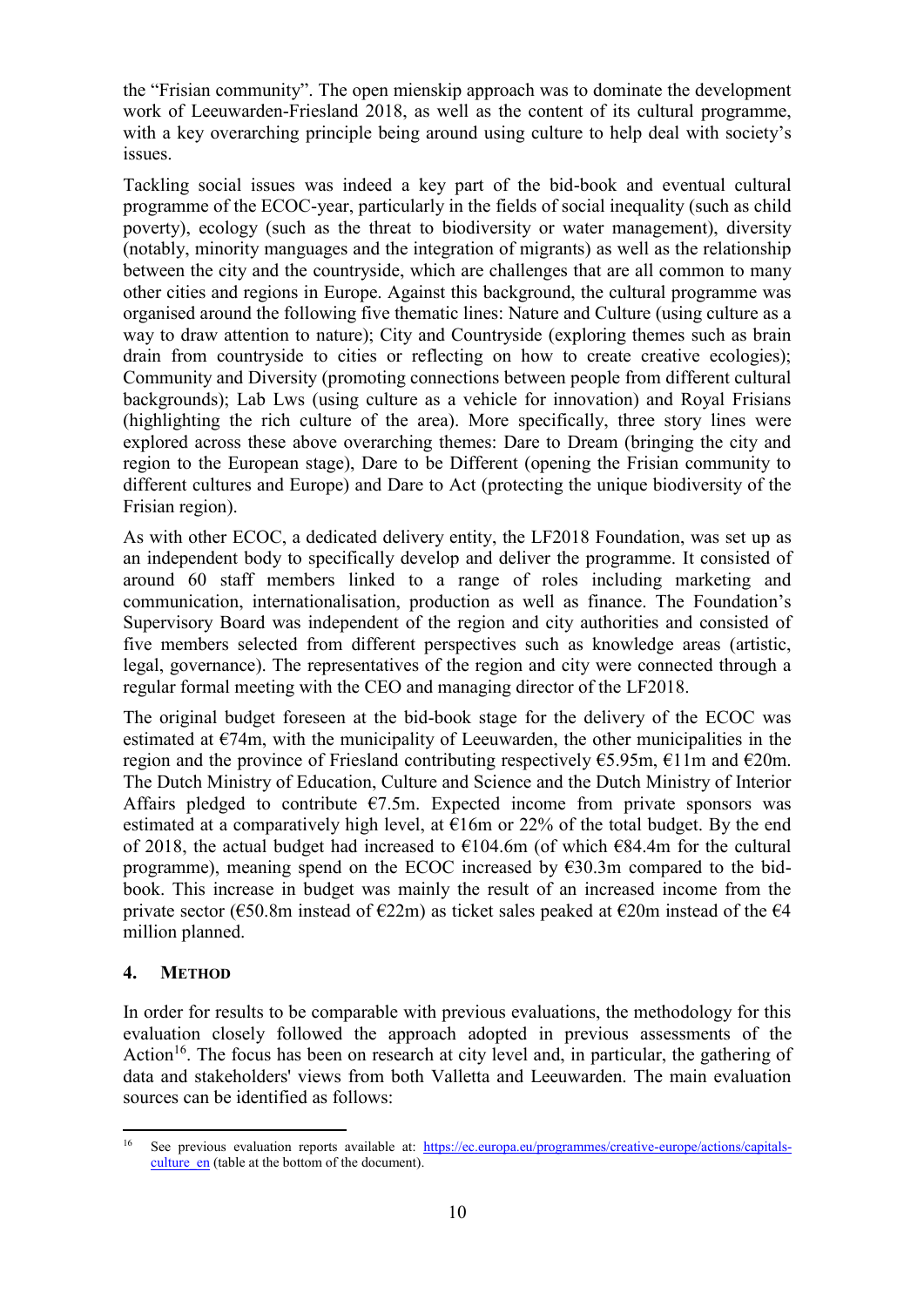- EU level literature: this included higher level EU policy and legislative briefings, papers, decisions and other documents relating to ECOC. This mainly focussed on reports of the panels for selection and monitoring and the original bidding guidance to understand how the two ECOC established themselves in the early days. Academic research was also consulted regarding the ECOC Action and the role of culture in the development of cities;
- ECOC level literature from Valletta and Leeuwarden-Friesland: this included original bids and applications, internal reports linked to the application, monitoring or evaluation processes, as well as other pieces of literature analysing the cultural programme itself;
- Quantitative data: where available, evidence linked to each ECOC was collected in relation to budgets and expenditures, projects' numbers and types, participation and audience figures as well as other pieces of quantitative data relevant to the assessment of the work and benefits of the ECOC in each city;
- Interviews with managing teams: those responsible for the day-to-day design and delivery of the ECOC were interviewed in each city during city visits in late 2018 (i.e. during the host year) and in spring 2019 (13 interviews of the Leeuwarden team and 10 interviews for the Valletta team). Almost all of the key individuals within the delivery agencies were interviewed including those linked to strategic development, marketing and communication, project implementation and financial management;
- Interviews with other key stakeholders<sup>17</sup>: mainly face-to-face interviews were undertaken with stakeholders both directly and indirectly involved in either the planning or delivery of the ECOC along with those more widely linked to the cultural, social, economic or political agenda of the host cities. Stakeholders included those working in cultural organisations, city/regional/national administrations, tourism and visitor agencies, media organisations as well as voluntary and community organisations. Interviews were also conducted with managers of individual projects and activities supported through the ECOC Action that made up the cultural programme of each city. A number of international artists and cultural operators were interviewed, which provided an external perspective on the ECOC;
- Interviews with EU-level stakeholders: two former members of the selection and monitoring panel gave feedback while EU-level cultural bodies were invited to contribute but only one responded;
- The evaluation does not include a wider public consultation. As explained in the roadmap<sup>18</sup>, the Action is considered to be local while international participation is scattered within and outside Europe and is difficult to reach. On the other hand, the opinions would be based on attendance to specific events and would not give useful insights for the evaluation of the ECOC Action as a whole.

The final report of the contract supporting the evaluation provides a detailed understanding of the 2018 ECOC Action and within this an assessment of the work and progress of Valletta and Leeuwarden. There are, however, issues to consider when assessing the strengths of the evidence base used for this study:

 $17$ <sup>17</sup> On top of interviews with members of the managing teams of the two ECOC 2018, 17 stakeholders for Leeuwarden and 30 stakeholders for Valletta were interviewed.

<sup>18</sup> See Ares (2018) 1933090 of 11/4/2018.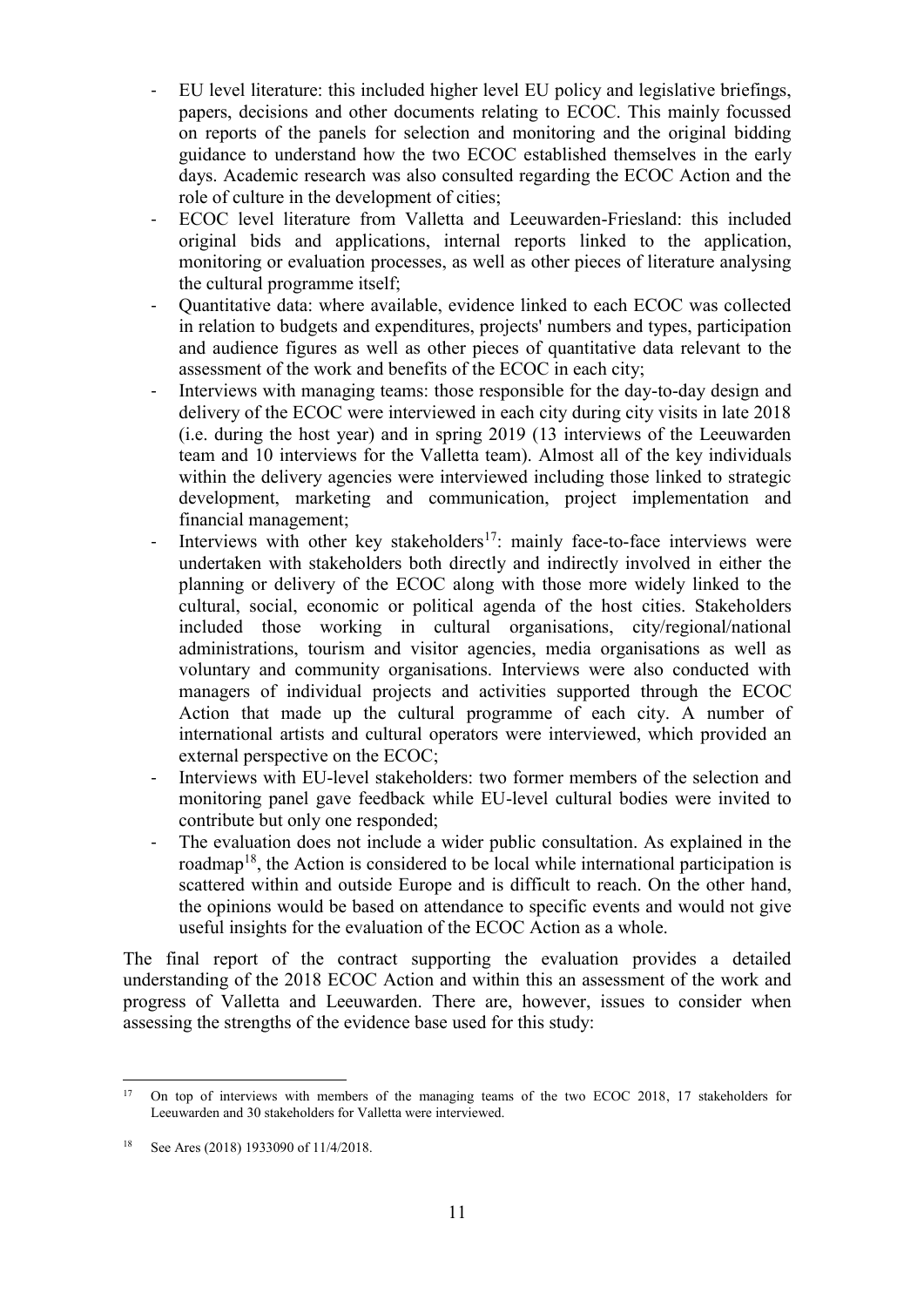- Although both cities have undertaken some form of evaluation work themselves, part of the results of these studies were not yet available at the time of the evaluation. The European evaluation of the ECOC Action has used as much of this secondary information as possible, but could not benefit from its final results, especially for what concerns quantitative data;
- As already mentioned in previous evaluations, an ideal way of conducting this evaluation would entail a before ('baseline') study and an after-picture ('ex-post') study, instead of carrying out the latter alone; the impossibility of comparing the two studies affects the accuracy of the evaluation. Moreover, since the evaluation was undertaken during and shortly after the end of the ECOC time framework some of the effects of the programme had not manifested themselves entirely. Many stakeholders involved in the evaluation commented that the real impact of the ECOC on the city and its residents would take time to filter through. In this respect, the Commission once again highlights that budget<sup>19</sup> and timing<sup>20</sup> only allow an ex-post evaluation to take place and therefore only an after picture has been studied;
- An ulterior consequence of the modest yearly budget allocated to the evaluation is the fact that the primary evidence data gathering tends to be more of qualitative than quantitative nature; while qualitative data still holds a great importance in the evaluation, the lack of diversity of data sources translates into a lesser dependability, for instance, in the process of proving the objective outcomes and impacts of ECOC on widening participation in culture;
- Detailed modelling, economic impact assessments or large-scale surveys were outside the scope of this study. This evidence used outside of the interviews is dependent on the local evaluation and other research commissioned by the ECOC cities. Both 2018 ECOC cities did not commission large and ambitious evaluations providing quantitative data or researching the economic impact of the programme or levels of cultural awareness before, during and after the ECOC year.

### **5. ANALYSIS AND ANSWERS TO THE EVALUATION QUESTIONS**

This part of the report presents a diagnosis of the implementation of the ECOC Action in 2018. It draws together the results relating to the two ECOC 2018 and to a lesser extent the findings from previous ECOC evaluations.

All figures appearing in the following sub-sections come directly from the report of the external ex-post evaluation of the two ECOC 2018. The reader will find in the full text of the document many more examples illustrating the conclusions presented below.

Very often, examples and figures can illustrate different points made under "relevance", "efficiency", "effectiveness", "sustainability", "EU added value" and "coherence". They are therefore sometimes repeated in various sub-sections. However, for the ease of the reading, repetitions have been limited to the minimum and the reader is invited to correlate some conclusions presented below with examples or figures that may have been given in previous paragraphs or may be given in following ones.

 $19$ The budget allocated to the evaluation work (75 000 €) is proportionate to the low level of EU funding directly provided to the ECOC (i.e. an award based on a recommendation of the panel after the final monitoring meeting in the form of the  $E1.5m$  Melina Mercouri Prize).

<sup>&</sup>lt;sup>20</sup> Decision No 1622/2006/EC requires that the Commission conduct the evaluation immediately after the title year.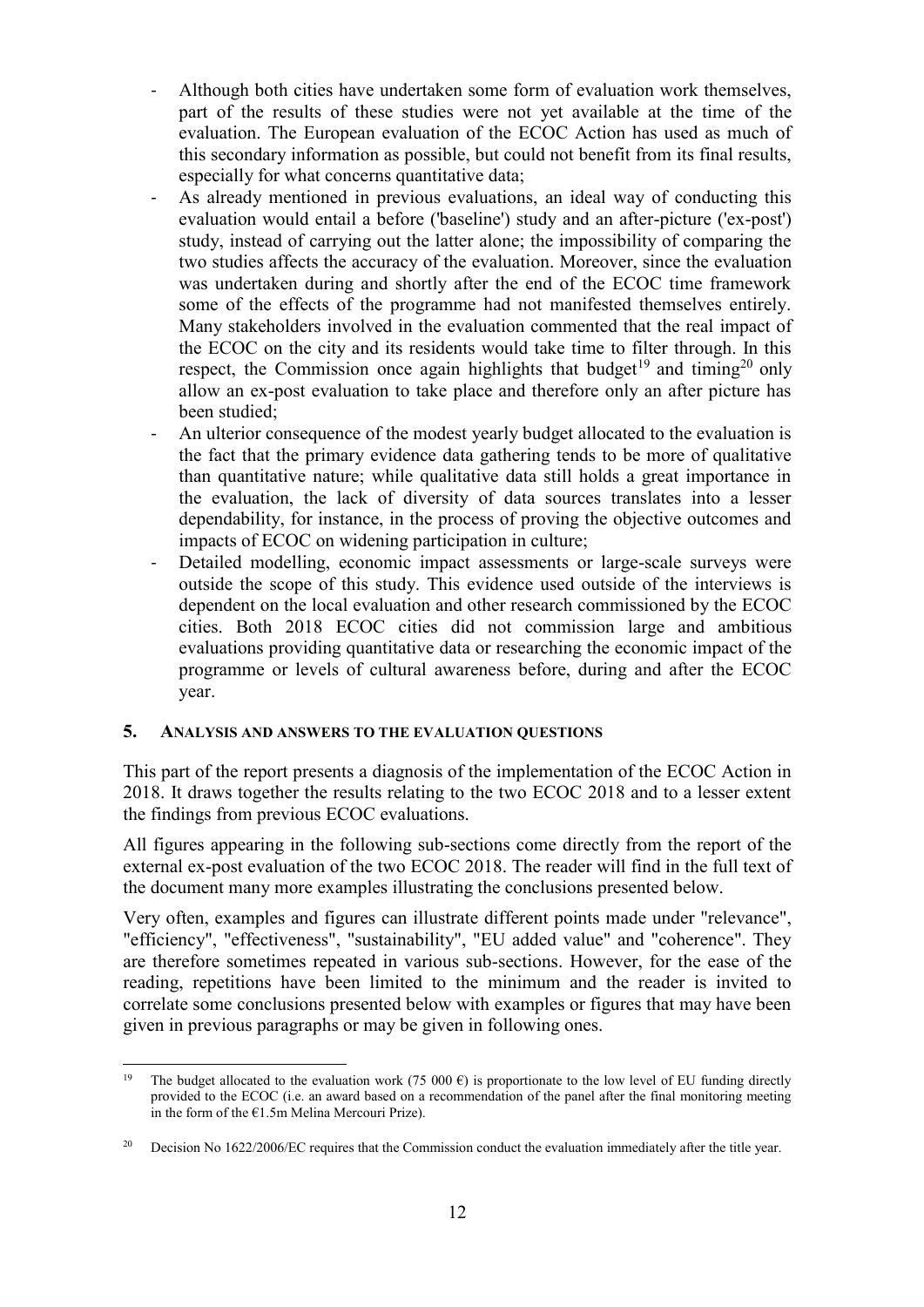# **5.1. Relevance**

Findings from the ECOC 2018 evaluation show that the two title-holders developed and implemented cultural programmes that were consistent with the EU Treaty, in particular Article  $167<sup>21</sup>$ , as well as with Decision No  $1622/2006$ /EC. Indeed, the ECOC Action was a good vehicle for the two hosting cities in 2018 to promote cultural diversity and highlight common elements, contributing in this way to the "flowering" of the local, national and European cultural scene. As is shown in following sub-sections through many concrete examples, the two cities organized thousands of events on top of their usual cultural offer. These events covered all types of cultural and artistic disciplines, targeted many groups of audiences and presented various aspects of the diversity and common features of cultures in Europe, notably through co-operations with partners from other European countries and beyond.

It is worth noting that despite considerable changes in the artistic themes, governance and other aspects of Valletta 2018 during the development phase (as mentioned before), the objectives of the revised programme remained broadly consistent with the spirit of three of the four original objectives set in the original application (with less focus being given to the fourth relating to the environment) and thus with the objectives set at EU level. This is illustrated in the sections below.

### **The European dimension in Valletta**

At the time of the selection, the panel did not consider that Valletta 2018 had a particularly strong European dimension. During the development phase, the panel thus made recommendations to help the ECOC delivery Foundation improve it, in particular through the themes put forward in individual projects, intensified co-operation with European artists and cultural operators and increased efforts to make Maltese citizens more aware of Europe and European citizens more aware of Malta. In reaction to such recommendations, the Foundation took specific measures, in particular the appointment of an International Artistic Advisor, who proved very instrumental in restructuring the programme around a stronger international dimension and in connecting the Foundation and Malta's cultural stakeholders to international artists.

The view of the evaluator is that by the end of the ECOC-year, the cultural programme of Valletta 2018 featured more activities promoting the cultural diversity of Europe and highlighting the common aspects of European cultures than Malta's cultural offering in previous years. Explicit objectives were set relating to the European (and international) dimension, such as integrating Malta's rapidly-changing and diverse society into the programme, as well as engaging communities across and beyond Europe's borders. A good illustration is the development of projects exploring the theme of European migration as part of a multi-project strand (added during the preparatory phase as a response to the panel's request), "Exile & Conflict", which featured several projects, or the production of new opera entirely in Maltese, "Aħna Refuġjati", addressing the very topical issue of large-scale migration across the Mediterranean.

There were also more collaborations with European artists and operators from different countries. New international partnerships were established and the cultural programme featured more performances by international artists and exhibitions of international works and residencies by European artists. According to research carried out locally, over 200 international artists were to be part of the programme, from countries such as

<sup>21</sup> <sup>21</sup> [http://eur-lex.europa.eu/legal-content/EN/TXT/?uri=CELEX%3A12008E167.](http://eur-lex.europa.eu/legal-content/EN/TXT/?uri=CELEX%3A12008E167)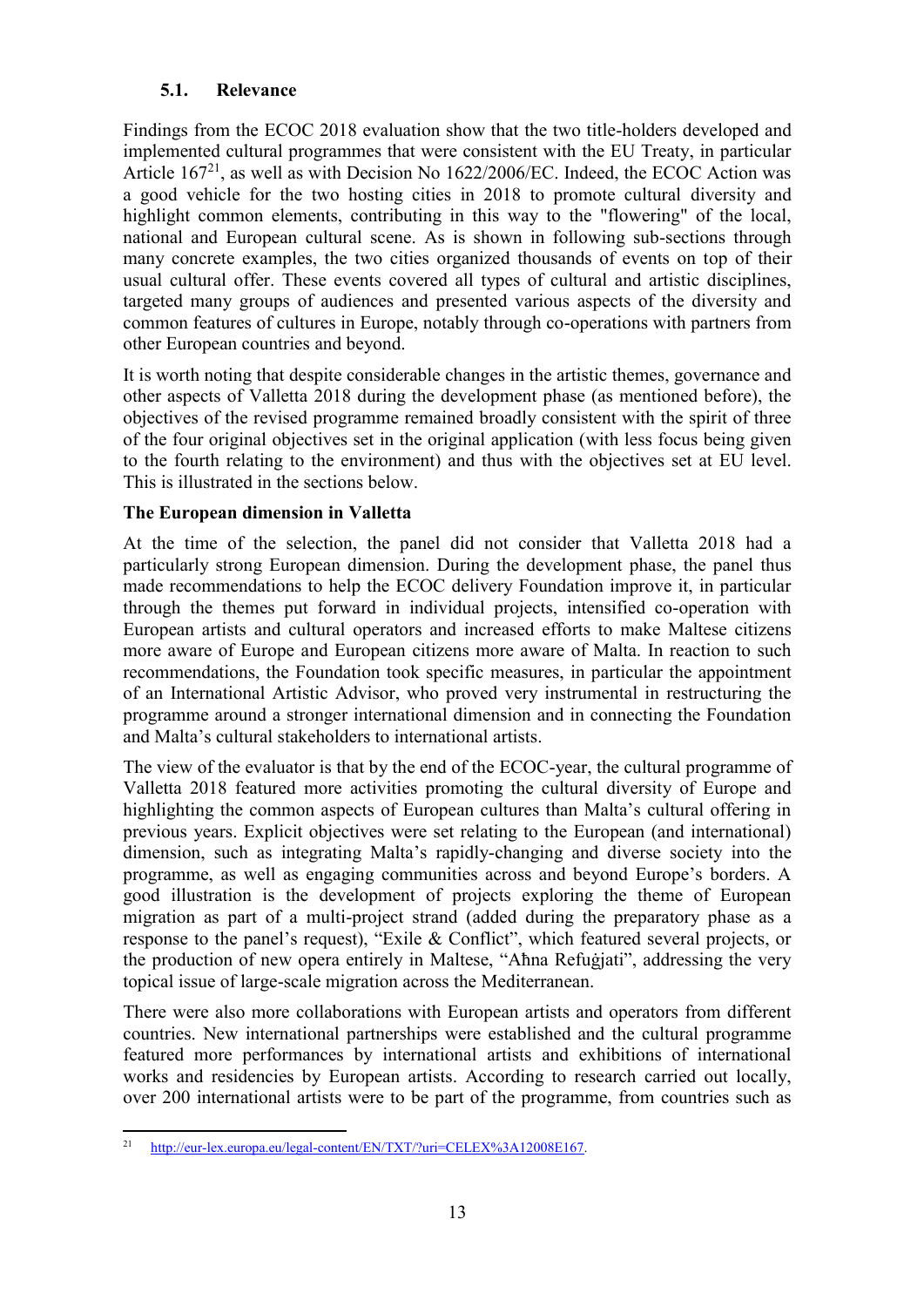Egypt, Tunisia, Syria, Jordan and Lebanon (to reflect the Mediterranean dimension of the ECOC), as well as Europe and the rest of the world. As an example, the "Meeting Point" strand (in charge of connecting projects, people, disciplines and genres) arranged eight residency programmes across Malta, which enabled 50 European artists to complete residencies in the country, as well as three outgoing residencies and three international workshops. However, several international artists responsible for key projects reported that their overall experience of Valletta 2018 had been somewhat negative due to challenges in governance (see above). Similarly, the political controversies associated with Valletta 2018 had the effect of attracting negative international attention and damping the enthusiasm of some international partners.

Finally, the tourism data (particularly the increased cultural motivation to visit Valletta) suggests some success in reaching a European public (see below under "effectiveness in reaching out European and international audiences").

### **The "City and Citizens" dimension in Valletta**

In practice, the main effort was put into connecting the ECOC with citizens and audiences across Malta. This was a key element of Valletta 2018's application and this remained a strong focus of the Foundation's work all along the development phase of the project. The initial idea was that the ECOC project would encompass the whole territory of the Maltese islands, and to do that, it was decided to recruit a team of 6 regional coordinators, with the responsibility to undertake community outreach for different territories. In the evaluator's view, this proved an interesting element in the Foundation's governance.

On top of that, one of the sub-sections of the Valletta 2018 programme featured 13 projects specifically focussed on involving children and young people from across Malta, as these were supposed to be primary targets of the ECOC. In particular, work was done directly with schools, with a dedicated programme that involved around 28,500 children in creative projects over the period  $2016-2018^{22}$ .

Finally, there was some activity, albeit relatively limited, to connect with and involve the Maltese diaspora internationally, such as a site-specific installation and video work, bringing the observations and recollections of the Maltese diaspora to an audience in Malta.

### **The European dimension in Leeuwarden**

According to the evaluator, Leeuwarden-Friesland 2018 took the European dimension very seriously. An extremely important point in this regard is that while other ECOC tend to ensure that staff in general consider the European dimension with no overall lead in charge of pro-actively pushing this agenda forward, a key member of the LF2018 team was specifically responsible for promoting and embedding the European dimension at both programme and project levels. The responsibility of this person was to check, monitor and encourage project owners, the ECOC Board and fellow management team members to promote a European aspect to their daily work and thinking.

As a result of this strong commitment, there were overall 1,600 international collaborations covering  $87$  countries<sup>23</sup>, which was five times greater than originally planned. An example is the "11 Fountains" project – 11 artists from across the world

<sup>22</sup> Valletta 2018 progress report for the second monitoring meeting.

<sup>23</sup> Research undertaken by LF2018.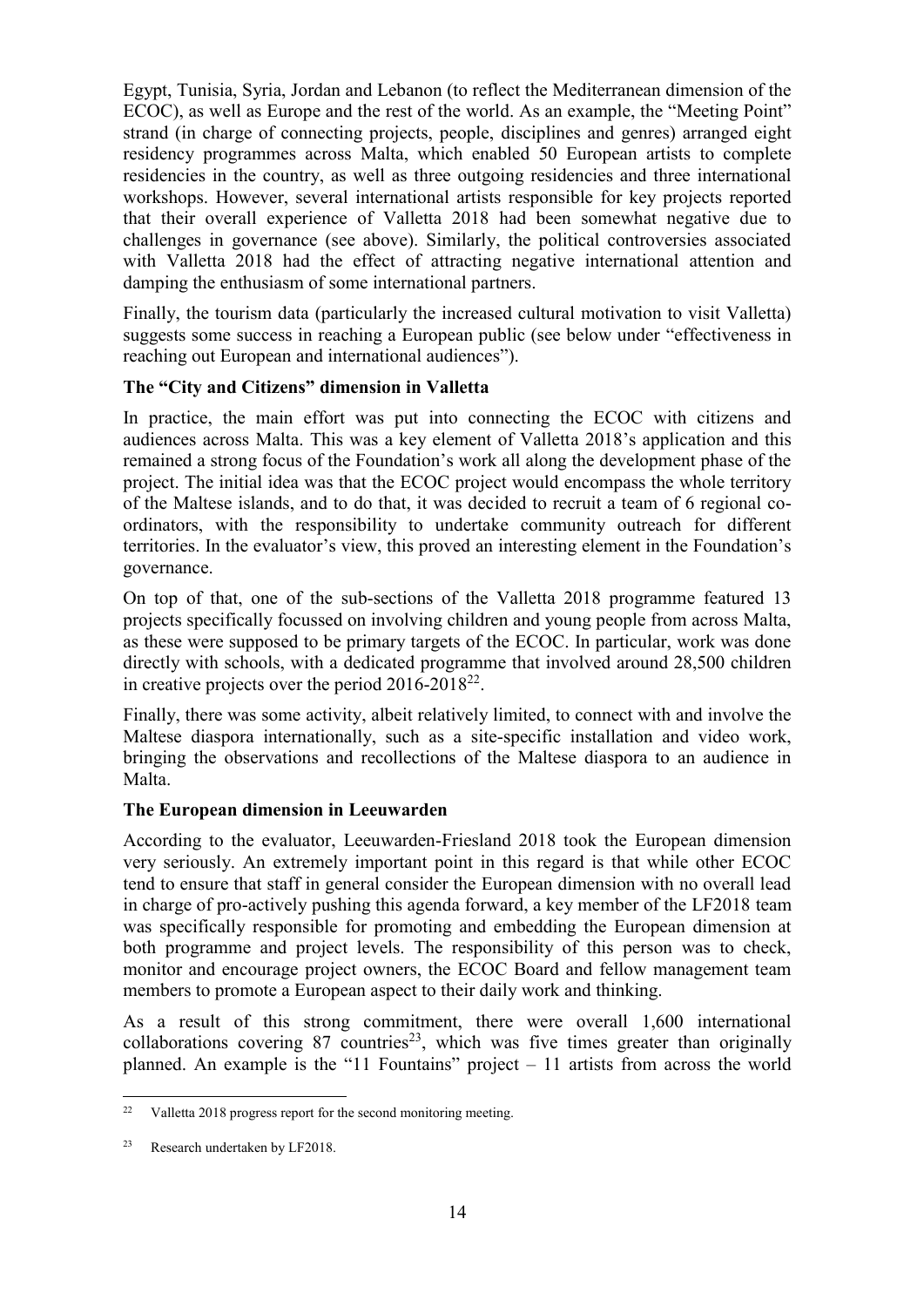were commissioned to design and build 11 new fountains with local residents in each of the 11 Frisian cities to promote the importance of water in the region. Another telling illustration is the "Potatoes go wild" project, which consisted in a series of cultural activities that involved artists from Malta, Germany, Ireland and Serbia using the common theme of the potato to share European stories.

The ECOC programme also addressed a number of key "European themes" that linked Leeuwarden-Friesland with other regions across the EU Member States facing similar challenges and issues (e.g. minority languages, migration, urban/rural pressures as well as a range of environment and ecological issues). A good example is the "Lost in the greenhouse" project, which focused on migration in Europe and included performances produced with local people and migrants living in the area, especially Polish workers. It covered a range of European issues including disparities in wage levels across the EU, skilled labour moving to Western Europe, integration issues with newly arrived migrants as well as the economic consequences and benefits of migration in different countries.

Another strong aspect of Leeuwarden-Friesland's approach to the European dimension was the existence of funding to make it easier for projects to find partners from across Europe. Some  $E265k$  from the open programme (i.e. the part of the cultural programme that dealt with the bottom-up mienskip approach) was ring-fenced to help smaller organisations find European partners, for example, by covering the costs of visits.

The ECOC in Leeuwarden-Friesland also had a number of processes in place to check, report and monitor the extent to which the programme and its projects had a European dimension. According to the evaluator, this was instrumental in ensuring that this dimension was not lost along the way.

### **The "City and Citizens" dimension in Leeuwarden**

It is the view of the evaluator that by far the most unique and key principle of the Leeuwarden-Friesland 2018 was linked to the "City and Citizens" dimension, reflecting the ECOC mienskip concept.

Engaging with and encouraging local people to develop and implement projects for the cultural programme was a key defining aspect of the ECOC and something that those in the LF2018 Foundation were totally committed to delivering. The final report of the contract supporting the evaluation concludes that this engagement attitude was the central spine of the whole project rather than just a specific and separate community 'add-on', which was sometimes the case with past ECOC. Critically, those responsible for overseeing the ECOC in the Foundation saw the citizens of Leeuwarden-Friesland as the producers of the ECOC rather than simply the consumers of it (i.e. were part of the ECOC's delivery and not just a passive audience). More than 700 of the 800 projects in the cultural programme came from the mienskip approach, where the communities came together to design, plan, often fund and deliver various cultural projects. Three dedicated staff members in the LF2018 Foundation were in place to help develop this open programme, another example on how governance was aligned on declared intentions.

Another key impact was that the ECOC stimulated a new wave of amateur performers in the region, who wanted to directly produce rather than just consume culture. Professional artists, performers and technical staff still played a key part in the programme, but a key impact was awakening and stimulating non-professionals to consider performing and participating in culture. Over 60,000 local people took part as performers or volunteers,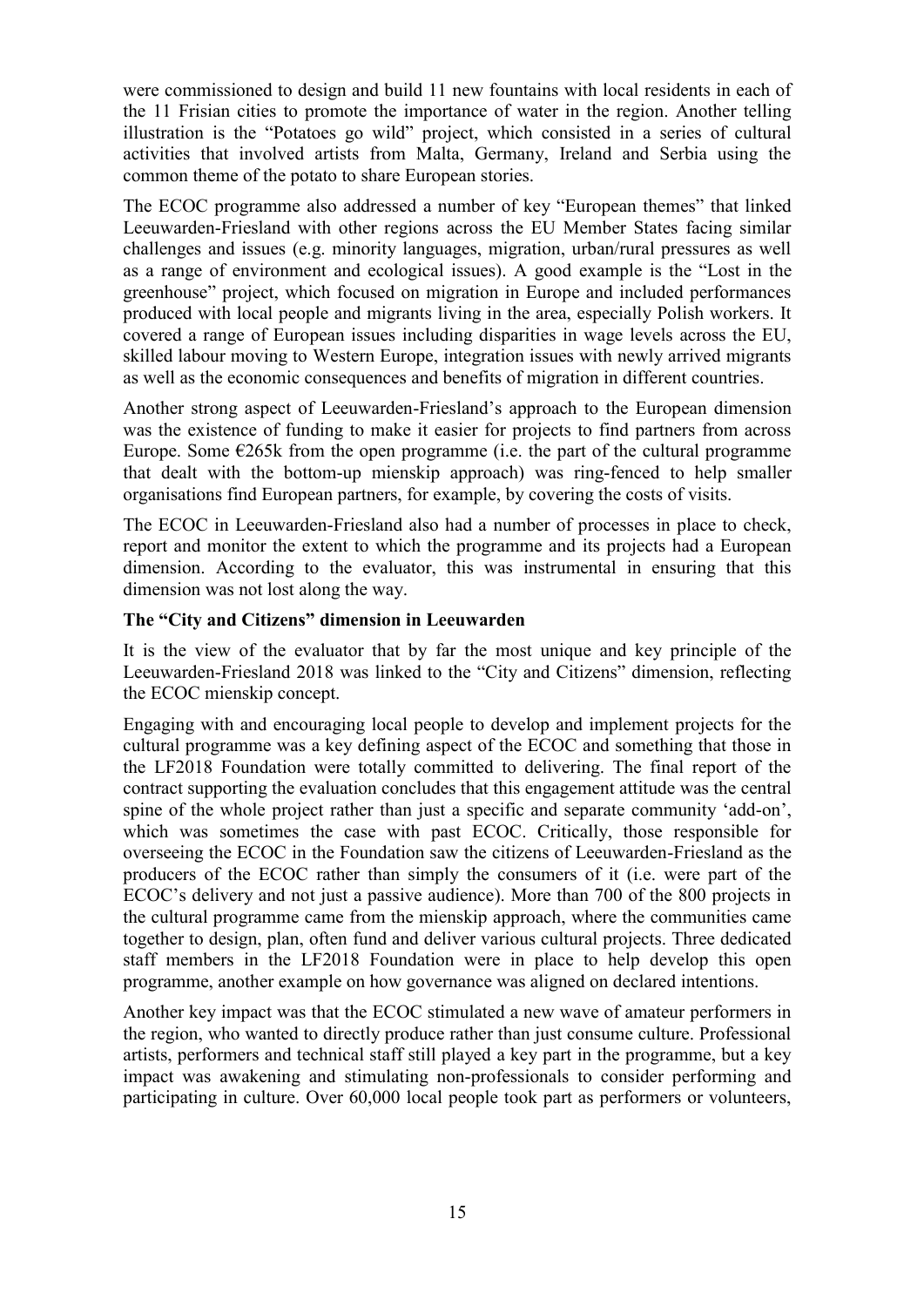including teachers, farmers, office workers, restaurant owners, people out of work and schoolchildren as well as cultural professionals $24$ .

# **5.2. Efficiency**

As was already the case in previous ex post evaluations, it also appears this year from the report of the contractor that overall, the ECOC remains an efficient EU Action, providing good levels of benefits for the EU for relatively little EU investment. Indeed, the only direct contribution from the European Union, in the form of the  $E1,5m$  Melina Mercouri prize awarded to each ECOC, is dwarfed by the total amount of money invested by the host cities in designing and delivering the ECOC (the operational budgets were approximately  $\epsilon$ 104.6m for Leeuwarden and  $\epsilon$  26.5m for Valletta).

Without the initial EU impetus to support the ECOC, it is unlikely that the host cities would have invested anywhere near the amount of funding they did in connection with the ECOC title. The possibility of securing the title typically stimulates cities – but also their respective regional / national public authorities and private partners – to invest much more heavily in culture than they would in the absence of the ECOC. This is true both in terms of infrastructure (this was more the case in Valletta than in Leeuwarden, and that is precisely why the competition started one year ahead of schedule in Malta) and expenditure in cultural events and activities (especially in Leeuwarden). The final report of the contract supporting the evaluation concludes that this means the Action remains highly efficient in terms of returns from the Melina Mercouri prize.

As described above, the efficiency of management arrangements varied between the two cities, with those in Leeuwarden-Friesland being generally stronger than in Valletta.

Indeed Valletta went through considerable changes and lost important expertise *en route*, which ultimately had an impact on the artistic direction and content of the cultural programme. Whilst opinions were divergent or even polarised, many key stakeholders (including those involved in implementing the programme and those external to the implementation) expressed the view that the overall artistic direction suffered from the above-mentioned departure of key staff members of the Valletta 2018 Foundation in 2013 and then again in 2017. The political dimension of the Foundation also attracted criticism locally and internationally. Furthermore, as indicated above, funding in Valletta was considerably lower than the one planned in the application, even though it was still sufficient to produce a programme of the scope and scale of a European Capital of Culture as illustrated below.

In Leeuwarden, the arrangements for governance and implementation proved efficient, drawing on the strong political support in the city, the region and the province. According to the evaluator, the ECOC was well run with strong and robust systems, procedures, transparency and leadership. This is reflected firstly in the fact that the Foundation and its partners delivered a cultural programme of the intended scope, scale and quality and raised the necessary resources (the final resources income were even much higher than planned as described above). This conclusion finds another confirmation in that the Foundation generally fulfilled the expectations set for the ECOC, notably in terms of audience engagement, which was at the very core of the mienskip concept. In particular, it appears that there was a genuine link between the ECOC staff and local people, with a high level of trust and openness between the two. This trust and

<sup>24</sup> <sup>24</sup> Figure supplied by the independent Working Group on Monitoring and Evaluation of the province of Friesland and the municipality of Leeuwarden.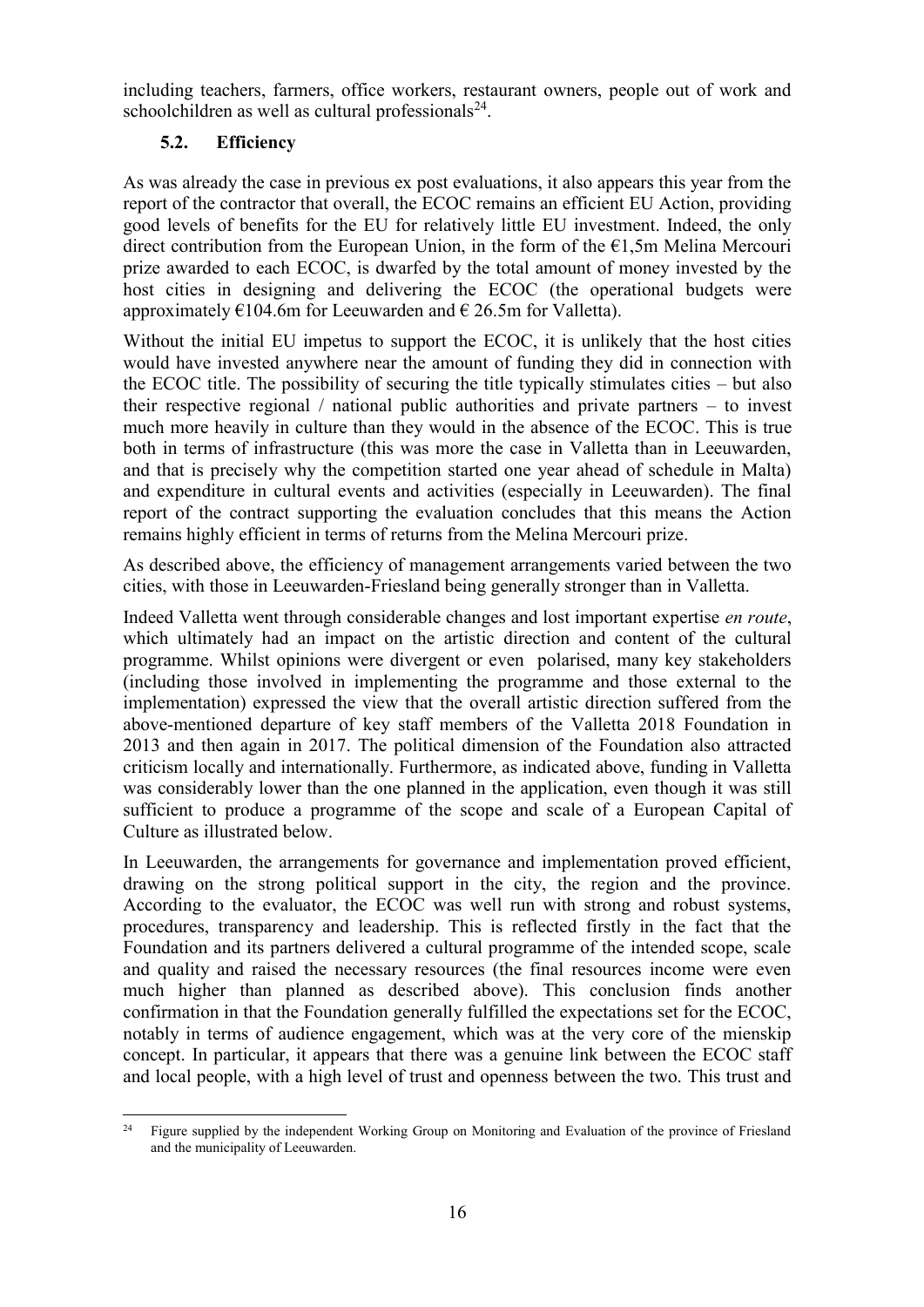openness manifested itself in relation to an ECOC programme that had over 800 projects spread across a series of social themes and a wide geographic area.

The EU-level selection procedure ensured the designation of two ECOC that were relevant to the objectives at EU level and that had the potential to achieve the intended effects. The procedure ensured healthy competition in the Netherlands with five cities submitting strong applications. In Malta, the procedure provided sufficiently rigorous and impartial scrutiny of the Valletta's ECOC application. However, the Maltese experience suggests that the procedures introduced by Decision 1622/2006/EC might not be appropriate to a situation in which the national Government not only organises the selection process but is also – by necessity – one of the key players in an ECOC application (even if indirectly, e.g. via a body under its control). It is worth noticing that in the meantime, the selection procedure has been changed by Decision 445/2014/EU, providing that the panel is now composed of 10 members designated by EU institutions and bodies (against 7 before) and up to 2 by national authorities (as against 6 before).

The EU-level monitoring procedure, with formal and informal monitoring meetings as well as in situ visits with the panel, has proven valuable in giving impartial advice and support to the ECOC from highly experienced experts, some of whom have implemented previous ECOC.

# **5.3. Effectiveness**

Ultimately, the effectiveness of the ECOC in achieving the objectives set for them (at EU level and local level) can only be determined in the long-run. That being said, the final report of the contract supporting the evaluation shows that the two ECOC 2018 presented cultural programmes that were more extensive, diverse, innovative and international compared to the baseline cultural offering in previous years.

In total, the ECOC cultural programme in Leeuwarden-Friesland was ambitious in its scale and focus, with accent put on the social dimension. It included 800 projects of various sizes and formats, representing a whole range of cultural disciplines, with most of them having a strong social component. As already mentioned, and in line with the mienskip approach, 700 of these projects were bottom-up and emerged from local people, some of them implementing a cultural project for the first time in their life. One can therefore conclude that an overwhelming majority of the projects in the final ECOC programme were genuinely additional. In Valletta, the programme featured 168 projects involving nearly 500 events. Whilst some parts of the programme represented a continuation of existing events (e.g. some festivals), some important projects were new, notably big events such as the opening ceremony, the Valletta Pageant of the Seas, the closing ceremony or key events curated by international artists. A higher number of European and other international artists were involved in both ECOC compared to previous years (see paragraphs on the European dimension above), some new works were created and performed or exhibited and spaces in both cities were used in new ways to host cultural events.

As described below, both ECOC helped widen access to and participation in culture although the evidence is stronger in Leeuwarden than in Valletta. Both ECOC also helped strengthen the cultural capacity of their cultural and creative sectors as well as their links with other sectors. Finally, both ECOC widened access to and participation in culture during 2018, although Valletta suffered considerable adverse international publicity.

*Effectiveness in delivering a cultural programme with a European dimension*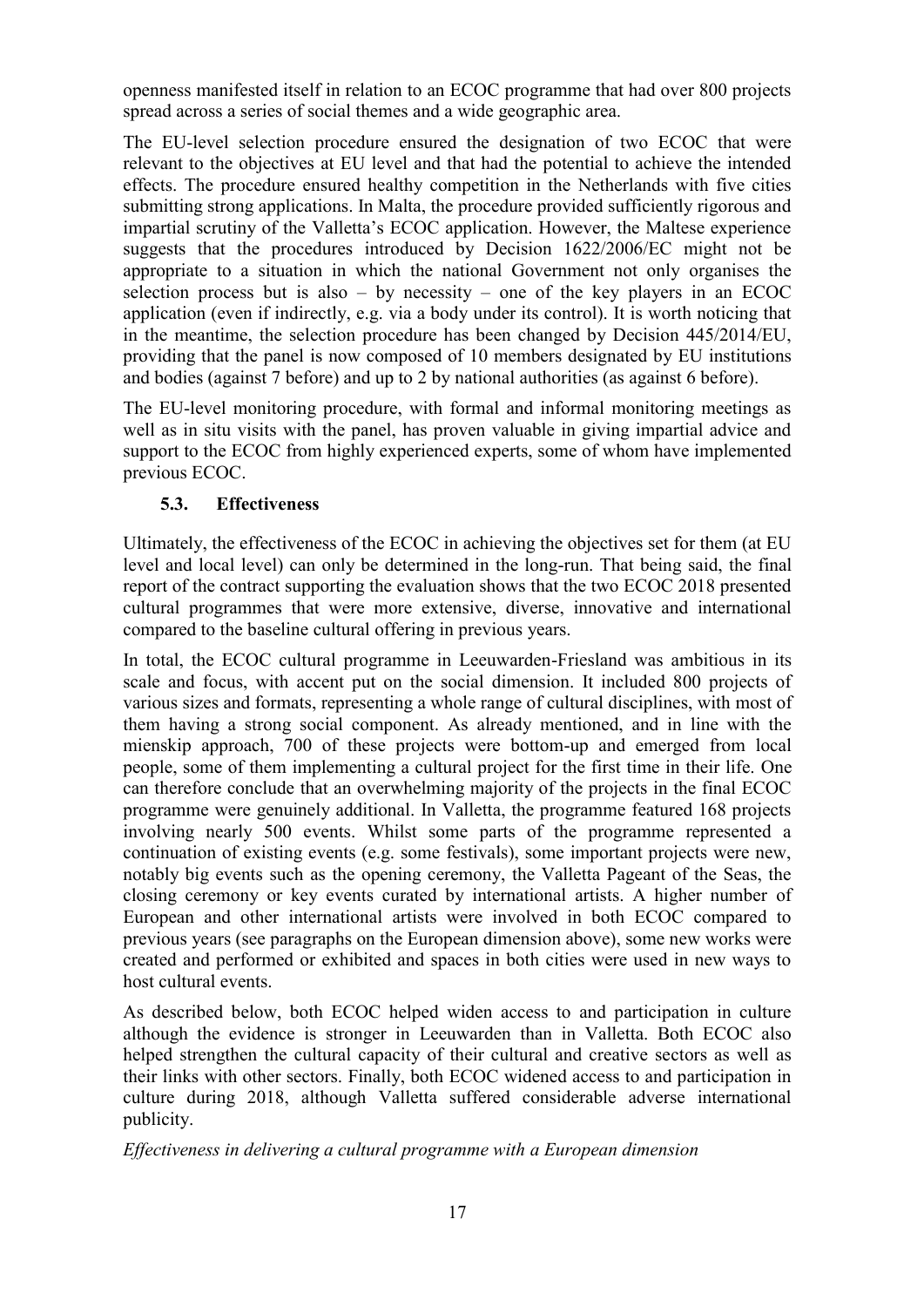The Leeuwarden-Friesland cultural programme was of the scale and quality proposed in the original application and had a genuine European dimension. According to the evaluation, the ECOC project has been successful in contributing to making the cultural offering of Leeuwarden-Friesland more European. Indeed, as already illustrated above, the cultural programme featured performances by a diversity of international artists and exhibitions of international works, strengthened European networks and connections, European co-productions and residencies by European artists.

The performance of Valletta was also relatively good in this respect. It appears that the vast majority (92%) of respondents responsible for individual projects viewed their work as relevant to European audiences, while 69% believed their project could be exported in the future<sup>25</sup>. Reflecting the European dimension, data from a large-scale cross-sectional survey undertaken within the Valletta 2018 research programme also shows that the sense of attachment to Europe amongst residents of Malta increased significantly, with 73% feeling "very attached" in 2018 compared to 34% in  $2016^{26}$ .

*Effectiveness in reaching and engaging with local citizens, in targeting specific groups and in strengthening the local cultural and creative sectors*

Both ECOC widened access to and participation in culture during 2018, although the evidence is stronger in Leeuwarden than in Valletta.

In Leeuwarden-Friesland, audience figures from the local research showed that 5.4 million people attended ECOC projects up to and including 2018, a figure which increased by 5% each year from 2015 onwards. Some 51% of the audiences were people living in Friesland with a further 42% coming from the rest of the Netherlands. Significant parts of the local population participated in or attended the larger events, with 71% of all 18-84 years olds attending the flagship parade of Royal de Luxe Giants and 32% of this age group attending the Escher exhibition, which was of the flagship exhibitions of the year. Local research showed that 30% of people attending events had little previous affinity to culture meaning a broader range of participation was achieved over the year.

Perhaps equally impressive is that around 10% of the total population of the entire region (around 62,000 people) actually participated in ECOC activities either in terms of being a volunteer<sup>27</sup> or delivering an ECOC project (i.e. was a producer and not just a consumer). Furthermore, according to a study published by the Friesland Cultural Planning Bureau, 68% of the total population of Friesland felt involved in the ECOC and concluded that access levels into the programme were high.

The ECOC enabled Valletta to attract much greater audiences for culture than in previous years, exceeding 400,000 people for the whole of 2018. More than half of the total audience figure was accounted for by events that were new for 2018, with the big openair events accounting for much of this figure. Valletta 2018 contributed to increased

<sup>25</sup> <sup>25</sup> The Impacts of the European Capital of Culture Valletta 2018: Final Research Report, p.39.

<sup>&</sup>lt;sup>26</sup> The Impacts of the European Capital of Culture Valletta 2018: Final Research Report, p.50.

<sup>&</sup>lt;sup>27</sup> According to a research from the Foundation, 16,159 people registered as volunteers. Approximately 1,500 were 'core' volunteers who volunteered on a regular basis. However, the overall number of volunteers was likely to be much higher than the number of people actually registered because project monitoring forms (which requested each project to count the volunteers they used) suggested larger volunteer figures. As an example, monitoring figures from the "Under the Tower" project alone showed it used 14,595 volunteers over the ECOC year on a variety of roles, including promotion, sign-posting and setting up and taking down stages.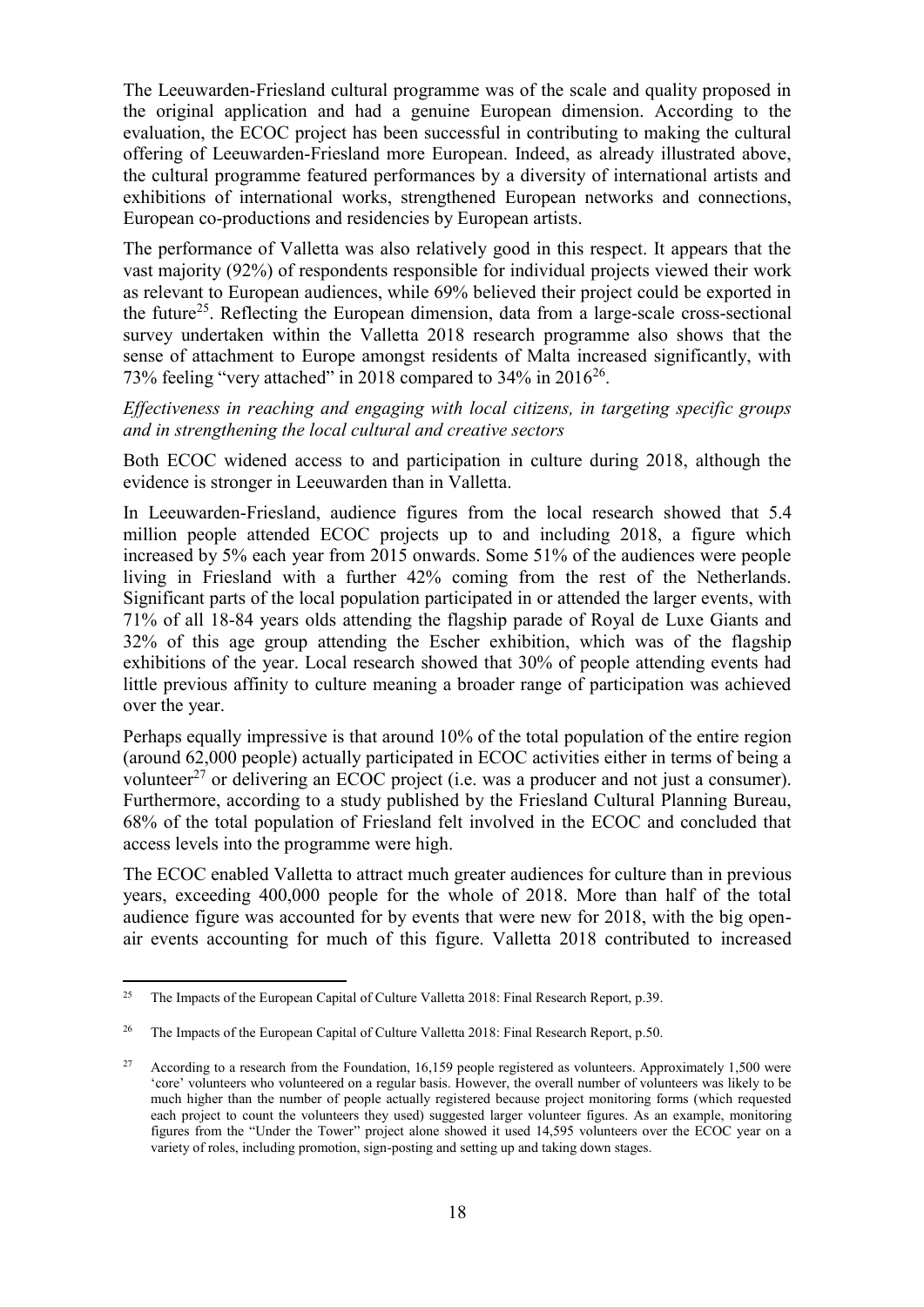attendance at or participation in cultural events amongst Maltese residents and provided new opportunities for citizens to be involved as creators, performers and audiences, for example by working with international artists in productions of high professional quality. At the same time, the total audience was considerably less than the stated aspiration of 1 million.

Finally, Valletta 2018 run an ambitious volunteer programme, Tal-Kultura, which began in 2016. Aggregate data on the total number of volunteers by the end of the title-year was not available at the time of the evaluation. However, before the start of the title-year, the programme had already 400 volunteers registered (equalling 2,500 hours of volunteer time), varying in age, nationality and background, and with tasks ranging from ushering and guiding to archiving and documentation.

Both ECOC also helped strengthen the cultural capacity of the local cultural and creative sectors and their links with other sectors. As far as Valletta is concerned, the ECOC contributed to its culture-driven regeneration by serving as a focus for cultural infrastructure investments, helping to stimulate private investments and implementing cultural activities that attracted visitors and increased the city's vibrancy. Valletta 2018 also helped develop the capacity of Malta's cultural and creative sectors, not least through the involvement of some 645 cultural operators in the cultural programme. At the same time, it is the view of the evaluator that the experience of 2018 highlighted some gaps and therefore the need to develop further Malta's cultural infrastructure as well as reinforce capacity building, knowledge, competencies and skills amongst cultural players. Furthermore, some international artists established relationships with local artists that will endure beyond 2018, although the governance challenges and political controversies tended to reduce the willingness of international artists to work in Malta in future.

In Leeuwarden-Friesland, capacity was built both in terms of strengthening the skills and abilities of cultural organisations already established in the area and in relation to the 'new' cultural players who were involved in the open programme. Helping build the capacity of grass roots organisations or individuals who often possessed very little cultural skills prior to 2018 was particularly driven by the 1.28 million euros that was spent on project support in the open programme. The LF2018 Foundation also developed an online toolkit specifically to help people develop projects by providing a step by step guide on issues including project design, funding availability, partner development, health and safety, marketing, securing permits finding venues and maximising ticket sales. The Foundation also organised six weekly meetings with all projects to bring them together in order to share news, requirements but also to share knowledge, good practice and advice.

### *Effectiveness in reaching out to European and international audiences*

According to the evaluation, the ECOC raised the international profile of both 2018 titleholding cities.

As far as Leeuwarden-Friesland is concerned, many stakeholders interviewed for this evaluation stated that it would have been far easier to produce a more "conventional" cultural programme with much less community participation and a larger number of "box office" projects that would have easily attracted the attention of international audiences. Against this background, one can see the fact that some 7% of the audiences (around  $300,000$  people)<sup>28</sup> were international as a success indicator, even more so as the region

 $28\,$ As a comparison, the average of European and international audiences for previous ECOC is at around 5%.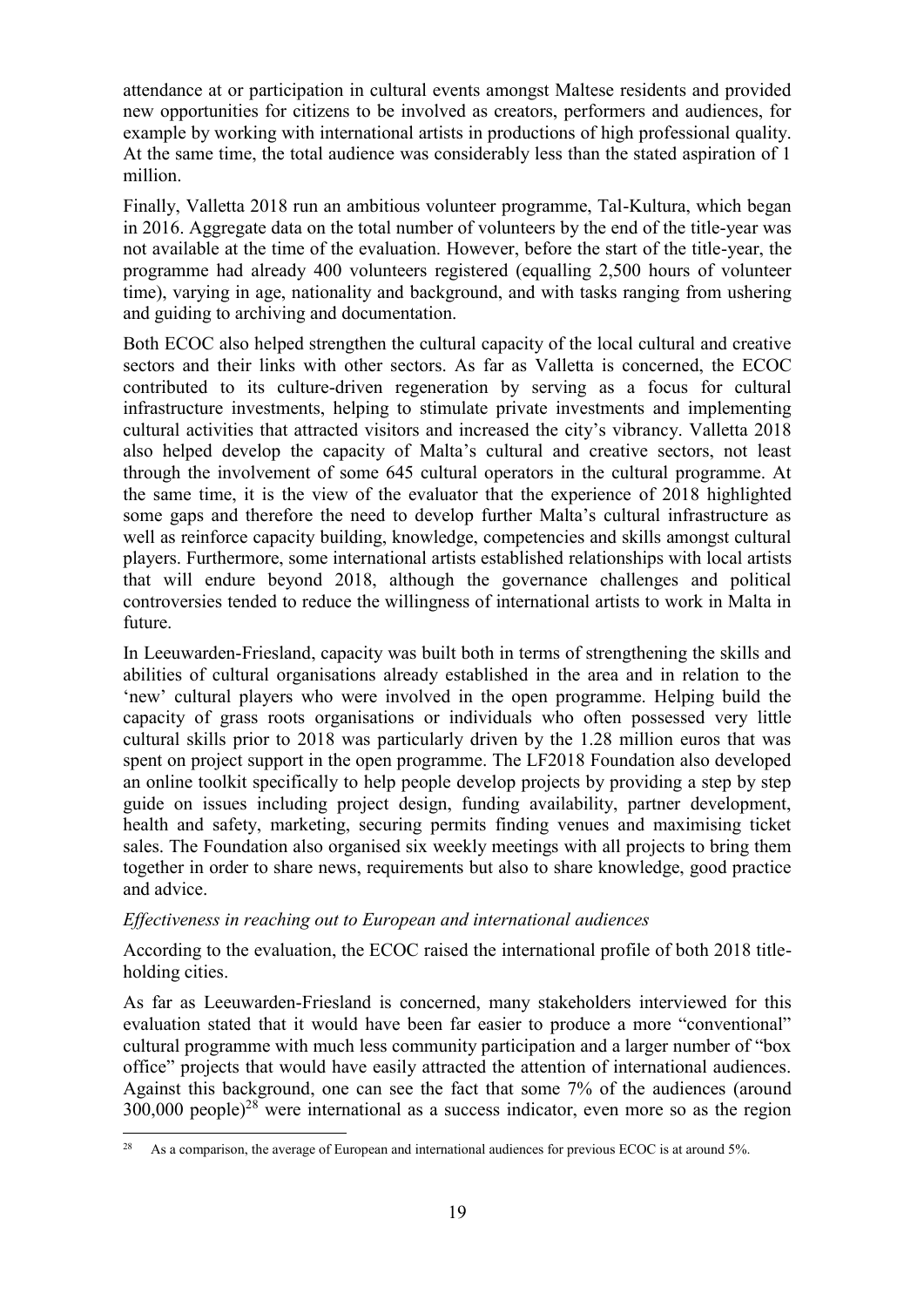was not on the typical tourist route for many international visitors to the Netherlands before the ECOC-year. Overnight stays (often seen as a good proxy for international visitors) showed an increase from 0.8 million in 2017 to 2.1 million in 2018. Estimates from the hotel managers suggested around 65% of the 'extra' overnight stays seen in 2018 compared to 2017 were from international visitors. It is therefore safe to say that the ECOC raised the international profile of Leeuwarden-Friesland, albeit from a low base.

The evidence suggests that the ECOC contributed to an increase in foreign tourists to Valletta. Tourist visits to Valetta increased from 1.61m in 2015 to 1.75m in 2016, 2.04m in 2017 and 2.37 in 2018. Of course, the overall trend of recent years is one of increased tourist visits to the country in general (+12.7% in air passenger numbers from 2017 to 2018) and it is impossible to isolate the impact of the ECOC. However, more tourists reported that they visited Valletta for cultural reasons in 2018 (475,000) than in 2017  $(139,000)^{29}$ . In this context, it is safe to conclude that the overall Government strategy (of which the ECOC constituted an important part) to regenerate and promote Valletta as a cultural destination is proving successful.

### *Effectiveness in ensuring sustainability*

The two 2018 ECOC cities offer somewhat different potential for the sustainability of their activities and of improved cultural governance.

The legacy plans for Leeuwarden-Friesland were relatively less developed compared to other aspects of delivery at the end of their ECOC year. There was no continuous and smooth transition into 2019 with a clear and immediate published plan for new cultural activity for the region. However, clearer and stronger legacy plans were announced part way through 2019, which gives clearer direction in terms of legacy and succession planning. The legacy issues relate more to people rather than bricks and mortar in that the ECOC was about getting people to participate in society through culture rather than building new cultural facilities and venues. This means the sustainability of the effects are partly up to whether local people continue to be engaged and whether any legacy organisation post-LF2018 continues to stimulate a bottom-up approach. Although some funding is in place and capacity has been greatly built up in 2018, there is still a concern that momentum will be lost and will not automatically spring into life in the coming years.

It is the view of the evaluator that many of the positive effects of Valletta 2018 will be sustained and enhanced beyond 2018. The Maltese Government continues to prioritise culture and the culture-driven regeneration of Valletta, as evidenced by the 19% increase in its budget for culture in 2019 compared to 2018. A key factor has been the creation of the Valletta Cultural Agency "to carry forward the legacy created by Valletta 2018", which will employ several staff members of the Foundation and operate from the same premises at the centre of Valletta.

### **5.4. Coherence**

The ECOC Action is coherent and complementary to the Creative Europe Programme in that it promotes the objectives of Creative Europe and is distinct from the other activities supported by the programme. Leeuwarden and Valletta also made use of funding from Creative Europe to support projects in their cultural programmes. Examples include

 $29$ MTA Heritage Locality Survey.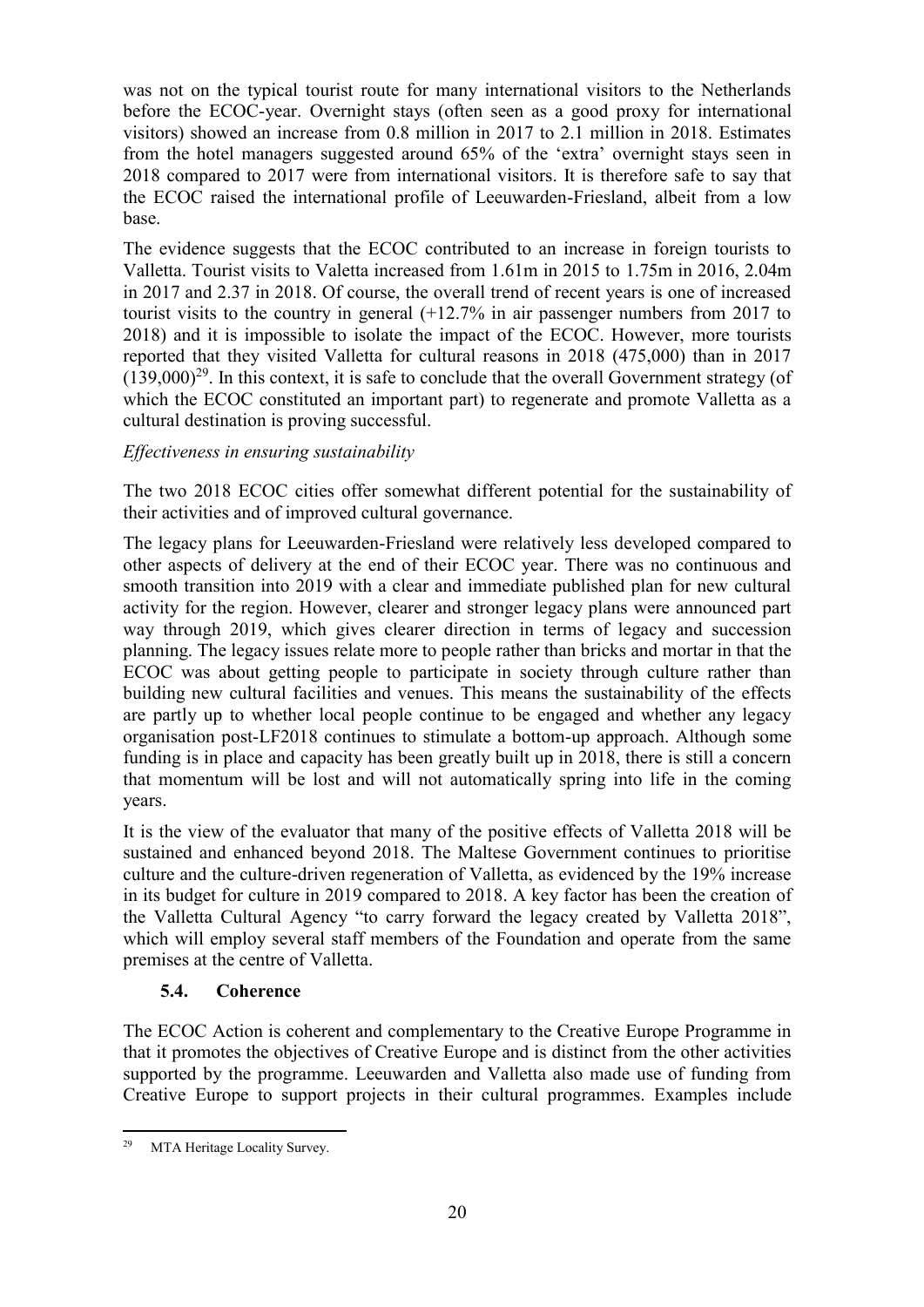"Orfeo & Majnun", which was an interdisciplinary, participatory music-theatre project featuring partners from Malta, Austria, Belgium, France, Netherlands, Poland and Portugal.

The ECOC Action is also coherent with and complementary to the European Structural and Investment Funds, depending on the context of each city holding the title. This was most notably the case in Valletta, where some significant investments were implemented in cultural infrastructure receiving co-financing from the ERDF, such as the new MUŻA (which opened the end of the ECOC-year) and the new Valletta Design Cluster (which is a key element of the year's legacy). Those investments thus supported the successful implementation of the ECOC cultural programme, whilst the ECOC helped "valorise" the investments by ensuring that the venues were used and given greater profile. In Valletta, Interreg also supported Design4Innovation, a collaborative project organised by eight European partners dedicated to promoting design as a tool for user- centred innovation.

In line with the aims of the 2018 European Year of Cultural Heritage (EYCH), the programmes of both Valletta and Leeuwarden-Friesland included projects promoting cultural tangible and intangible heritage. As an example, five projects that had been awarded the EYCH 2018 label were presented in the "European Project Slam" during the annual conference of the Network of European Museum Organisations, which was held in Valletta during the title-year.

### **5.5. EU added value**

As illustrated above, the ECOC Action achieved an impact that would not have arisen through the actions of Member States alone.

The designation of Leeuwarden and Valletta as ECOC attracted benefits that would have been unlikely to arise to the same extent in the absence of the Action. Indeed, the evidence presented in the chapters above suggest that the ECOC, as an EU initiative and an EU branding, provides the stimulus for stakeholders to commit resources and effort to a shared vision and collaborative programme at a much greater scale than would otherwise happen. The EU value added consists largely in the force of the 'brand' itself to act as a significant generator of interest from stakeholders not only from the city and but also from far beyond.

This is evidenced, for example, by the creation of dedicated organisations to implement the ECOC and the allocation of resources that are additional to the "mainstream" funding for cultural activities in the cities and regions concerned.

For Leeuwarden-Friesland, it is the view of the evaluator that the EU added-value is also to be seen in relation to the ECOC's very special profile, in that Leeuwarden-Friesland was successful in stimulating over 60,000 local people to become involved in the delivery of the programme in a way that no national or local 'brand' never achieved before. Another element of this value added is connected to the need to have a European dimension, which many saw as a strong driver to force the (cultural) community of Friesland to become more outward-looking and move away from its local comfort zones.

In Valletta, the award of the title provided impetus to the wider culture-driven generation of the city, whilst the fixed timescale of the title-year provided greater focus than might otherwise have been the case to move forward in that direction. While the national Government's commitment to culture means that an increase in investment in venues and events may have taken place anyway, the opportunity of the title-year led to those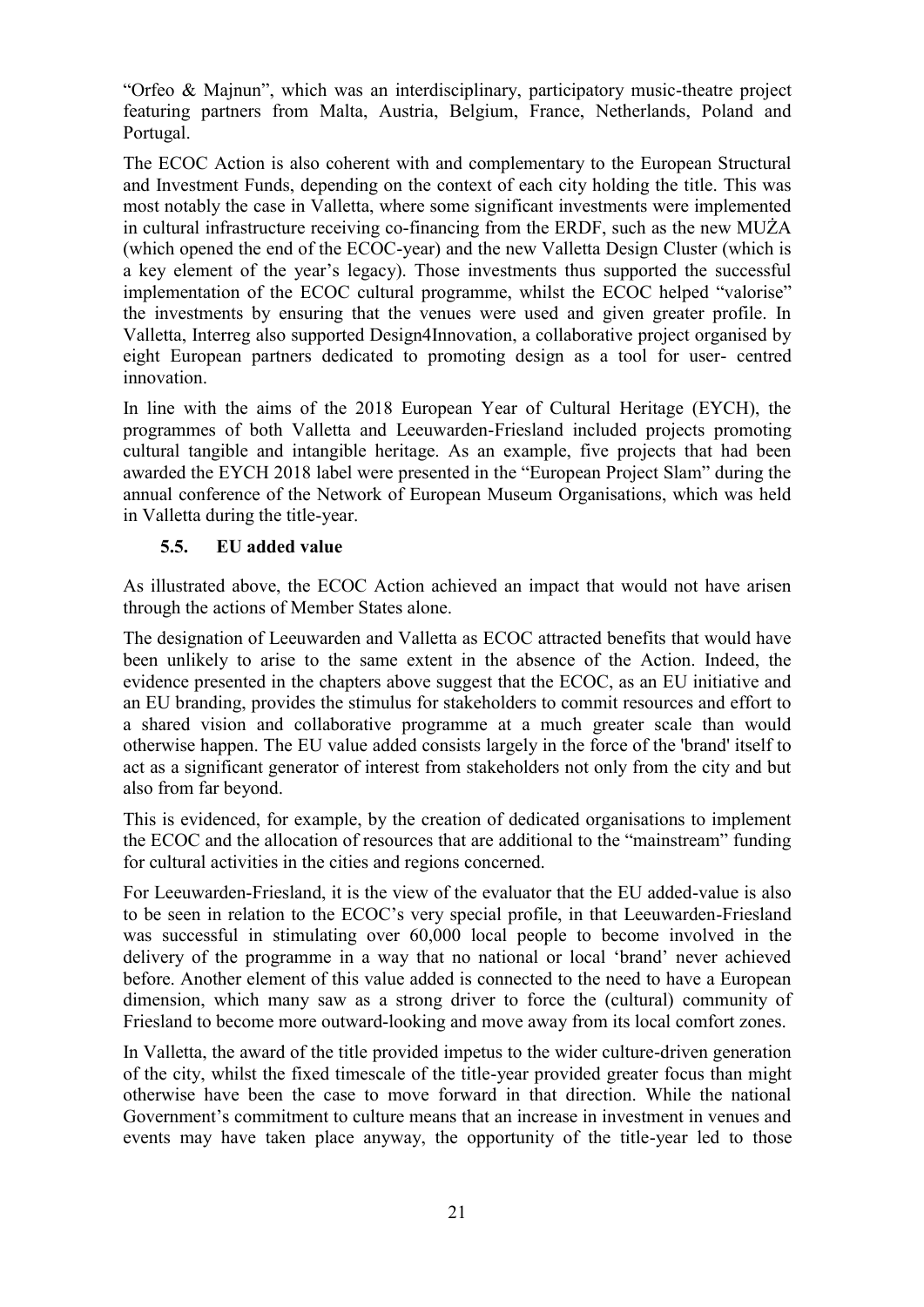investments being of greater scale and ambition than would otherwise have been the case.

Regarding the visibility of the EU, both title-holders gave full prominence to the title of "European Capital of Culture" in their communication and promotional materials and gave prominence to the fact that the ECOC is an EU Action.

The results consistently achieved by the Action through the years establish that its models and mechanisms – for example in terms of building a solid governance for the delivery of the ECOC, increasing the capacity of local cultural organizations or attracting projects' ideas from local residents – can be applied not only within one individual Member State that has its administrative and cultural specificities but in any Member States, finally confirming its EU added value.

### **6. CONCLUSIONS**

The Commission concludes that the ex post evaluation of the two ECOC 2018 confirms what already emerged from all previous eleven yearly ECOC evaluation exercises, i.e. that the ECOC Action is highly valued by the hosting cities that can obtain positive impacts during the development and title years. The action also remains relevant at EU level.

The Commission also concludes that the programmes implemented by the two 2018 titleholders were consistent with the objectives of the ECOC Action:

- They reflected its European dimension: as an example, the programme in Leeuwarden-Friesland featured overall 1,600 international collaborations covering 87 countries while Valletta 2018 had a multi-project strand dedicated to "Exile & Conflict" (finding a strong resonance across Europe) and developed an international residency programme of a scale unprecedented in the country;
- They involved local residents and stakeholders: in Leeuwarden-Friesland, over 60,000 local people took an active part in the delivery of the LF2018 programme and there was an impressive number of 16,159 registered volunteers whilst Valletta developed a dedicated schools programme that involved around 28,500 children in creative projects over the period 2016-2018;
- They widened access to and participation in culture during 2018: audience was at the core of the mienskip concept in Leeuwarden-Friesland and a huge part of the programme (700 out of 800 projects) was developed by – and for – local people; in Valletta, audiences reached 400,000 people (which was less than expected) but the ECOC was successful in providing new opportunities for citizens to be involved as creators, performers and audiences;
- They also helped strengthen the cultural capacity of the local community and/or cultural and creative sectors and their links with other sectors: for example, the LF2018 Foundation developed a specific online toolkit to help people develop cultural projects whilst the ECOC contributed to Valletta's culture-driven regeneration by serving as a focus for cultural infrastructure investments;
- The ECOC raised the international profile of Leeuwarden (albeit from a low base) with 7% of visitors coming from abroad whilst Valletta 2018 constituted an important element in the overall Government's strategy to regenerate and promote Valletta as a cultural destination world-wide;
- Both ECOC-years may lead to legacies both physical (in the form of new or refurbished cultural and logistic infrastructures, as it happened mainly in Valletta) and intangible (for example through the new skills developed by the high number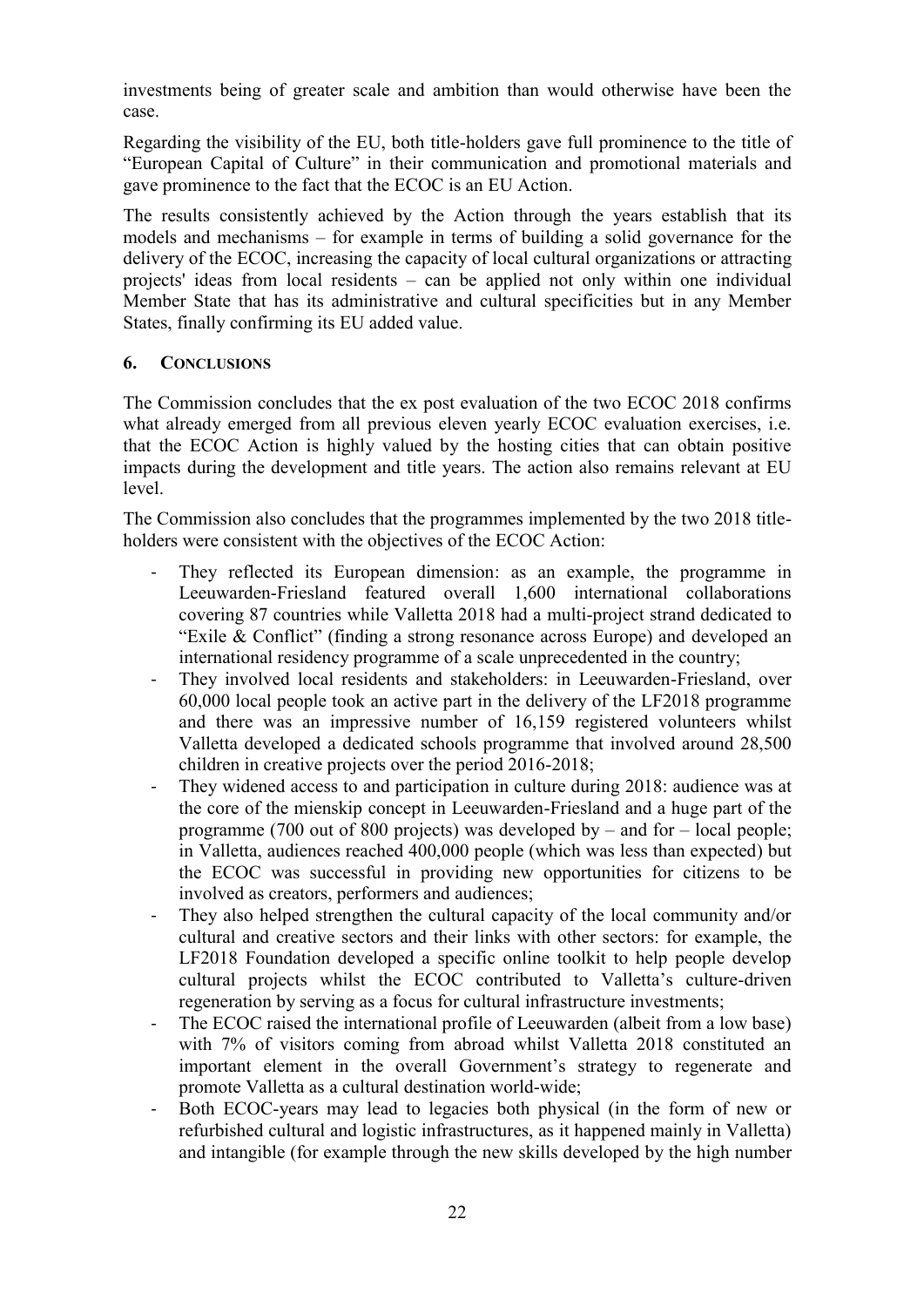of local people who actively developed cultural projects in the case of Leeuwarden-Friesland).

However, as was the case with all previous ex post evaluations of the ECOC Action, the current evaluation – because it comes too early after the implementation of the ECOC year in accordance with Article 12 of Decision No 1622/2006/EC – cannot assess the long-term impacts of the two ECOC 2018. As already mentioned in the Staff Working Document accompanying its report on the ECOC 2018<sup>30</sup>, with the view to addressing this shortcoming, the Commission intends to analyse such impacts in the frame of the evaluation exercise foreseen in Article 16 of Decision No 2014/445/EU. This exercice will build on the results of the study published by the European Parliament in December 2017 on "European Capitals of Culture: Success Strategies and Long-Term Effects"<sup>31</sup>.

 $\overline{a}$ 

<sup>30</sup> See SWD (2019) 213 final, chapter 4.

<sup>&</sup>lt;sup>31</sup> [http://www.europarl.europa.eu/RegData/etudes/etudes/join/2013/513985/IPOL-CULT\\_ET\(2013\)513985\\_EN.pdf](http://www.europarl.europa.eu/RegData/etudes/etudes/join/2013/513985/IPOL-CULT_ET(2013)513985_EN.pdf)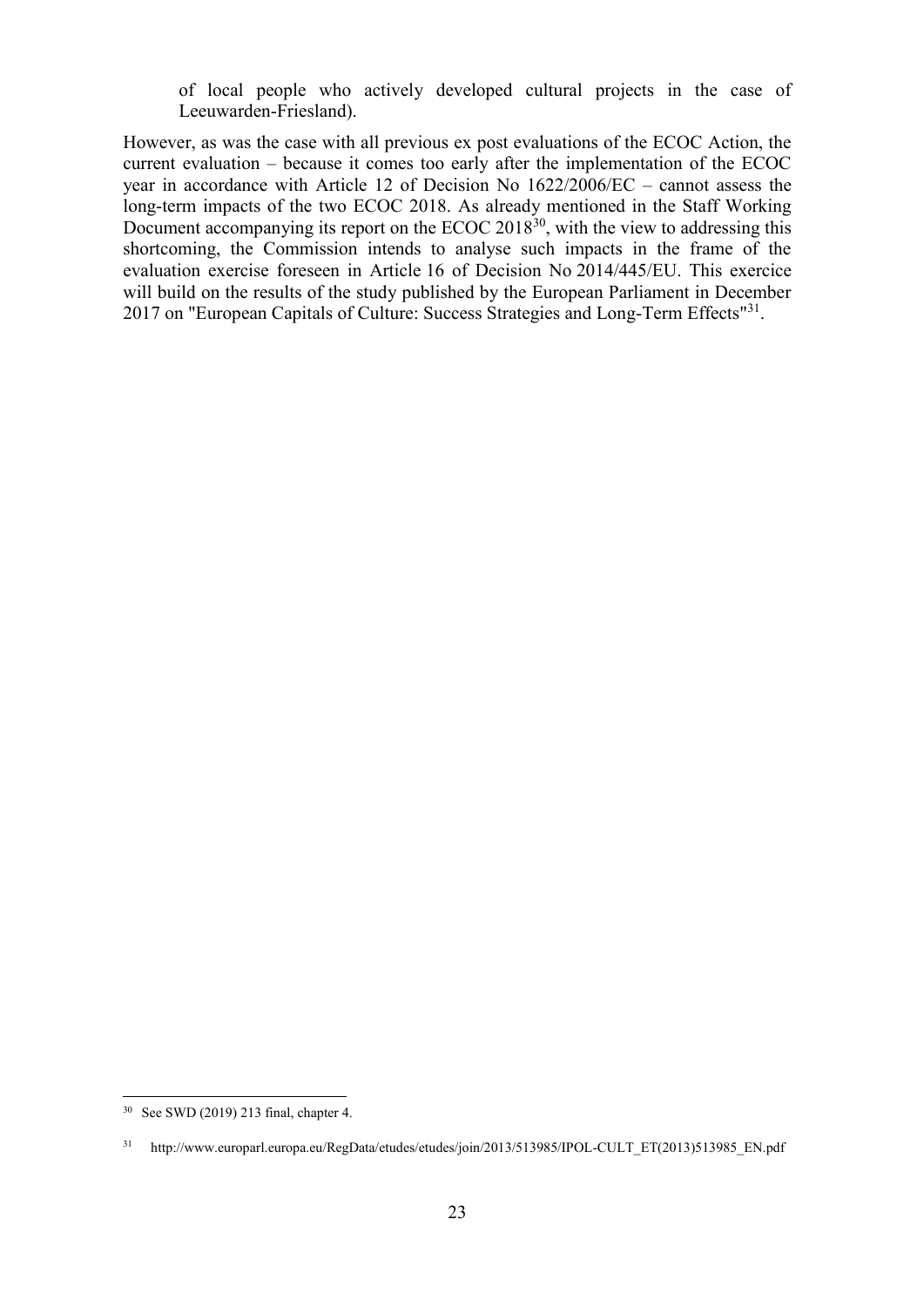#### **ANNEX 1: PROCEDURAL INFORMATION**

### **1. LEAD DG, D***e***CIDE PLANNING/CWP REFERENCES**

The evaluation was led by Directorate General for Education, Youth, Sport and Culture (DG EAC). It is included in the Work Programme of Creative Europe for 2018 and in the Agenda Planning with the reference PLAN/2018/2773.

#### **2. ORGANISATION AND TIMING**

The evaluation was supported by an external and independent evaluator, under a service contract. The service contract was implemented via a Framework Contract with reopening of competition and in accordance to the Financial Rules Applicable to the General Budget of the Union<sup>32</sup> and its Rules of Application<sup>33</sup>.

The evaluation roadmap was adopted on 11 April  $2018^{34}$ .

According to the roadmap, a Steering Committee including staff from the European Commission's Directorate General for Education, Youth, Sport and Culture and Secretariat General was established in May 2018. The Steering Committee met in four occasions: to prepare the Terms of Reference in May, to kick off the evaluation in July 2018, to approve the Inception Report in November 2018 and to discuss the draft final report in July 2019. Extensive correspondence between the Steering Committee members was held in between the meetings to follow-up on the evaluation.

#### **3. EXCEPTION TO THE BETTER REGULATION GUIDELINES**

The evaluation was exempted from the obligation to carry out an open public consultation. As explained in the Roadmap, the ECOC Action is considered to be a local action. International participation is scattered within and outside Europe and is difficult to reach. A wider evaluation exercise will be carried out at a later stage, with the objective to establish long-term impacts of the initiative as foreseen under Article 16 of Decision 445/2014/EU, which governs the ECOC Action for the titles 2020-2033. The first evaluation of this kind shall be finalised by 31 December 2024. A public consultation will be carried out in this framework in 2023-2024 to gather widest possible views.

### **4. EVIDENCE, SOURCES AND QUALITY**

The 2018 evaluation of the ECOC used a series of data sets to inform its findings. The main ones being:

34

 $\overline{a}$ 32 <http://eur-lex.europa.eu/legal-content/EN/TXT/PDF/?uri=CELEX:02012R0966-20160101&from=EN>

<sup>33</sup> <http://eur-lex.europa.eu/legal-content/EN/TXT/PDF/?uri=CELEX:02012R1268-20160101&from=EN>

[file:///C:/Users/pasqusy/AppData/Local/Packages/Microsoft.MicrosoftEdge\\_8wekyb3d8bbwe/Te](file:///C:/Users/pasqusy/AppData/Local/Packages/Microsoft.MicrosoftEdge_8wekyb3d8bbwe/TempState/Downloads/PART-2018-196883V1.pdf) [mpState/Downloads/PART-2018-196883V1.pdf](file:///C:/Users/pasqusy/AppData/Local/Packages/Microsoft.MicrosoftEdge_8wekyb3d8bbwe/TempState/Downloads/PART-2018-196883V1.pdf)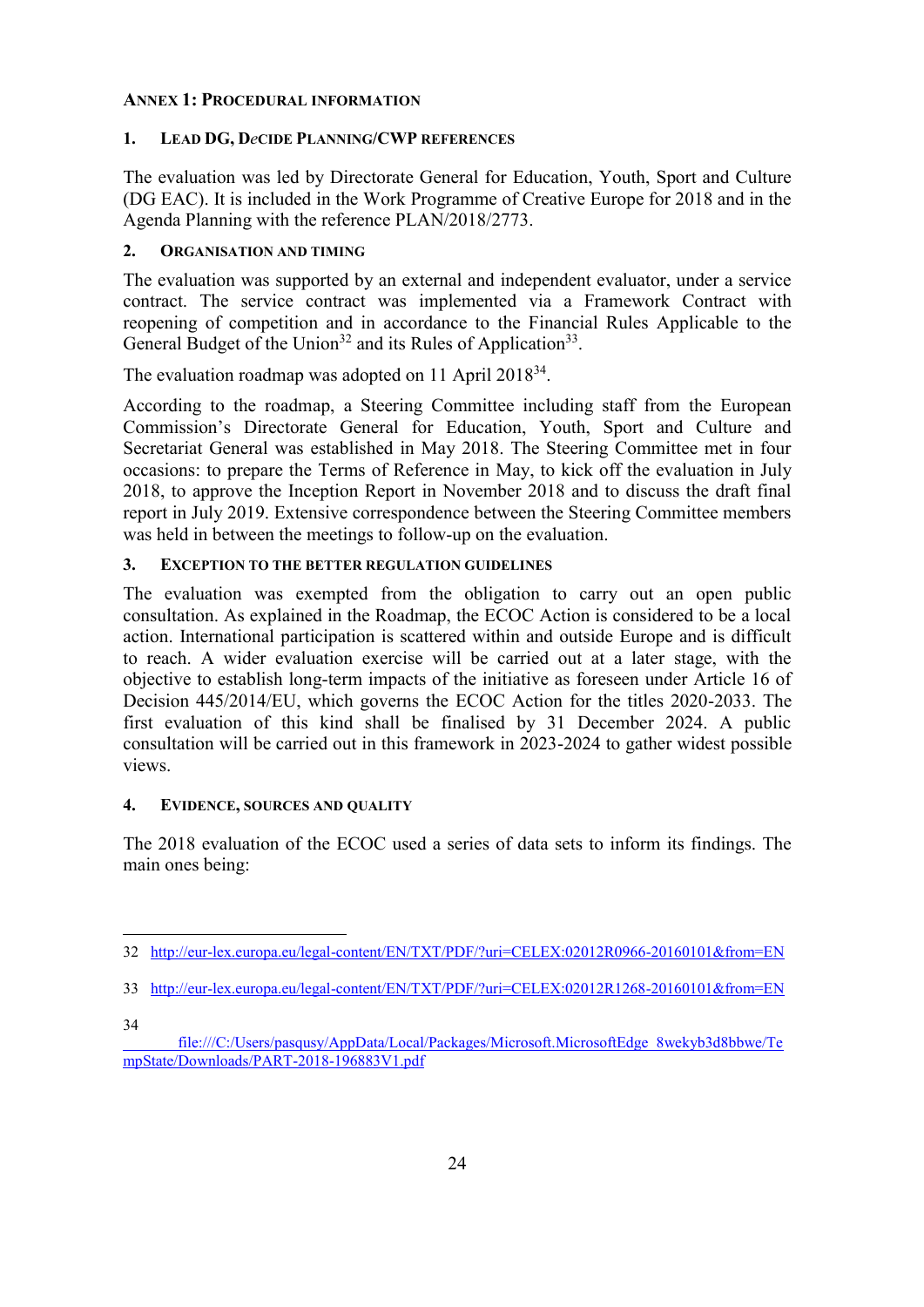- Interviews with over 70 stakeholders directly and indirectly involved in the planning, operation and delivery of the two ECOC programmes;
- A literature review of ECOC and European level information on the two ECOC including application/bid information, EC Committee reports, cultural programme brochures, web sites and news articles. The ECOC's own external evaluations have also been used to inform the European evaluation process;
- Together, the above evidence base provides the evaluation with a valid and rounded set of data to inform the views on the main aspects of the ECOC evaluation including efficiency, effectiveness, sustainability and relevance. This view has been informed by:
	- The scale of the consultation exercise. Around 120 individuals have fed their views and opinions into the evaluation process either through face to face interviews or telephone interviews;
	- The nature of the consultation exercise. The evaluators were keen to consult with those who had a more indirect and external view of the two ECOC. These stakeholders including journalists, those not directly benefitting from the ECOC (e.g. rejected projects) as well as those working in the wider cultural policy agenda at regional and city level. This ensures the evaluation is not simply based on those who benefitted the most from the ECOC.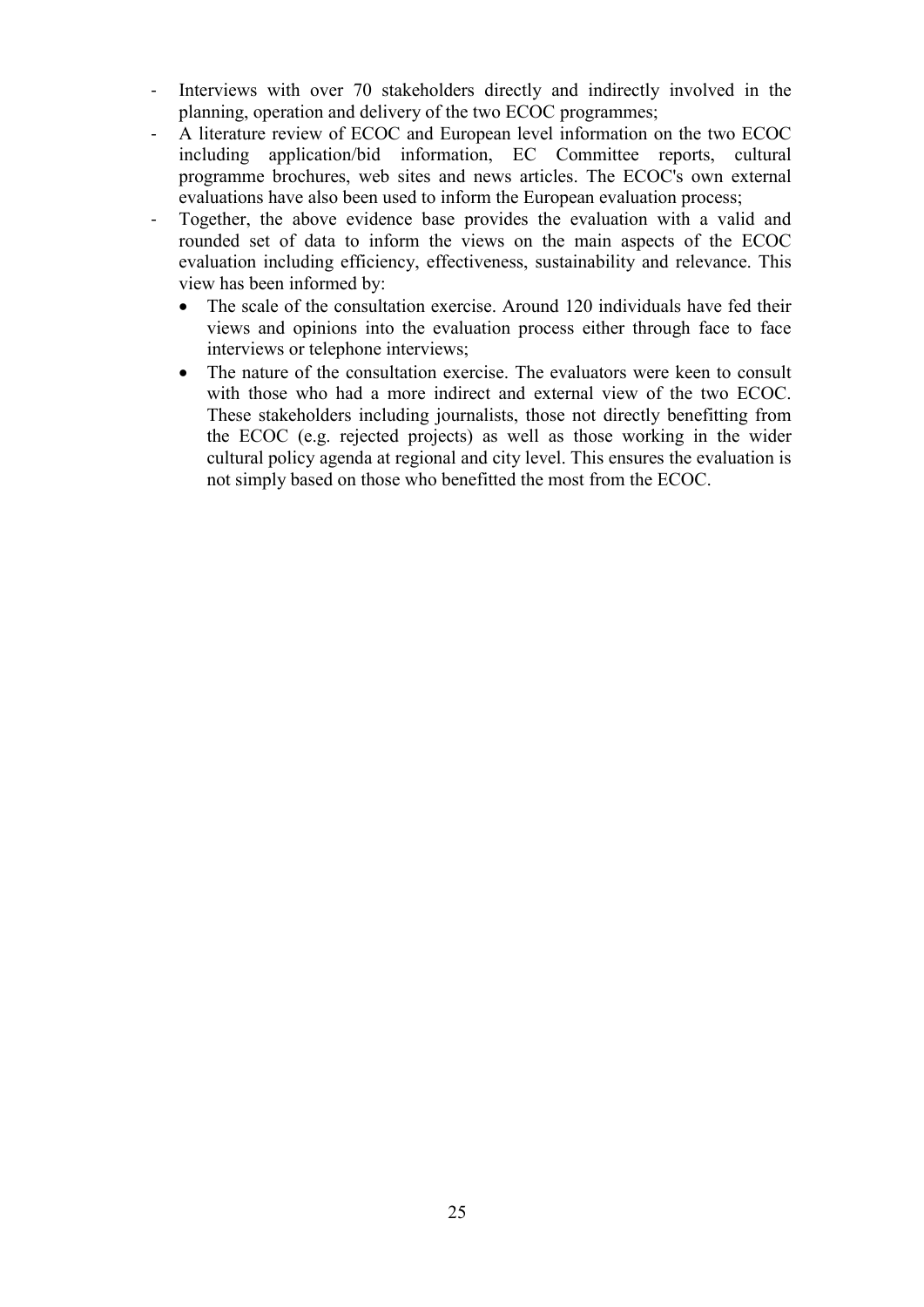#### **ANNEX 2: STAKEHOLDER CONSULTATION**

The stakeholders were consulted via targeted consultations (face-to-face interviews or phone interviews).

The consultations included the team responsible for the implementation of the ECOC, the political stakeholders involved in the project, the projects participating in the programme or having submitted proposals to participate that were rejected, as well as personalities attached to the cultural tissue in both cities and stakeholders at EU level. The objective of the consultations was to have evidence supporting the findings and conclusions of the evaluation. The interview lists in Leeuwarden-Friesland and Valletta, as well as the topic guides for the various types of interviews can be found in the Annexes 1 and 2 of the report produced by the experts assisting the Commission<sup>35</sup>. The list of stakeholders consulted was partly developed by the ECOC delivery teams but also through an internet search for relevant stakeholders.

For the reasons already mentioned in Chapter 4 of the Staff Working Document and in Annex 1, no open public consultation was conducted in the framework of the evaluation exercise. The consultation was restricted to relevant stakeholders in the two cities hosting the title. The characteristics of the Action and the scope of the evaluation do not make it necessary to extend the consultation to a wider public (as indicated in the roadmap published).

Annex 3 details the evaluation questions for which the stakeholders' consultation was used. These regard mainly the questions which answers are not based on factual data. The stakeholders' consultation was particularly useful to find information about the impact of the ECOC in the cultural offer of the city, the participation of citizens and local cultural operators, the building of capacity for local cultural operators and legacy prospects.

 $\overline{a}$ 

<sup>35</sup> [https://op.europa.eu/en/publication-detail/-/publication/6312a17a-1b6a-11ea-8c1f-](https://op.europa.eu/en/publication-detail/-/publication/6312a17a-1b6a-11ea-8c1f-01aa75ed71a1/language-en)[01aa75ed71a1/language-en](https://op.europa.eu/en/publication-detail/-/publication/6312a17a-1b6a-11ea-8c1f-01aa75ed71a1/language-en)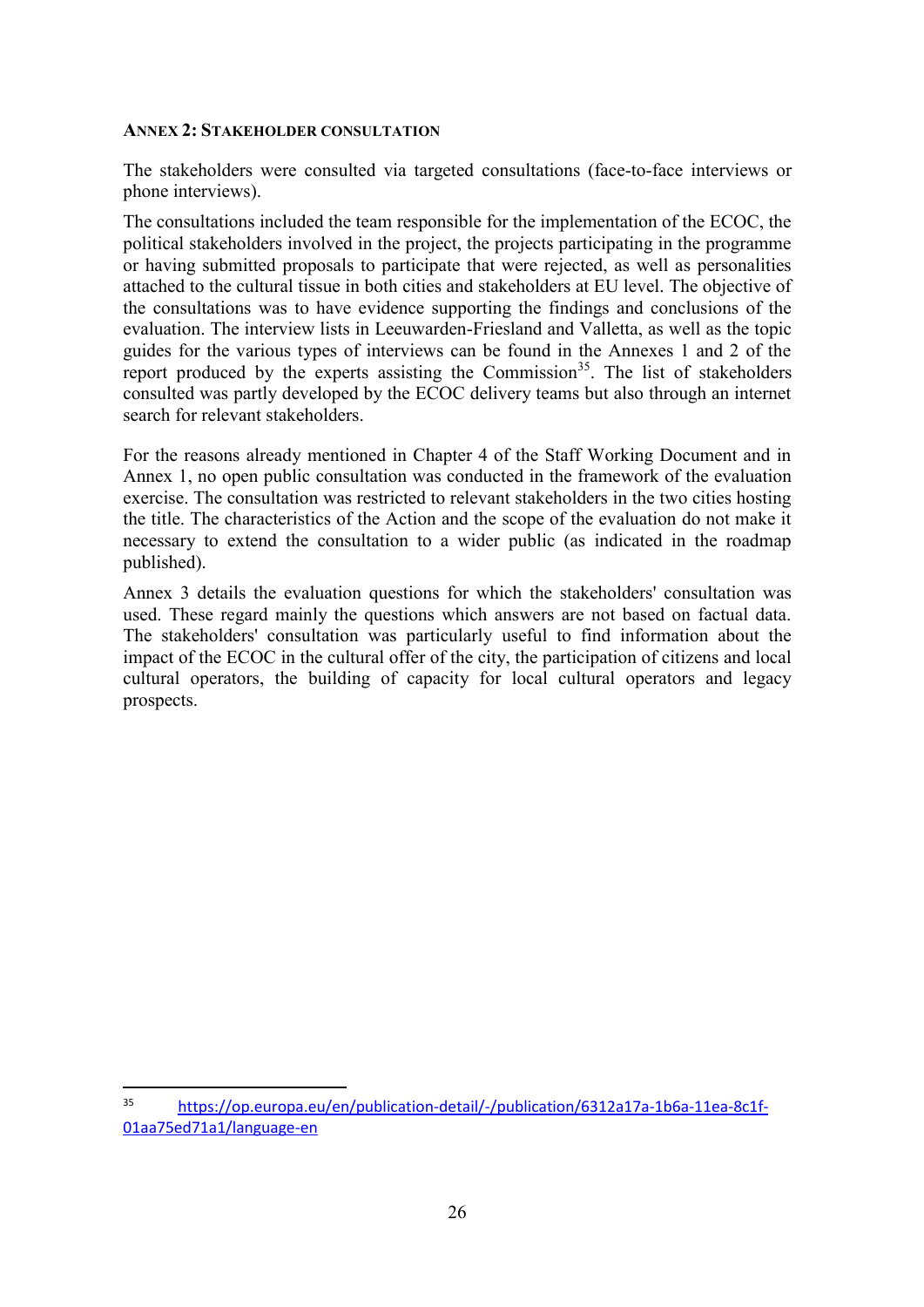### **ANNEX 3: METHODS AND ANALYTICAL MODELS**

The figure below presents the overview of the methodology. A more detailed overview of the methodology and sources used for each of the evaluation questions is presented in the subsequent tables and text.

### **1. Overview of methodology and tasks of the evaluation:**

### **Inception phase**

Task 1: Kick-off meeting

- Task 2: Initial consultations
- Task 3: Desk research

Task 4: Inception Report

### **Main Research phase**

Task 5: First visits to the ECOC cities

- Task 6: Second visits to the ECOC cities
- Task 7: Additional interviews

### **Analysis and reporting phase**

- Task 8: Interim Report
- Task 9: Factual check of the city reports
- Task 10: Final report

### **Table 1.1 Evaluation questions: Relevance, EU added value and coherence**

| <b>Evaluation Question</b>                                                                          | Literature<br>revie | σ | ഇ<br>ā | Stakeholder<br>E<br>œ<br>cons | ക<br><u>ing</u> |   | ysis<br>Analy |
|-----------------------------------------------------------------------------------------------------|---------------------|---|--------|-------------------------------|-----------------|---|---------------|
| EQ1: To what extent are the objectives of the<br><b>ECOC Action?</b>                                | Y                   |   | Υ      | Y                             |                 | Υ | Υ             |
| What was the main motivation behind the city<br>bidding to become a European Capital of<br>Culture? | <b>Y</b>            |   | Υ      | Y                             |                 | Υ |               |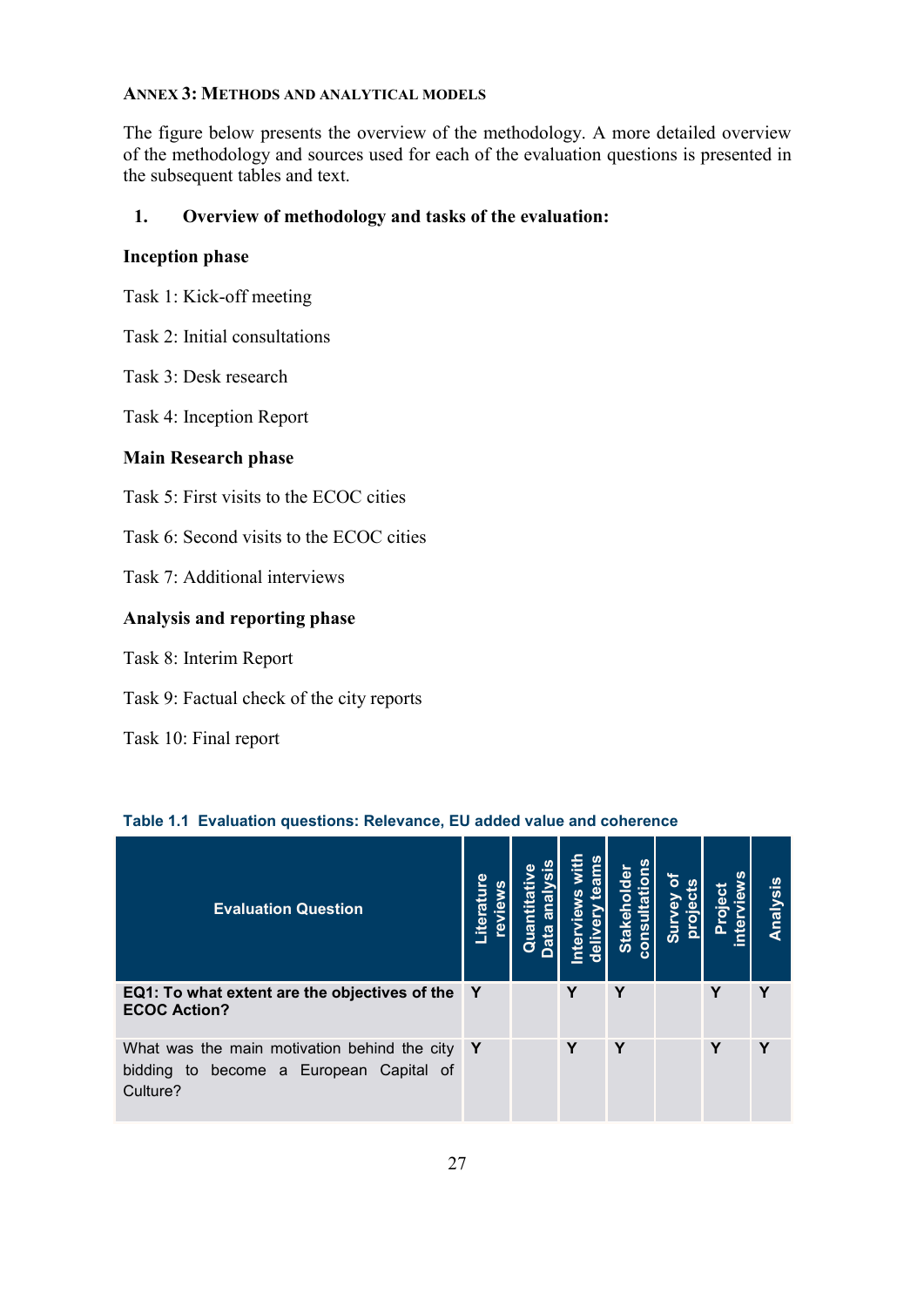| <b>Evaluation Question</b>                                                                                                                                                                                                                                                 | Literature<br>eviews |   | delivery team<br>nterviews | <b>Stakeholder</b><br>consultation |   | <b>roject</b> | Analysis |
|----------------------------------------------------------------------------------------------------------------------------------------------------------------------------------------------------------------------------------------------------------------------------|----------------------|---|----------------------------|------------------------------------|---|---------------|----------|
| What<br>the<br>οf<br>determining<br>was<br>process<br>Was<br>objectives?<br>there<br>process<br>a<br>0t<br>consultation in each city to define aims and<br>objectives?                                                                                                     |                      |   | Y                          | Y                                  |   | Y             | Y        |
| What were the objectives of the city in being<br>ECOC? What was the relative importance of<br>each objective?                                                                                                                                                              | Y                    |   | Υ                          | Υ                                  | Y | Y             | Y        |
| To what extent were the objectives consistent<br>with the Decision and with the ECOC's own<br>application? (special focus on the European<br>dimension)                                                                                                                    | Y                    |   | Υ                          | Υ                                  |   |               | Υ        |
| Have any specific objectives of the ECOC event<br>been related to social impacts?                                                                                                                                                                                          |                      |   | Y                          | Υ                                  | Y | Υ             | Y        |
| In this connection, did the objectives of the<br>ECOC event include reaching out to all groups<br>οf<br>society,<br>including<br>the<br>excluded.<br>disadvantaged, disabled people and minorities?                                                                        | Y                    | Y | Y                          | Y                                  |   | Y             | Υ        |
| EQ2: To what extent were<br>the ECOC's<br>cultural<br>associated<br>programmes<br>and<br>activities relevant to their own objectives?                                                                                                                                      | Y                    | Y | Y                          | Y                                  | Υ | Y             | Y        |
| To what extent were the activities consistent<br>with the ECOC's own objectives? (special focus<br>on the European dimension)                                                                                                                                              | Y                    |   |                            | Y                                  | Y | Y             | Y        |
| what<br>To<br>extent<br>have<br>the<br>specific<br>themes/orientations of the cultural programme<br>proved to be relevant to the objectives defined?                                                                                                                       |                      |   | Υ                          | Υ                                  | Y |               | Y        |
| How was the European dimension reflected by<br>the themes put forward by the ECOC event and<br>in terms of cooperation at European level? How<br>did the Capitals of Culture seek to make the<br>European dimension visible? To what extent did<br>the two ECOC cooperate? |                      |   | Y                          | Υ                                  | Y | Y             | Υ        |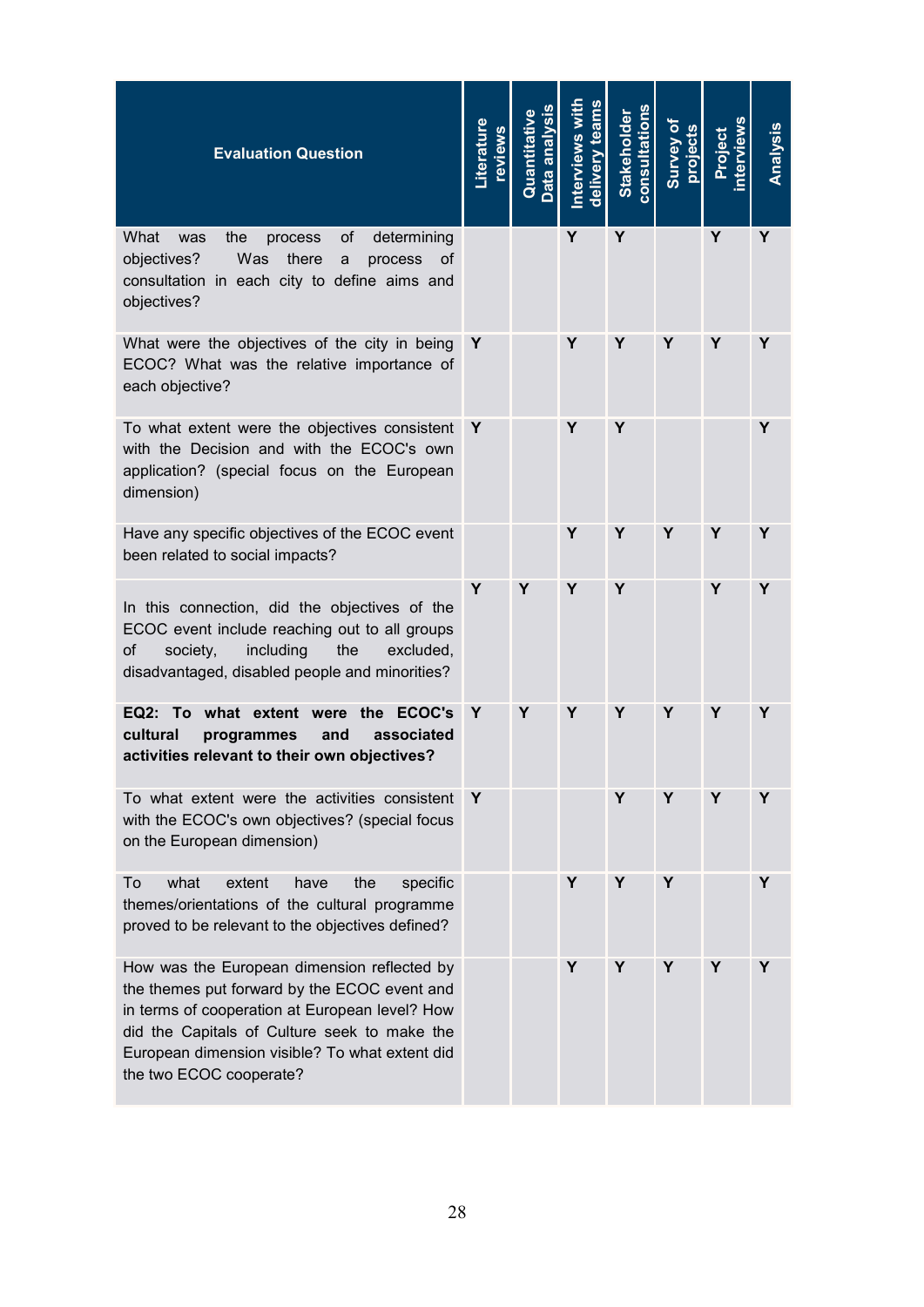# **Table 1.2 Evaluation questions: Effectiveness**

| <b>Evaluation Question</b>                                                                                                                                                                                                                                                                     | _iterature<br>reviews | Data analysis<br>Quantitative | tear<br>nterviews<br>$\overline{\mathbf{e}}$ | <b>consultation</b><br><b>Stakeholder</b> | Survey of<br>projects | ن<br>≜ | Analysis |
|------------------------------------------------------------------------------------------------------------------------------------------------------------------------------------------------------------------------------------------------------------------------------------------------|-----------------------|-------------------------------|----------------------------------------------|-------------------------------------------|-----------------------|--------|----------|
| To what extent were<br><b>EU-level</b><br>EQ3:<br>the<br>objectives achieved?                                                                                                                                                                                                                  | Y                     | Y                             | Y                                            | Y                                         | Y                     | Y      | Y        |
| Provide typology of outputs, results and possible<br>impacts of the Action at different levels (European,<br>national, regional etc.)                                                                                                                                                          | Y                     |                               | Y                                            | Y                                         | Y                     |        | Y        |
| To what extent has the ECOC event been<br>successful in attaining the objectives of the Action<br>(refer to list in the intervention logic)?                                                                                                                                                   | Y                     |                               | Y                                            | Y                                         |                       |        | Y        |
| Was the cultural programme perceived as being of<br>high artistic quality? To what extent did the ECOC<br>prove successful in bringing their chosen artistic<br>themes/orientations to the fore?                                                                                               |                       |                               | Y                                            | Y                                         | Y                     | Y      | Y        |
| To what extent did the ECOC title contribute to an<br>enhanced cultural offer in the cities holding the<br>title (e.g. in terms of scope and scale) with<br>stronger European dimension?                                                                                                       | Y                     | Y                             | Y                                            | Y                                         |                       |        |          |
| To what extent did the ECOC implementation<br>widen access to and participation in culture in the<br>two cities? What actions were taking to include the<br>elderly, young people, people with special needs<br>in the cultural activities? How accessible were the<br>activities carried out? | Y                     | Y                             |                                              |                                           |                       |        | Y        |
| <b>ECOC</b><br>How<br>did<br>the<br>programmes<br>help<br>strengthening the capacity of the cultural and<br>creative sectors and its links with other sectors?<br>Which help was available to cultural operators to<br>extend their networks and work transnationally<br>and internationally?  | Y                     |                               | Y                                            | Y                                         | Y                     | Y      | Y        |
| To what extent did the Action in the two cities<br>raise their international profile through culture?                                                                                                                                                                                          |                       | Y                             | Y                                            | Y                                         |                       | Y      | Y        |
| EQ4: To what extent were the cities's own<br>objectives achieved?                                                                                                                                                                                                                              |                       | Y                             | Y                                            | Y                                         | Y                     | Y      | Y        |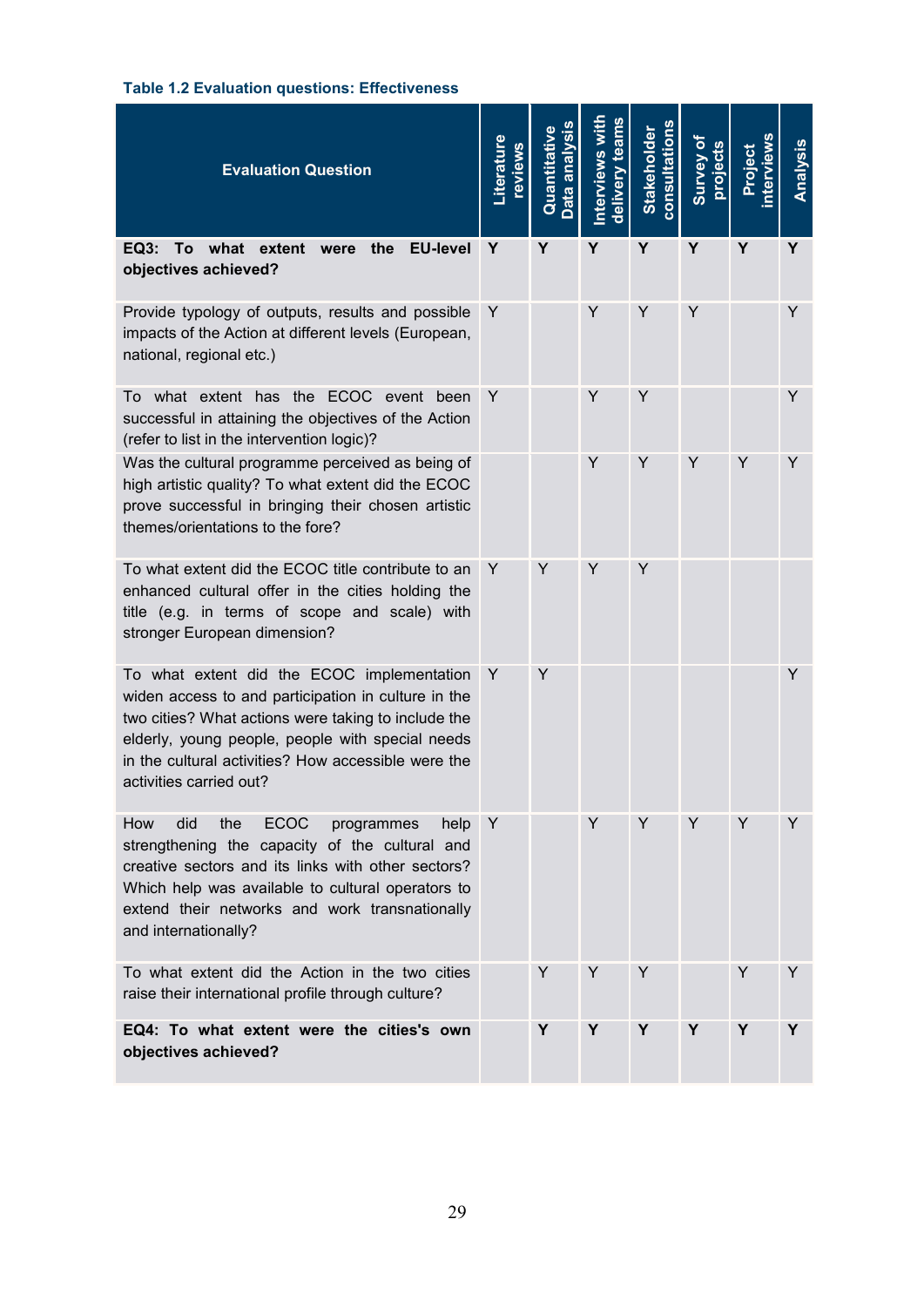| <b>Evaluation Question</b>                                                                                                                                                                                              | <b>Literature</b><br>reviews | Data analysis<br>Quantitative | š<br>team<br><b>nterviews</b> | consultations<br><b>Stakeholder</b> | Survey of<br>projects | oject | Analysis |
|-------------------------------------------------------------------------------------------------------------------------------------------------------------------------------------------------------------------------|------------------------------|-------------------------------|-------------------------------|-------------------------------------|-----------------------|-------|----------|
| What quantitative indicators (number of visitors,<br>overnight stays, cultural participation of people,<br>etc.) of the social, tourist and broader economic<br>impacts of the event have been gathered by the<br>ECOC? |                              | Y                             | Y                             | Y                                   | Y                     |       |          |
| To what extent did the ECOC achieve the outputs<br>hoped for by the city and as set out in the<br>application?                                                                                                          | Y                            | Y                             | Y                             |                                     |                       | Y     | Y        |
| To what extent have specific objectives related to<br>social impacts been met?                                                                                                                                          |                              |                               | Y                             | Y                                   | Y                     | Y     | Y        |
| To what extent were the objectives related to<br>reaching out to all groups of society, including the<br>excluded, disadvantaged, disabled and minorities,<br>met?                                                      |                              | Y                             | Y                             | Y                                   | Y                     | Y     | Y        |
| EQ5: To what extent has the Action resulted in<br>unintended effects?                                                                                                                                                   |                              | Y                             | Y                             | Y                                   |                       |       | Y        |
| Are there any instances where the ECOC event<br>has exceeded initial expectations? What positive<br>effects has this had?                                                                                               |                              |                               | Y                             | Y                                   | Y                     | Y     | Y        |
| Where expectations have not been met, what<br>factors have hindered the development of the<br>Action?                                                                                                                   |                              |                               | Y                             | Y                                   | Y                     | Y     | Y        |
| unintended<br>Have<br>other<br>effects<br>any<br>been<br>identified?                                                                                                                                                    |                              |                               | Y                             | Υ                                   | Υ                     | Y     | Y        |
| EQ6: To what extent can the positive effects of<br><b>ECOC</b><br><b>Action</b><br>be considered<br>the<br>to<br>be<br>sustainable?                                                                                     |                              |                               | Y                             | Y                                   | Y                     | Y     | Y        |
| Which of the activities or elements of the ECOC<br>event are likely to continue and in which form once<br>the ECOC-year is over?                                                                                        |                              |                               | Y                             | Y                                   | Y                     | Y     | Y        |
| Has any provision been made to continue and<br>follow up the cultural programme of the ECOC<br>event after the closure?                                                                                                 |                              |                               | Y                             | Υ                                   | Y                     | Y     | Y        |
| How will the city continue to manage its long-term<br>cultural development following the ECOC event?                                                                                                                    |                              |                               | Y                             | Y                                   | Y                     | Y     | Y        |
| What will be the role of the operational structure<br>after the end of the ECOC event and how will the<br>organizational structure change?                                                                              |                              |                               | Y                             | Y                                   |                       | Y     |          |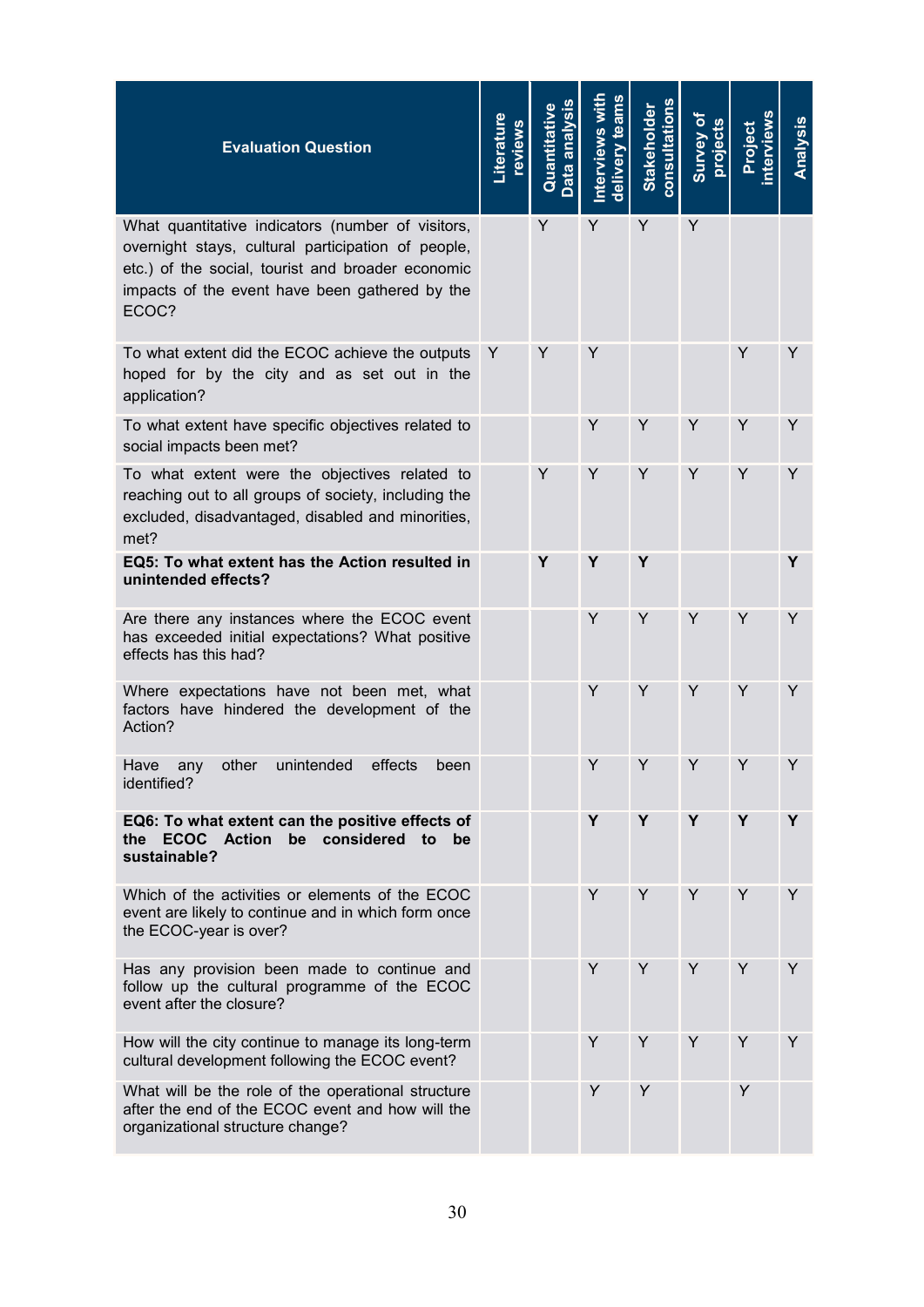| <b>Evaluation Question</b>                                                                                                                 | <b>Literatu</b><br>eview | Quantitativ<br>analy<br>bata | ii<br>3<br>nterviews<br>eliven | consultations<br>Stakeholde | đ<br>projects<br>Survey | Project | Analysis |
|--------------------------------------------------------------------------------------------------------------------------------------------|--------------------------|------------------------------|--------------------------------|-----------------------------|-------------------------|---------|----------|
| What has been the contribution of the ECOC<br>improved management of cultural<br>event to<br>development in the city? (in the medium-term) |                          |                              | Υ                              | Y                           | Y                       | Υ       | Y        |
| What are the impacts of the ECOC event likely to<br>be on the long term cultural development of the<br>city?                               |                          |                              | Y                              | Y                           | Y                       | Y       | Y        |
| What are the impacts of the ECOC event likely to<br>be on the long term social development of the<br>city?                                 |                          |                              | Y                              | Y                           | Υ                       | Υ       |          |
| What are the impacts of the ECOC event likely to<br>be on the long term urban and broader economic<br>development of the city?             |                          |                              | Y                              | Y                           | Y                       | Y       | Y        |

### **Table 1.3 Evaluation questions: Efficiency**

| EQ7: How did the management arrangements<br>of each ECOC contribute to the achievement of<br>outputs, results and impacts?                                                                                                                                                                                                                                                                         | iterature reviews | Data<br>uantitative<br><u>sis</u> | <u>lelivery team</u><br>nterviews | onsultations<br><b>Stakeholder</b> | urvey of projects | Project interviews | Analysis |
|----------------------------------------------------------------------------------------------------------------------------------------------------------------------------------------------------------------------------------------------------------------------------------------------------------------------------------------------------------------------------------------------------|-------------------|-----------------------------------|-----------------------------------|------------------------------------|-------------------|--------------------|----------|
| How have the organizational models of the<br>formal<br>governing Board and<br>operational<br>structures played a role in the European Capital<br>of Culture? What role have the Board and<br>operational structures played in the ECOC<br>event's implementation? At what stage were<br>these structures established? How did it<br>improve management of culture in the city<br>during the event? |                   |                                   | Y                                 | Y                                  |                   |                    | Ý        |
| Who chaired the Board and what was his/her<br>experience? What were the key success and<br>failure elements related to the work of the Board<br>and operational structure used and personnel<br>involved?                                                                                                                                                                                          | Y                 |                                   | Y                                 | Y                                  |                   |                    |          |
| Has an artistic director been included into the<br>operational structure and how was he/she<br>appointed? What were the key success and<br>failure elements related to the work of the<br>artistic director and personnel involved?                                                                                                                                                                | Y                 |                                   | Y                                 | Y                                  |                   |                    |          |
| What was the process of designing<br>the<br>programme?                                                                                                                                                                                                                                                                                                                                             | Y                 |                                   | Y                                 | Y                                  | Y                 |                    | Y        |

31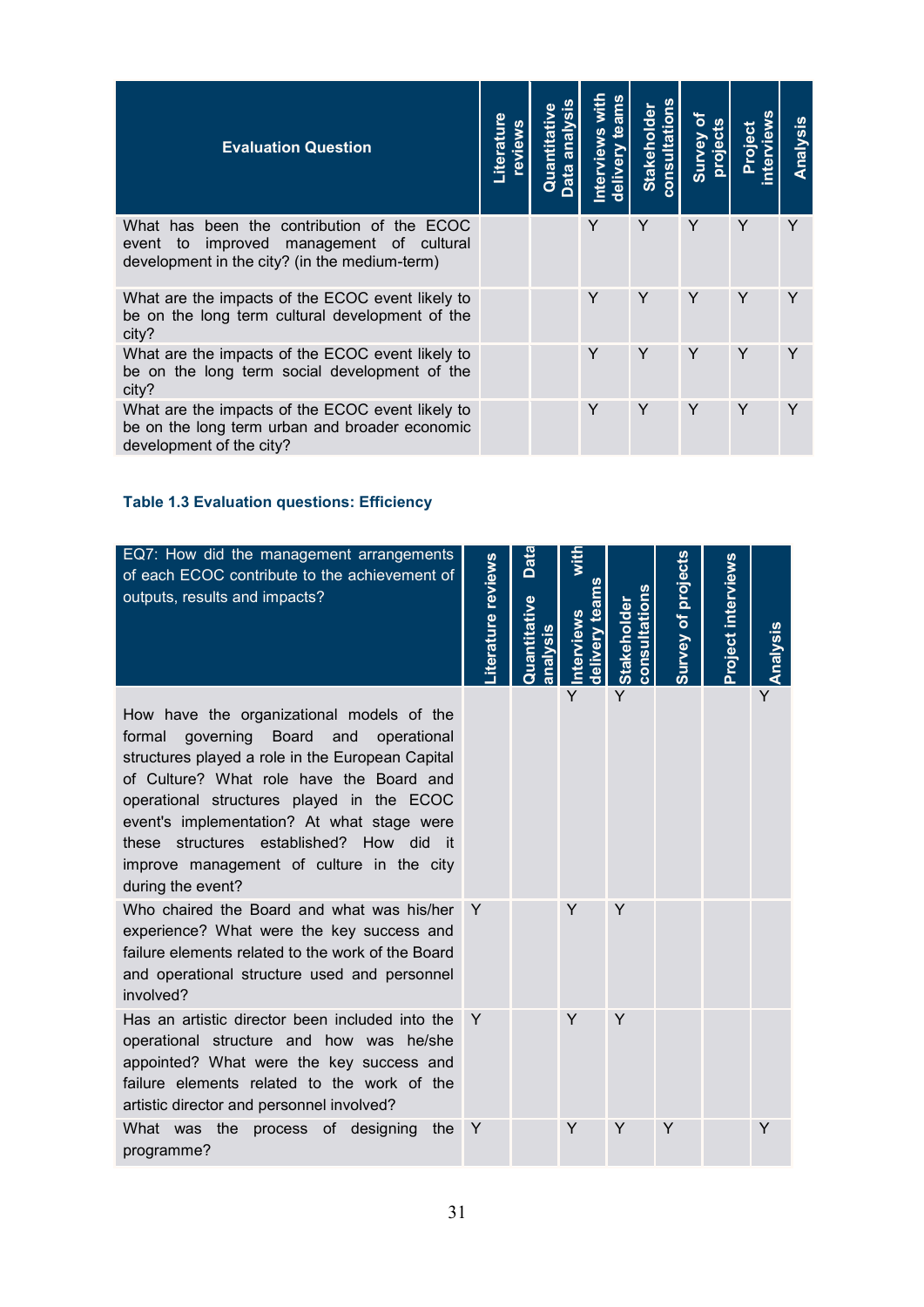How were activities selected and implemented?

How did the delivery mechanism contribute to the achievement of outputs?

To what extent has the communication and promotion strategy been successful in/contributed to the promotion of city image/profile, promotion of the ECOC event, awareness-raising of the European dimension, promotion of all events and attractions in the city?

To what extent has the communication and promotion strategy including the use of social media successfully reached the communication's target groups at local, regional, national, European and international levels?

|   | $\mathsf Y$ | Y       | Y | Y | $\mathsf Y$ |
|---|-------------|---------|---|---|-------------|
|   | Y           | $\sf Y$ |   |   | Y           |
| Y | Y           | Y       | Y |   | Y           |
|   | $\mathsf Y$ | $\sf Y$ |   |   | Y           |

| <b>Evaluation Question</b>                                                                                                                                                                                                                                                 | iterature<br>weive | Quantitative<br>an | delivery teams<br><b>nterviews w</b> | <b>Stakeholder</b><br>onsultation | Survey of<br>orojects | oject | Analysis |
|----------------------------------------------------------------------------------------------------------------------------------------------------------------------------------------------------------------------------------------------------------------------------|--------------------|--------------------|--------------------------------------|-----------------------------------|-----------------------|-------|----------|
| EQ8: To what extent were the selection,<br><b>EU</b><br>co-financing<br>monitoring<br>and<br>introduced<br><b>Decision</b><br>procedures,<br>by<br>2006/1622/2006/EC efficient?                                                                                            |                    |                    |                                      |                                   |                       |       |          |
| To what extent have the mechanisms applied<br>by the Commission in line with Decision<br>2006/1622/EC for the selection of the European<br>Capitals of Culture and the subsequent<br>implementation and monitoring mechanisms<br>influenced the results of the ECOC event? |                    |                    | Y                                    | Y                                 |                       |       |          |
| To what extent has the informal meeting<br>following the designation as well as other<br>advice offered by the panel and by the<br>Commission influenced the results<br>of the<br>ECOC event?                                                                              |                    |                    | Y                                    | Y                                 |                       |       | Y        |
| How was the Melina Mercouri Prize used?                                                                                                                                                                                                                                    |                    |                    | Y                                    |                                   |                       |       |          |
| EQ9: To what extent did the ECOC manage<br>to raise the necessary resources?                                                                                                                                                                                               | Y                  |                    | Υ                                    | Y                                 | Y                     |       | Υ        |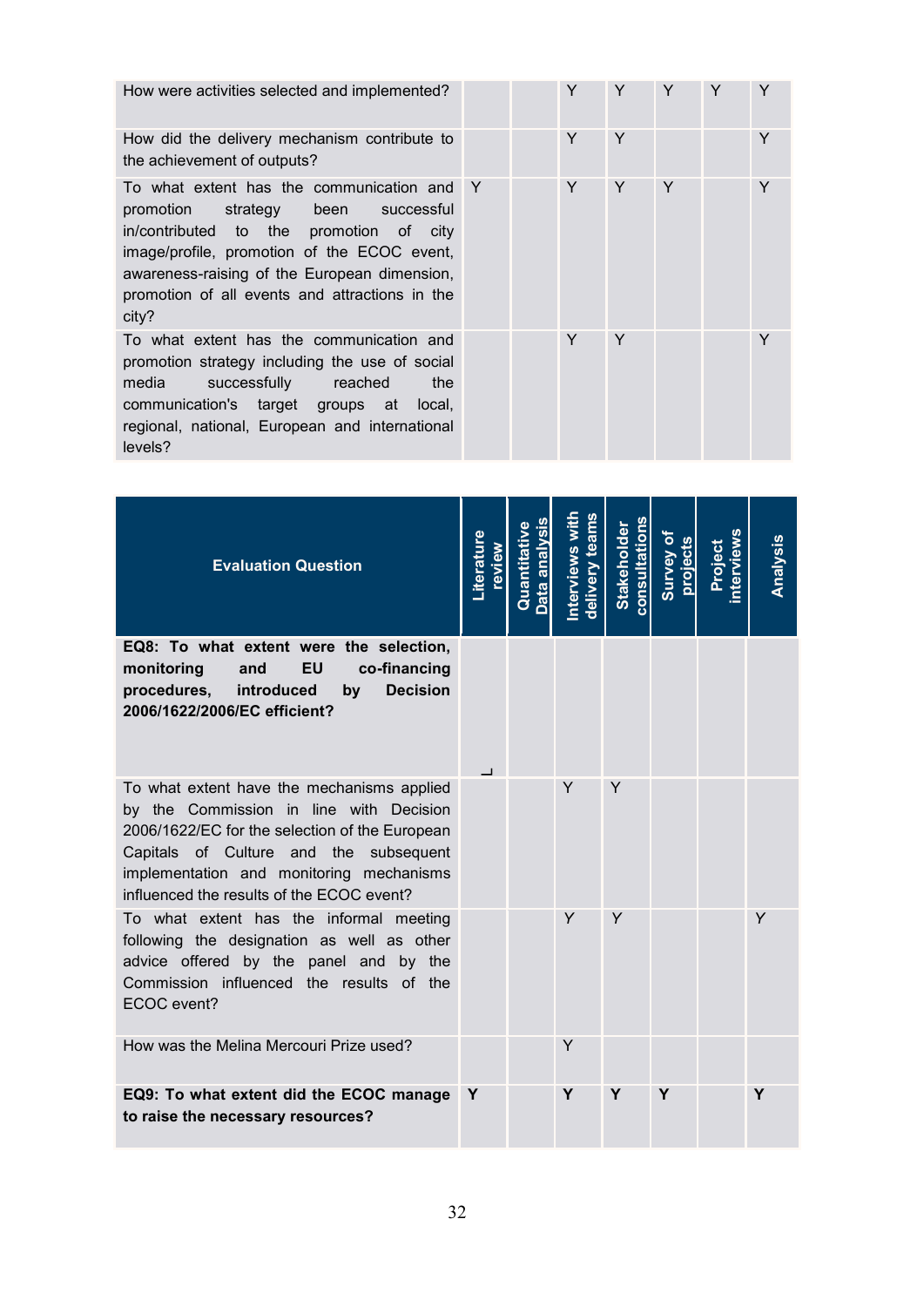| <b>Evaluation Question</b>                                                                                                                                                                                                                                                                       | <b>iterature</b><br>weive | Quantitative | d <u>elivery</u> teams<br>nterviews | <b>Stakeholder</b><br>consultation | Survey of<br>project | swəlvlə:<br>ioeio. | <u>Analysis</u> |
|--------------------------------------------------------------------------------------------------------------------------------------------------------------------------------------------------------------------------------------------------------------------------------------------------|---------------------------|--------------|-------------------------------------|------------------------------------|----------------------|--------------------|-----------------|
| What was the process of securing the financial<br>inputs?                                                                                                                                                                                                                                        |                           |              | Υ                                   | Y                                  | Υ                    |                    | Y               |
| What was the total amount of resources used<br>for each ECOC event? What was the final<br>financial outturn of the year?                                                                                                                                                                         | Y                         | Υ            | Y                                   |                                    |                      |                    |                 |
| What were the sources of financing and the<br>respective importance of their contribution to<br>the total? How much came from the European<br>Union Structural Funds (e.g. ERDF - European<br>Regional Development Fund, ESF - European<br>Social Fund) or other sources of EU funding?          | Y                         |              | Y                                   | Y                                  |                      |                    | Y               |
| To what extent did the ECOC title trigger<br>complementary sponsorship?                                                                                                                                                                                                                          |                           |              | Y                                   | Y                                  |                      |                    | Y               |
| What was the total expenditure strictly for the<br>implementation of the cultural programme of<br>the year (operational expenditure)? What was<br>the proportion of the operational expenditure in<br>the total expenditure for the ECOC event?                                                  | Y                         |              | Y                                   |                                    |                      |                    | Y               |
| What proportion of expenditure was used for<br>infrastructure<br>(cultural<br>and<br>tourism<br>infrastructure, including renovation)?                                                                                                                                                           | Y                         |              | Y                                   |                                    |                      |                    | Y               |
| EQ10: To what extent were the financial and<br>human resources secured by each ECOC<br>appropriate and proportionate?                                                                                                                                                                            | Υ                         | Υ            | Y                                   |                                    |                      |                    | Y               |
| Was the total size of the budget sufficient for<br>reaching a critical mass in terms of impacts?<br>Could the same results have been achieved<br>with less funding? Could the same results have<br>been achieved if the structure of resources and<br>their respective importance was different? |                           |              | Y                                   | Y                                  | Y                    |                    | Y               |
| To what extent have the human resources<br>deployed for preparation and implementation of<br>the ECOC event been commensurate with its<br>intended outputs and outcomes?                                                                                                                         | Y                         |              | Y                                   |                                    |                      |                    | Y               |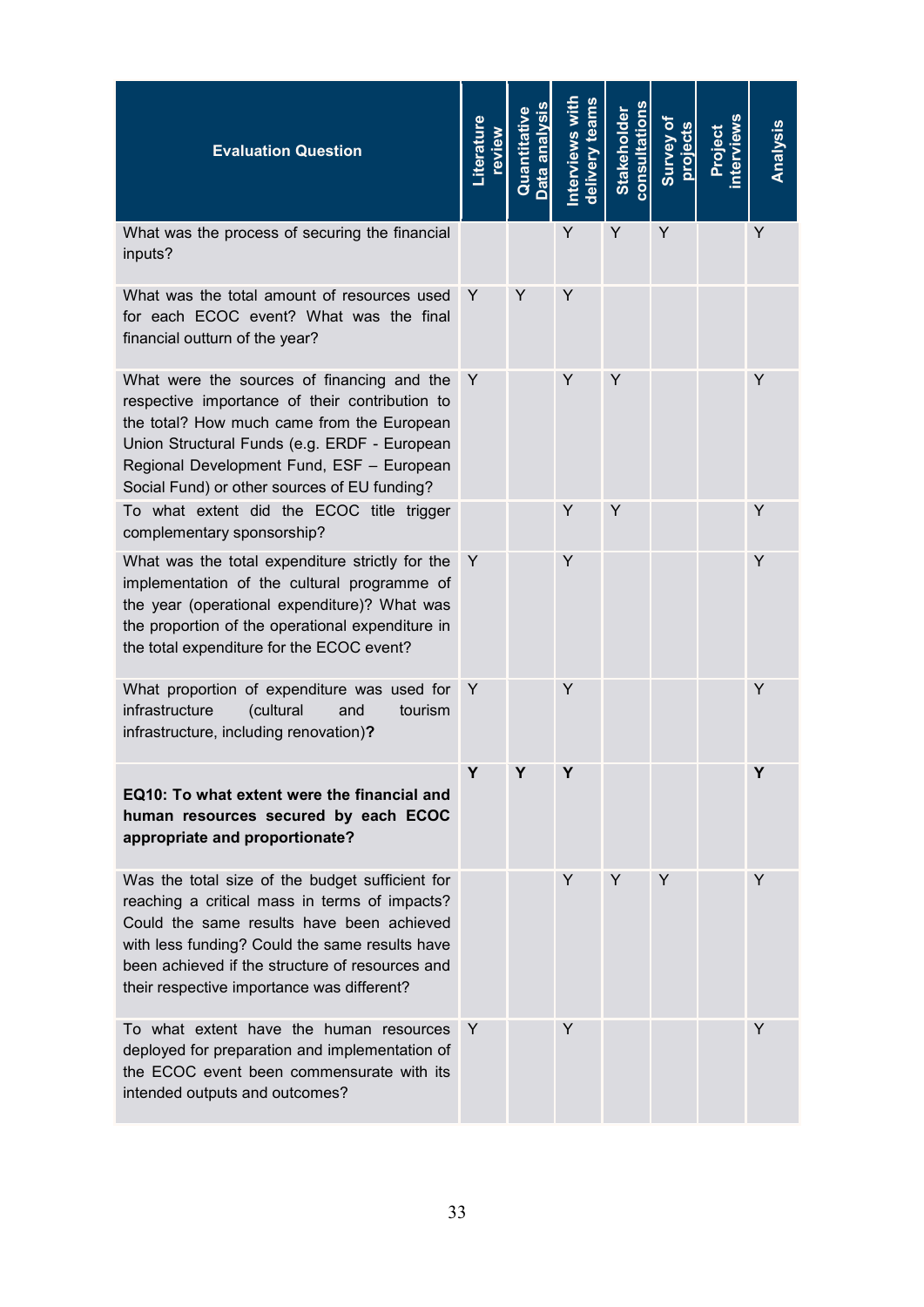| <b>Evaluation Question</b>                                                                                                                                       | Φ<br>Σ<br>Liter | ω<br>ายา | <u>su</u><br>Ë<br>" | ត<br><b>Stal</b><br>cons | oro<br>ūδ | ه<br>ō | <u>Analysis</u> |
|------------------------------------------------------------------------------------------------------------------------------------------------------------------|-----------------|----------|---------------------|--------------------------|-----------|--------|-----------------|
| As a result, could the total budget for the ECOC<br>considered<br>appropriate<br>be<br>and<br>event<br>proportional to what the each ECOC set out to<br>achieve? |                 |          |                     |                          |           |        |                 |

### **Table 1.4 Evaluation Questions: Coherence**

| <b>Evaluation Question</b>                                                                                                                                                                                                                      | Literature<br>review | <u>Jantitativ</u> | Interviews with<br>delivery teams | consultations<br><b>Stakeholder</b> | b Vəv.ng<br>projects | oject | Analysis |
|-------------------------------------------------------------------------------------------------------------------------------------------------------------------------------------------------------------------------------------------------|----------------------|-------------------|-----------------------------------|-------------------------------------|----------------------|-------|----------|
| To what<br><b>ECOC</b><br>EQ11:<br>extent were<br>the<br>complementary to other EU initiatives?                                                                                                                                                 | Y                    |                   | Y                                 | Y                                   | Y                    |       | Y        |
| As far as the conclusions made for the two cities<br>allows it, to what extent has the Action proved to<br>be complementary to other EU initiatives in the<br>field of culture?                                                                 | Y                    |                   | Y                                 | Y                                   | Y                    |       | Y        |
| To what extent has each ECOC been reinforced<br>by and added impetus to investments by the EU<br><b>Structural Funds?</b>                                                                                                                       | Y                    |                   | Y                                 | Y                                   |                      |       | Y        |
| <b>ECOC</b><br>To<br>what<br>extent<br>have<br>the<br>two<br>other<br><b>EU</b><br>complemented<br>initiatives,<br>e.g.<br>European Year of Cultural Heritage?                                                                                  | Y                    |                   | Y                                 | Y                                   |                      |       | Y        |
| EQ12: What is the EU added value and the<br>visibility of the ECOC Action?                                                                                                                                                                      | Y                    |                   | Y                                 | Υ                                   | Y                    | Y     | Y        |
| As far as the conclusions made for the two cities<br>allow, what is the added value of the European<br>Capital of Culture being an EU initiative,<br>compared to what could be achieved if the Action<br>was a purely national or local action? | Y                    |                   | Y                                 | Y                                   | Y                    | Y     | Y        |
| Was the fact that this is a European Union action<br>sufficiently communicated by the cities?                                                                                                                                                   | Y                    |                   | Y                                 | Y                                   | Y                    | Y     | Y        |
| To what extent were the general public and the<br>cultural operators aware of this fact?                                                                                                                                                        | Y                    |                   | Y                                 | Y                                   | Y                    | Y     | Y        |

Note: Project surveys were conducted directly by the two ECOC cities.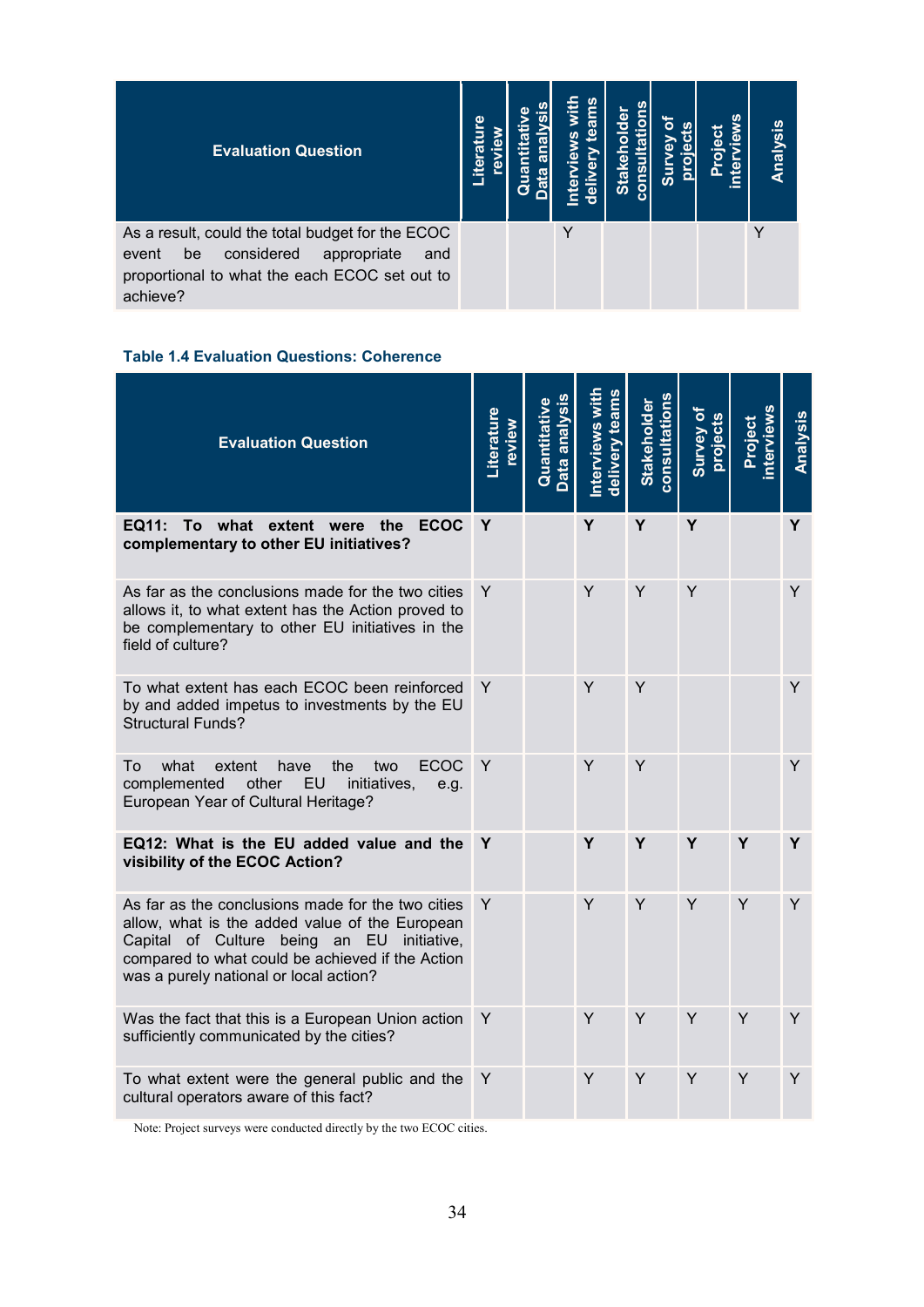# **2. Details of the relevant evaluation tasks and methodologies:**

# *Inception phase*

The aim of the inception phase was to finalise the evaluation framework and research tools, address the project steering group's comments regarding the proposed method and collect background information on the two 2018 host cities.

# *Initial consultations*

The task consisted in talking to each of the two ECOC, getting evidence about the efficiency and effectiveness of processes at EU level, obtaining qualitative information on key issues for each ECOC to inform later research, identifying additional sources of data and additional interviewees at EU, local and national levels, as well as informing proposals on monitoring and evaluation arrangements. Discussion at the kick off meeting identified a need for strong triangulation and to gain opinions from a broader set of stakeholders.

# *Desk research*

This involved collection and review of literature, primary data from the delivery agency and available secondary data, as well as web and social media statistics in order to develop a descriptive picture of each ECOC and serve as a source of evidence for later analysis. The list of the literature that was collected at the European level which was reviewed and assessed for usefulness for the sake of the evaluation can be found in the Annex 3 of the Report<sup>36</sup>. Much of the European level literature is helpful to either understand the policy drivers at EU level which support the two ECOC 2018 or provide background on the bidding and application stages for both 2018 cities (i.e. little of it provides information useful for the content, delivery and impact of the two programmes). More academic literature at the EU level linked to the ECOC was also searched for. To complement the above desk research task the contractor assessed the extent to which each ECOC had used big data as well as analysed web and social media to increase visibility and interest in the ECOC among country residents and internationally. There was however no evidence of big data having been used by the Foundation or any of the other stakeholders in Leeuwarden-Friesland and Valletta

### *First visits to the cities*

Initial face to face visits were made, to Valletta and to Leeuwarden in late 2018. These interviews sought to gather an in-depth understanding of the effect that ECOC had for the individuals involved, their organizations and the local culture sector as a whole. It also allowed to ensure that findings are based on consensus across a range of target groups as well as to identify key differences in the experience of different stakeholders. In the case of projects, the criteria for inclusion focused on whether it represents good practice in relation to at least one of the key dimensions of the evaluation, including (but not limited to) increased European cooperation, the effective targeting of key groups of citizens or neighbourhoods, audience development strategies, or legacy effects.

 $\overline{a}$ 

<sup>36</sup> See previous footnote.